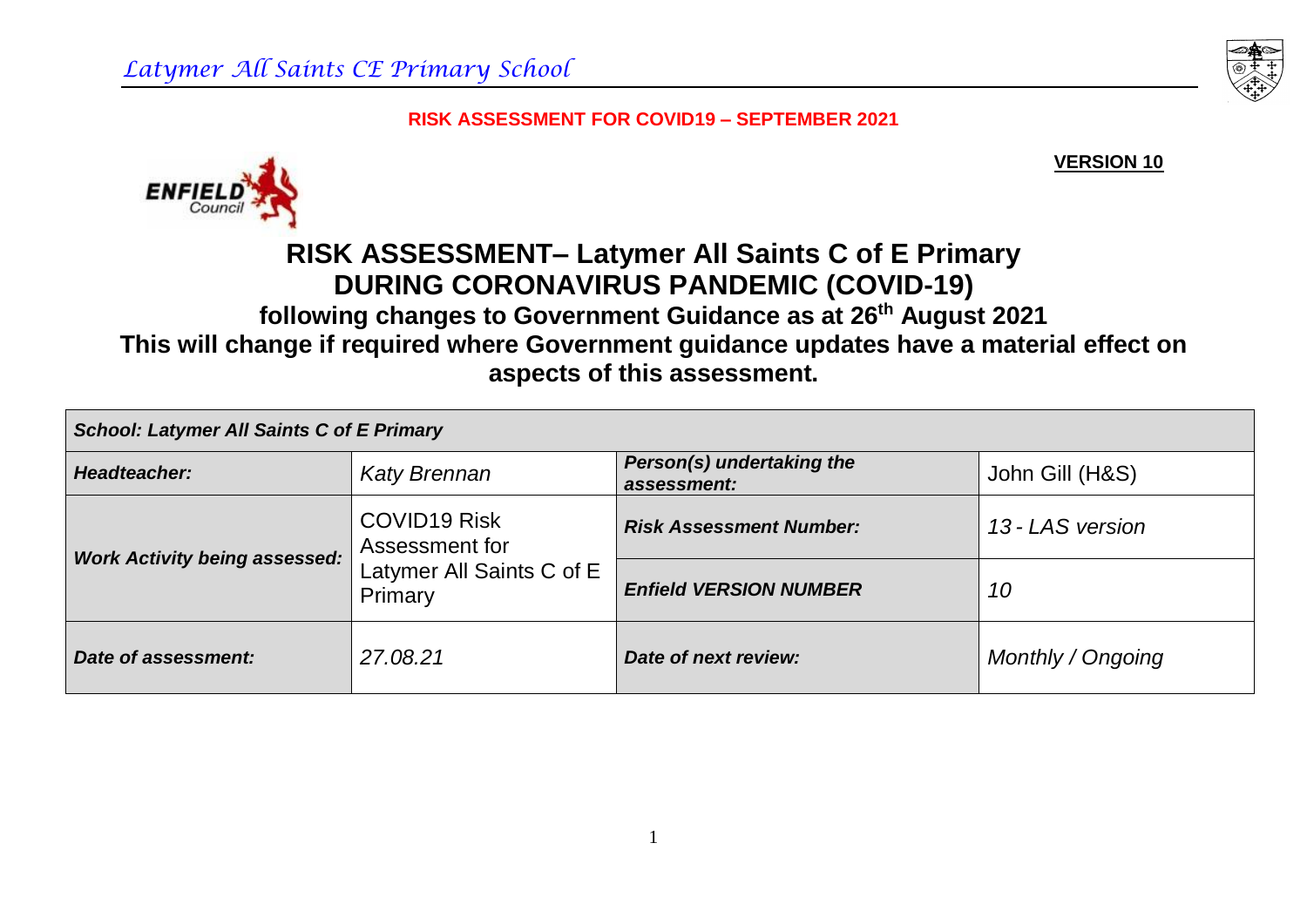

| <b>SCOPE OF OPERATION, LOCATION AND</b><br><b>PERIOD</b>                                                                                                                                                                                                                                                                                                                                                                                                                                                                                                                                                      | <b>ASSOCIATED GUIDANCE</b>                                                                                                                                                                                                                                                                                                                                                                                                                                                                                                                                                                                                                                                                                                                                                                                                                                   |
|---------------------------------------------------------------------------------------------------------------------------------------------------------------------------------------------------------------------------------------------------------------------------------------------------------------------------------------------------------------------------------------------------------------------------------------------------------------------------------------------------------------------------------------------------------------------------------------------------------------|--------------------------------------------------------------------------------------------------------------------------------------------------------------------------------------------------------------------------------------------------------------------------------------------------------------------------------------------------------------------------------------------------------------------------------------------------------------------------------------------------------------------------------------------------------------------------------------------------------------------------------------------------------------------------------------------------------------------------------------------------------------------------------------------------------------------------------------------------------------|
| <b>SCOPE OF OPERATION (description of tasks)</b><br>being undertaken):<br>facilities/activities relevant to Latymer All Saints C of<br><b>E Primary School</b><br>Education settings must be able to achieve the<br>following controls as defined by the Department of<br>Education guidance.<br>https://www.gov.uk/government/publications/actions-<br>for-schools-during-the-coronavirus-outbreak -<br>Schools COVID-19 operational guidance - GOV.UK<br>(www.gov.uk)<br>Updated 27th August 2021<br>The current Risk Assessment will continue to be be<br>updated and reviewed by the Headteacher and SLT, | <b>HSE - Coronavirus/working-safely</b><br><b>HSE - New and Expectant Mothers</b><br><b>HSE - Protecting New and Expectant Mothers at Work</b><br><b>HSE - Coronavirus/Cleaning/Handwashing &amp; Using Hand Sanitiser</b><br>HSE - Coronavirus/Cleaning/Bathrooms-toilets-washbasins<br><b>HSE - Respiratory-Protective-Equipment/Fit-Testing-Basics</b><br><b>HSE - Coronavirus / PPE Face Masks</b><br><b>HSE - Protect home workers (Coronavirus)</b><br><b>HSE - Coronavirus/Working Safely / Protect People</b><br>HSE - Coronavirus - Legionella Risks<br>HSE - Coronavirus / Equipment & Machinery / Air-Conditioning & Ventilation<br><b>NHS - 111 - COVID-19</b><br>NHS UK / Coronavirus / Latest NHS Info.<br><b>NHS / Coronavirus / Testing &amp; Tracing</b><br>Nursing Times - Research - Paper Towels much more effective at removing viruses |
| taking into account any practices and outcomes<br>which have been developed.                                                                                                                                                                                                                                                                                                                                                                                                                                                                                                                                  | than hand dryers<br>Royal College of Obstetricians & Gynaecologists - Coronavirus Infection & Pregnancy<br>GOV.UK - Coronavirus (COVID-19): advice for pregnant employees - GOV.UK<br><b>Royal College of Paediatrics and Child Health - COVID-19</b><br><b>Chartered Institute of Building Services Engineers (CIBSE) - COVID-19</b>                                                                                                                                                                                                                                                                                                                                                                                                                                                                                                                        |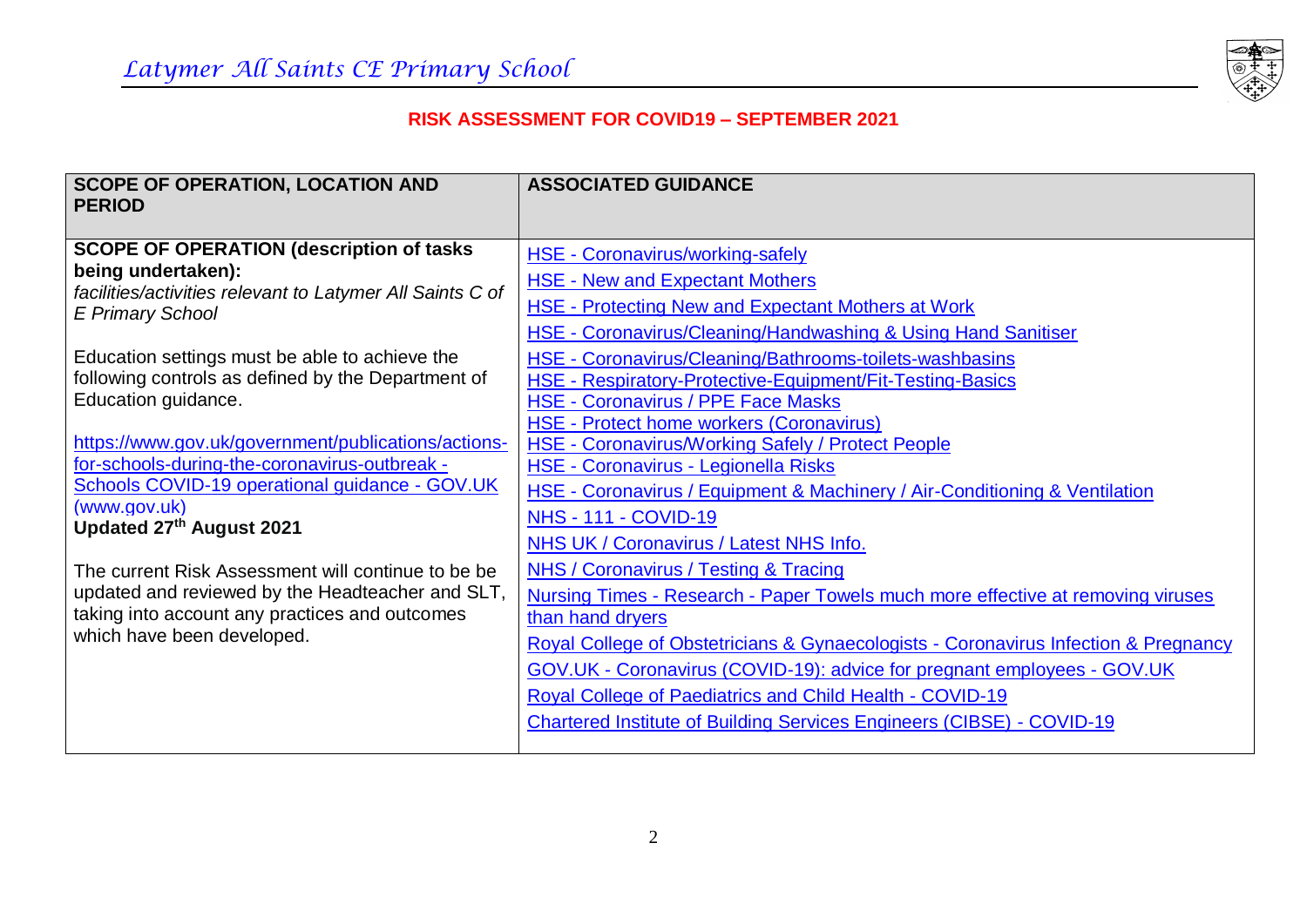

| Reference should be made to the various guidance                                                | <b>Chartered Institute of Building Services Engineers (CIBSE) - Emerging from lockdown</b> |
|-------------------------------------------------------------------------------------------------|--------------------------------------------------------------------------------------------|
| documents available from GOV.UK as on the right-                                                | <b>Chartered Institute of Building Services Engineers (CIBSE) Coronavirus - SARS and</b>   |
| hand side of this document.                                                                     | <b>Heating Ventilation and Air Conditioning Systems (HVAC)</b>                             |
| The guidance from UK GOV is constantly updated                                                  | GOV.UK - COVID-19 Response: Summer 2021                                                    |
| and changes frequently so best practice requires                                                | <b>GOV.UK - Government Collections - Coronavirus COVID-19 Guidance</b>                     |
| that attention to these guidance notes and their                                                | GOV.UK - Government Publications - Actions for Schools during the coronavirus              |
| updates is required.                                                                            | outbreak / Schools Operational Guidance                                                    |
|                                                                                                 | <b>GOV.UK - Guidance for Schools Coronavirus COVID-19</b>                                  |
|                                                                                                 | <b>GOV.UK - Publications - Guidance on Shielding and protecting Extremely Vulnerable</b>   |
|                                                                                                 | Persons from COVID-19                                                                      |
|                                                                                                 | Coronavirus: how to stay safe and help prevent the spread - GOV.UK (www.gov.uk)            |
| <b>LOCATION:</b>                                                                                | GOV.UK - Guidance / COVID-19 - Restrictions (what-you-can-and-cannot-do -                  |
|                                                                                                 | clinically-vulnerable-people)                                                              |
| <b>Latymer All Saints C of E Primary</b>                                                        | GOV.UK - COVID-19: Guidance on Protecting People Defined on Medical Grounds as             |
|                                                                                                 | <b>Extremely Vulnerable - GOV.UK</b>                                                       |
| <b>WHEN DOES THE ACTIVITY TAKE PLACE</b>                                                        | GOV.UK - Government / Publications / COVID-19 Stay at Home Guidance                        |
|                                                                                                 | GOV.UK - Government / publications / COVID-19 (Asymptomatic-testing for staff in           |
| Normal school time from 7.30am - 3.15pm.                                                        | <b>Primary Schools and Nurseries (Rapid Asymptomatic Testing for Staff)</b>                |
| However, staff are present on site until 6pm<br>(Monday – Friday) and site staff are on site at | GOV.UK - Government / Publications / Coronavirus - COVID-19 (Asymptomatic testing          |
| weekends.                                                                                       | in Schools and Colleges)                                                                   |
|                                                                                                 | GOV.UK - Safe working in Education, Childcare and Children's Social Care, including        |
| <b>NOTES:</b>                                                                                   | the use of Personal Protective Equipment (PPE)                                             |
|                                                                                                 | <b>GOV.UK - Government / Publication Stay-at-Home Guidance</b>                             |
| As an employer, we must protect people from harm.                                               | <b>GOV.UK - NHS Test &amp; Trace - How it works</b>                                        |
| This includes taking reasonable steps to protect                                                | GOV.UK - Guidance / Ccoronavirus-COVID-19 - Getting tested                                 |
| workers and others (pupils, visitors, contractors,                                              | GOV.UK / Government / Publication COVID-19-Decontamination in non-healthcare               |
| delivery staff) from coronavirus. This COVID19 risk                                             | <b>Settings</b>                                                                            |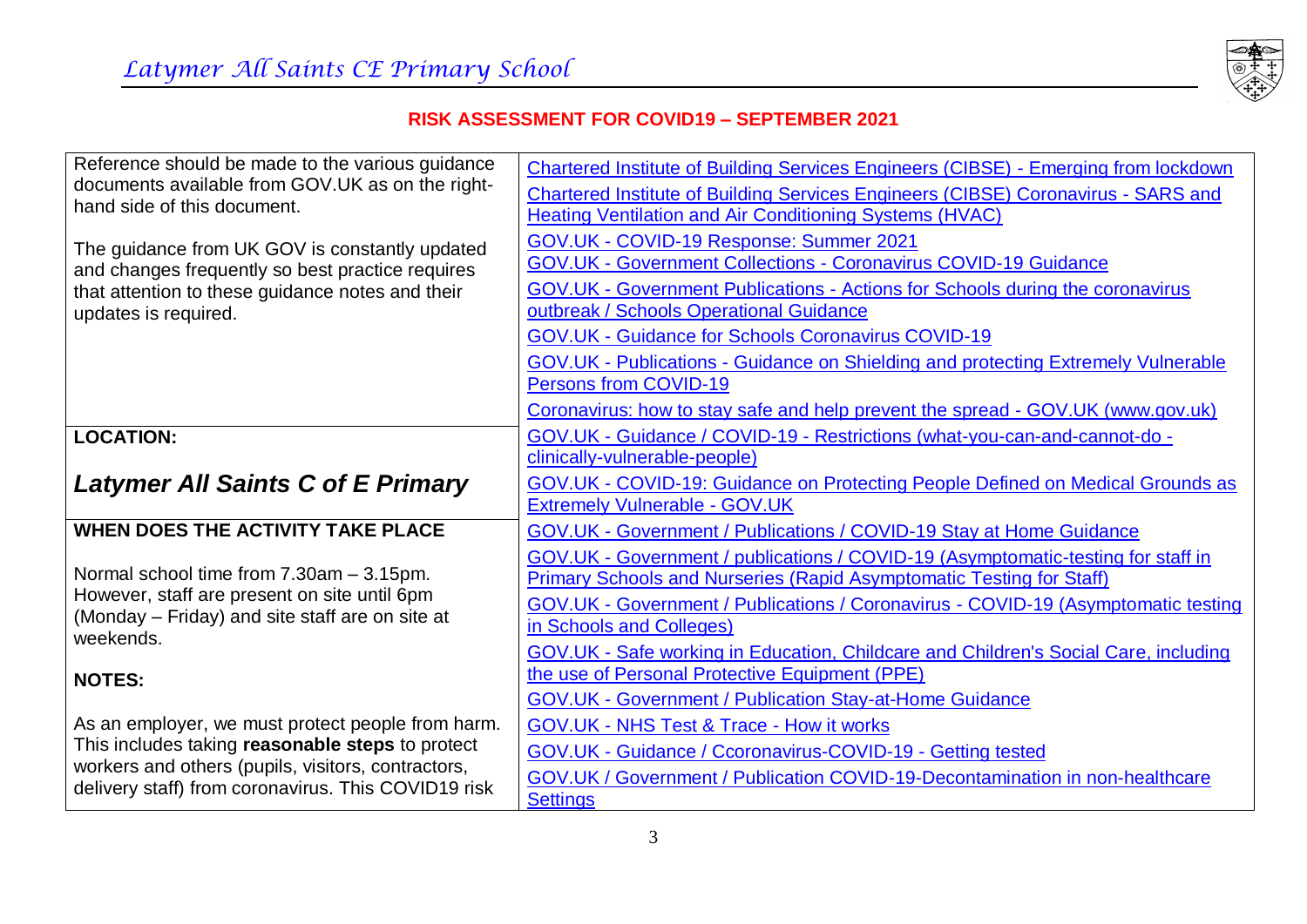

assessment is designed to manage risk and protect people. Applying the risk assessment process for COVID19 requires that we must:

- identify what work activity or situations might cause transmission of the virus
- think about who could be at risk
- decide how likely it is that someone could be exposed
- act to remove the activity or situation, or if this isn't possible, control the risk

This Risk Assessment is in line with the recommended process using the Health and Safety Executive's (HSE) approach as laid down in their 'Five Steps to Risk Assessment'. This is a step-bystep process for controlling health and safety risks caused by hazards in the workplace - in this case to reduce risks from COVID19. This risk assessment will be regularly monitored and reviewed to ensure that systems and protocols put into place are working as expected. Staff are actively encouraged to raise any concerns with the SLT as soon as possible so that adjustments can be made to protect all people from harm.

## **The Risk Assessment Layout**

This risk assessment is laid out in two sections;

GOV.UK - [Guidance / Contacts PHE Health Protection Teams](https://www.gov.uk/guidance/contacts-phe-health-protection-teams)

GOV.UK - [Coronavirus Test](https://www.gov.uk/get-coronavirus-test)

GOV.UK / Guidance / Coronavirus - [Safer travel guidance for passengers](https://www.gov.uk/guidance/coronavirus-covid-19-safer-travel-guidance-for-passengers)

[GOV.UK / Guidance / How to Quarantine \(when-you-arrive-in-England\)](https://www.gov.uk/guidance/how-to-quarantine-when-you-arrive-in-england)

GOV.UK - [Extra mental health support for pupils and Teachers](https://www.gov.uk/government/news/extra-mental-health-support-for-pupils-and-teachers)

[GOV.UK / Government Publications / COVID-19 for food businesses](https://www.gov.uk/government/publications/covid-19-guidance-for-food-businesses/guidance-for-food-businesses-on-coronavirus-covid-19) 

GOV.UK - Government Publications - [Health & Safety on Educational Visits](https://www.gov.uk/government/publications/health-and-safety-on-educational-visits/health-and-safety-on-educational-visits)

[GOV.UK / Government / Publications / Protection Measures for Holiday or After School](https://www.gov.uk/government/publications/protective-measures-for-holiday-or-after-school-clubs-and-other-out-of-school-settings-for-children-during-the-coronavirus-covid-19-outbreak/protective-measures-for-out-of-school-settings-during-the-coronavirus-covid-19-outbreak)  [Clubs and other out of school settings during the COVID-19 outbreak](https://www.gov.uk/government/publications/protective-measures-for-holiday-or-after-school-clubs-and-other-out-of-school-settings-for-children-during-the-coronavirus-covid-19-outbreak/protective-measures-for-out-of-school-settings-during-the-coronavirus-covid-19-outbreak)

[GOV.UK / Government / Publications / Coronavirus COVID-19 -](https://www.gov.uk/government/publications/coronavirus-covid-19-guidance-on-phased-return-of-sport-and-recreation) Guidance on phased [return of Sport and Recreation](https://www.gov.uk/government/publications/coronavirus-covid-19-guidance-on-phased-return-of-sport-and-recreation)

[GOV.UK / Government / Publication / Supporting Pupils at School with Medical](https://www.gov.uk/government/publications/supporting-pupils-at-school-with-medical-conditions--3)  **Conditions** 

[GOV.UK / Government / Publications / What Parents and Carers](https://www.gov.uk/government/publications/what-parents-and-carers-need-to-know-about-early-years-providers-schools-and-colleges-during-the-coronavirus-covid-19-outbreak) need to know about

[Early Years Providers and Colleges during Coronavirus \(COVID-19\) outbreak](https://www.gov.uk/government/publications/what-parents-and-carers-need-to-know-about-early-years-providers-schools-and-colleges-during-the-coronavirus-covid-19-outbreak)

GOV.UK - [Face coverings: when to wear one, exemptions, and how to make your own](https://www.gov.uk/government/publications/face-coverings-when-to-wear-one-and-how-to-make-your-own/face-coverings-when-to-wear-one-and-how-to-make-your-own)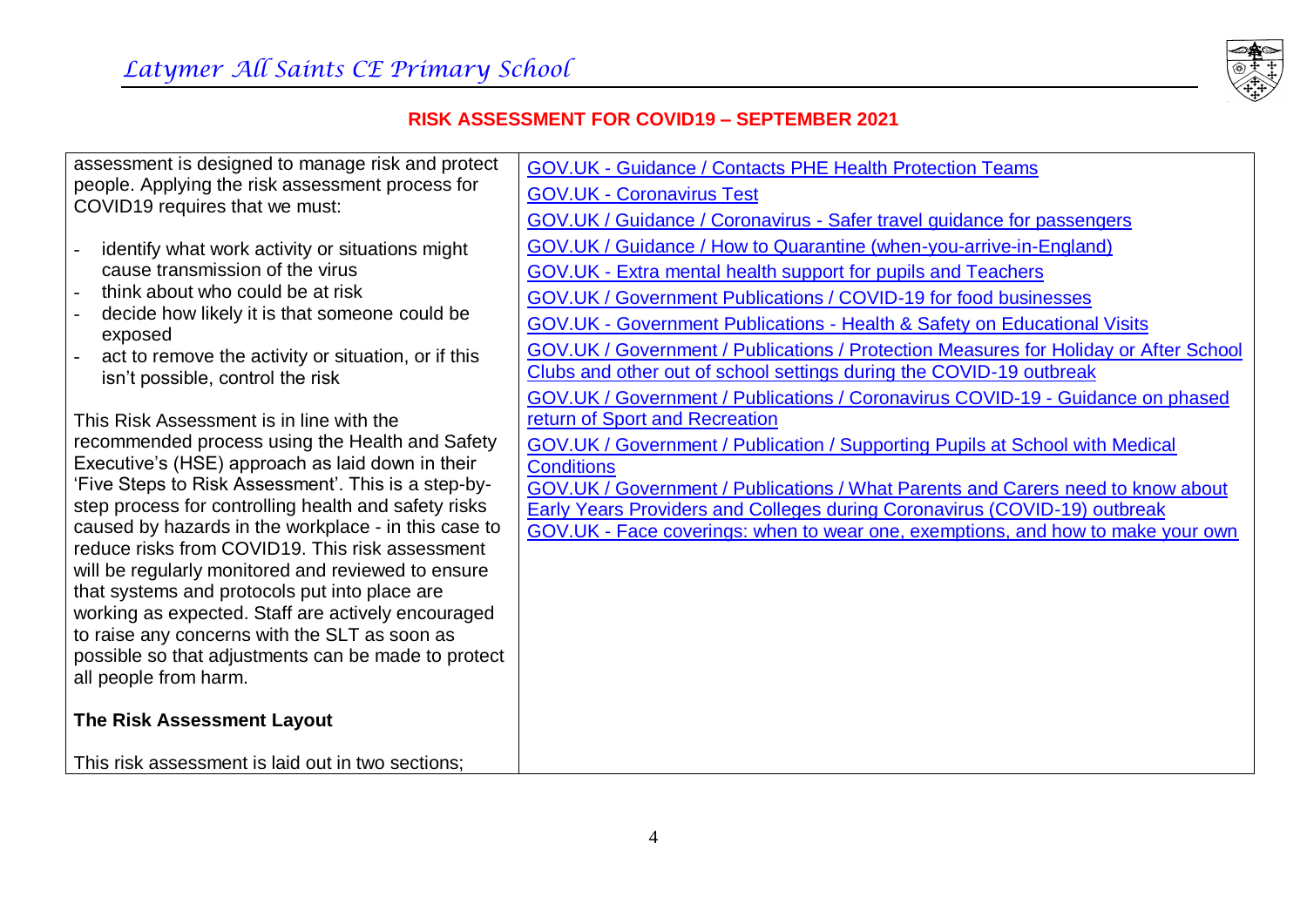

| 'Part 1 - GENERAL RISK ASSESSMENT FOR<br><b>SCHOOL (Relevant to all work places)</b><br>Part 2 – School Settings'.                                                                                                                                                                                                                                                               |  |
|----------------------------------------------------------------------------------------------------------------------------------------------------------------------------------------------------------------------------------------------------------------------------------------------------------------------------------------------------------------------------------|--|
| This document aims to look at and use guidance and<br>advice from authoritative sources, in this case the<br>HSE and UK GOV. (DofE).                                                                                                                                                                                                                                             |  |
| <b>Part 1</b> – General Risk Assessment for School, which<br>takes into account most activities and visitors etc.<br>This is taken from the HSE's general guidance on<br>risk management and example risk assessment for<br>COVID 19. The content in this section is taken<br>directly from the HSE model and points raised are<br>recommended areas to cover in all workplaces. |  |
| <b>Part 2-</b> School Settings, is as stated and is<br>specifically centred on normal school operation.<br>The information here is sourced from UK GOV<br>documents and the links for these are listed in the<br>main body and on the left of this document.                                                                                                                     |  |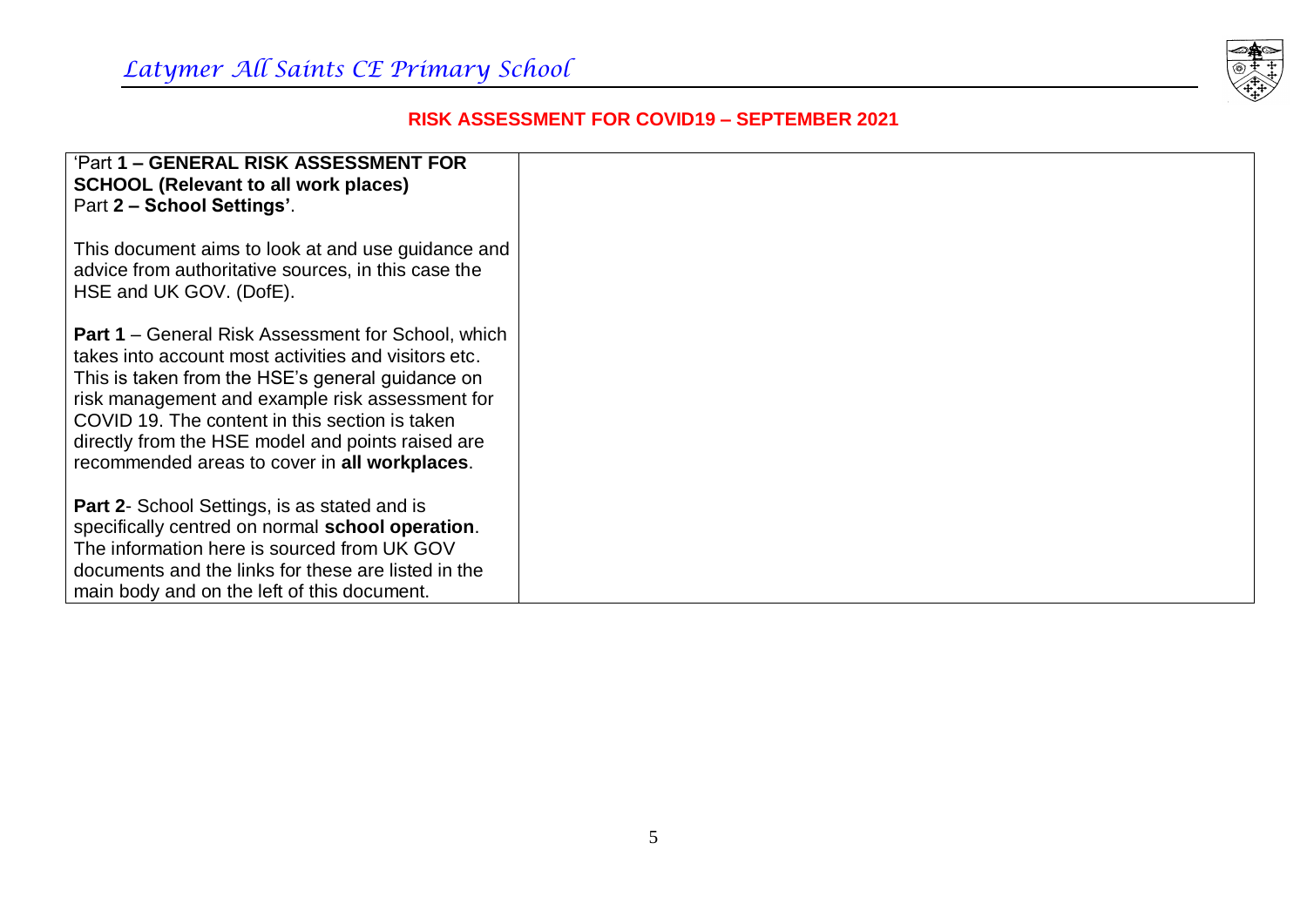

## **PART 1 – GENERAL RISK ASSESSMENT FOR SCHOOL (Relevant to all work places)**

| What are the<br>hazards?                                                  | Who is at risk<br>and How<br>would they be                                                                            | <b>CONTROLS</b><br>What is currently done to reduce /                                                                                                                                                                                                                                                                                                                                                                                                                                                                                                                                                                              | What further action do you need to<br>consider to control the risks?                                                                        | <b>Action by</b><br>whom, by<br>when? |
|---------------------------------------------------------------------------|-----------------------------------------------------------------------------------------------------------------------|------------------------------------------------------------------------------------------------------------------------------------------------------------------------------------------------------------------------------------------------------------------------------------------------------------------------------------------------------------------------------------------------------------------------------------------------------------------------------------------------------------------------------------------------------------------------------------------------------------------------------------|---------------------------------------------------------------------------------------------------------------------------------------------|---------------------------------------|
|                                                                           | harmed?                                                                                                               | control the risk?                                                                                                                                                                                                                                                                                                                                                                                                                                                                                                                                                                                                                  | -What more can be done to reduce risk?                                                                                                      |                                       |
| Increased risk of<br>infection due to<br>mutations of the<br>Coronavirus. | All staff, pupils<br>and others may<br>be at greater<br>risk of<br>contracting the<br>virus due to<br>variant strains | All mitigation measures listed throughout<br>the risk assessment are still relevant.<br>The increased chance of infection<br>highlights the importance of adherence<br>to control measures. Where practicable<br>consider reviewing controls and<br>monitoring/checks on behaviours and<br>controls taking place.<br>To safeguard the health of the teaching<br>workforce and keep as many staff, pupils<br>and students in school and college as<br>possible, the Government have<br>made rapid lateral flow tests available to<br>schools and colleges.<br><b>Schools COVID-19 operational guidance</b><br>- GOV.UK (www.gov.uk) | Staff should undertake twice weekly home<br>tests whenever they are on site until the end<br>of September, when this will also be reviewed. | Headteacher                           |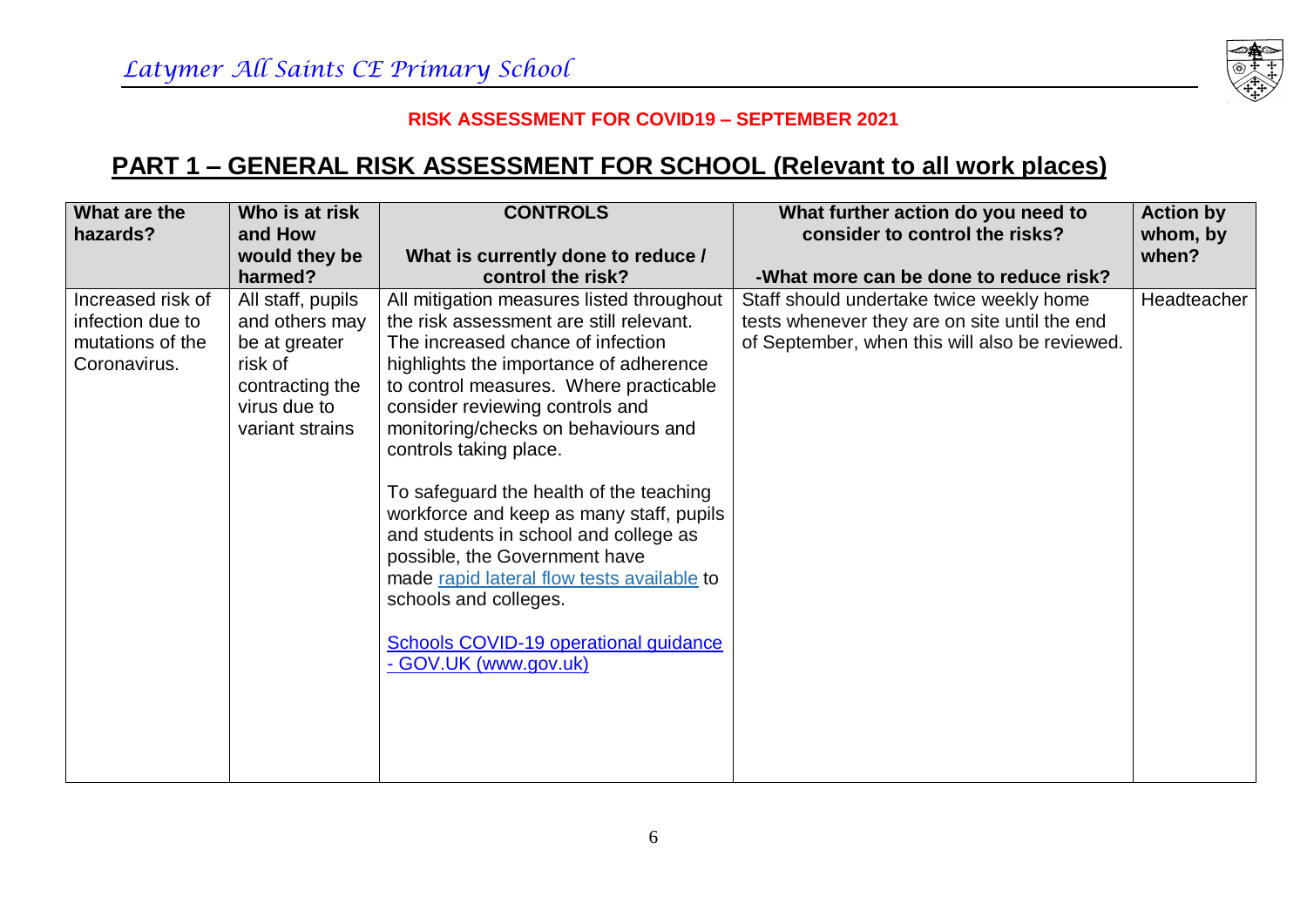

| What are the                     | Who is at risk  | <b>CONTROLS</b>                                                              | What further action do you need to                                                           | <b>Action by</b> |
|----------------------------------|-----------------|------------------------------------------------------------------------------|----------------------------------------------------------------------------------------------|------------------|
| hazards?                         | and How         |                                                                              | consider to control the risks?                                                               | whom, by         |
|                                  | would they be   | What is currently done to reduce /                                           |                                                                                              | when?            |
|                                  | harmed?         | control the risk?                                                            | -What more can be done to reduce risk?                                                       |                  |
| Getting or                       | Workers         | Careful monitoring and procedures for:                                       | - Put in place monitoring and supervision to                                                 | <b>SLT</b>       |
| spreading                        |                 |                                                                              | make sure people are following controls put in                                               |                  |
| coronavirus in                   | <b>Visitors</b> | - areas where people will congregate,                                        | place, e.g. following hygiene procedures,                                                    | <b>Site</b>      |
| common use high                  |                 | leave non-fire doors open to reduce the                                      | washing hands and fire door controls                                                         | Manager          |
| traffic areas such               | Contractors     | amount of contact with doors and also                                        |                                                                                              |                  |
| as staffroom,                    |                 | potentially improve workplace ventilation                                    | - Near-miss reporting may also help identify                                                 |                  |
| dining halls,                    | <b>Drivers</b>  | - fire doors should normally be closed;                                      | where controls cannot be followed, or people                                                 |                  |
| corridors, toilet                |                 | <b>HOWEVER; WHERE AREAS ARE</b>                                              | are not doing what they should                                                               |                  |
| facilities, entry /              |                 | <b>OCCUPIED-</b> providing staff are briefed                                 |                                                                                              |                  |
| exit points to<br>facilities and |                 | to only keep open whilst area/vicinity is                                    | Government guidance now states                                                               |                  |
| other communal                   |                 | in use, there is robust monitoring on                                        | "Social distancing measures have now ended<br>in the workplace and it is no longer necessary |                  |
| areas                            |                 | procedure, the Fire Risk Assessment is                                       | for the government to instruct people to work                                                |                  |
|                                  |                 | amended and records of briefing to staff                                     | from home."                                                                                  |                  |
|                                  |                 | maintained, then fire doors can be kept                                      |                                                                                              |                  |
|                                  |                 | open to improve ventilation<br>- In addition please note that for final fire | Employers should be able to explain the                                                      |                  |
|                                  |                 | exit doors (doors that lead to the outside                                   | measures they have in place to                                                               |                  |
|                                  |                 | world) there is no requirement to have                                       | keep CEV staff safe at work. The Health and                                                  |                  |
|                                  |                 | these closed for purposes of fire                                            | Safety Executive (HSE) has published                                                         |                  |
|                                  |                 | precautions.                                                                 | guidance on protecting vulnerable workers,                                                   |                  |
|                                  |                 | - areas where there are pinch points e.g.                                    | including advice for employers and employees                                                 |                  |
|                                  |                 | narrow corridors, doorways, storage                                          | on how to talk about reducing risks in the                                                   |                  |
|                                  |                 | areas                                                                        | workplace.                                                                                   |                  |
|                                  |                 | - areas and equipment where people will                                      |                                                                                              |                  |
|                                  |                 | touch the same surfaces, such as in                                          |                                                                                              |                  |
|                                  |                 | kitchens, e.g. hot water tap (staff room)                                    |                                                                                              |                  |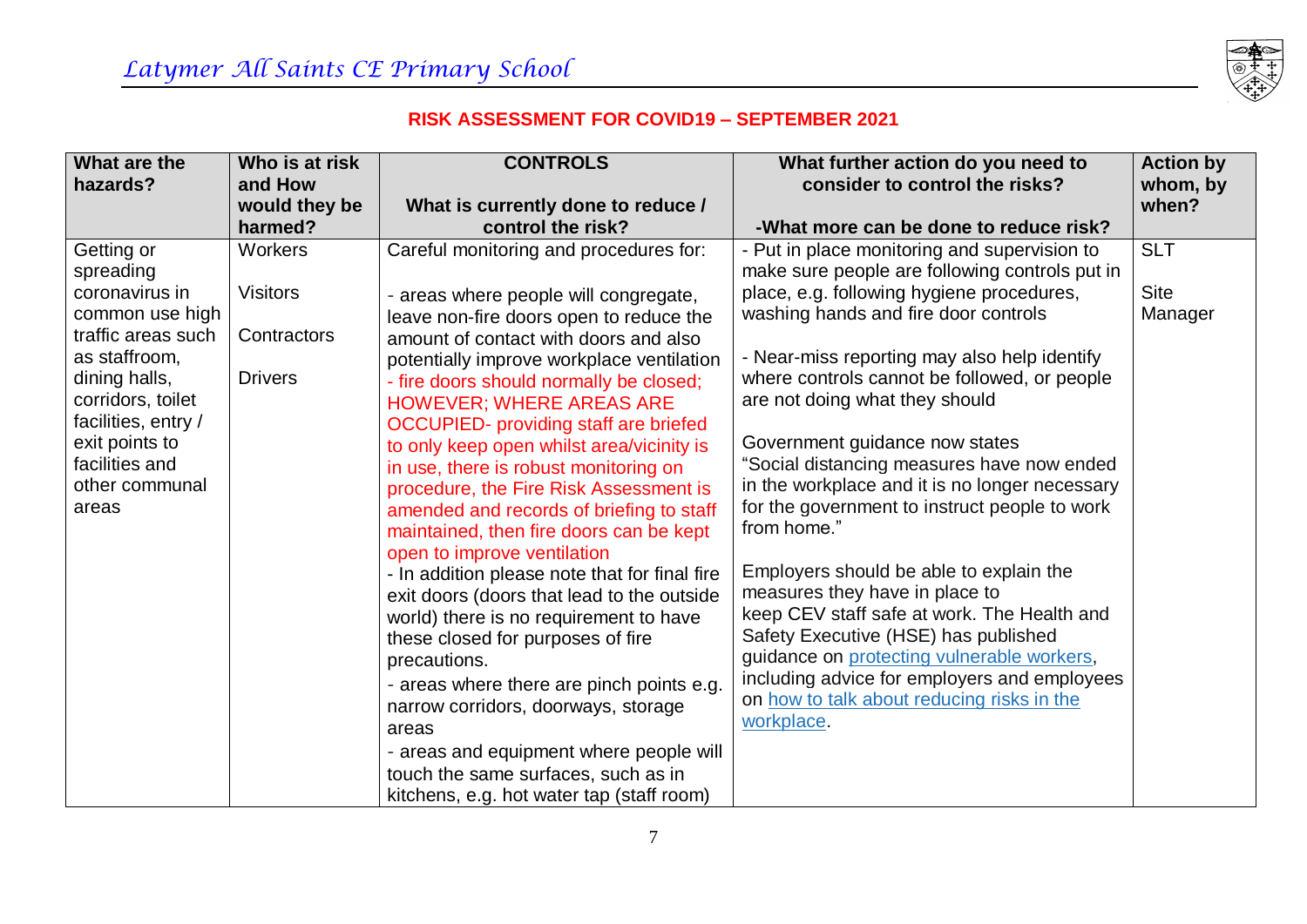

| What are the | Who is at risk | <b>CONTROLS</b>                                       | What further action do you need to     | <b>Action by</b> |
|--------------|----------------|-------------------------------------------------------|----------------------------------------|------------------|
| hazards?     | and How        |                                                       | consider to control the risks?         | whom, by         |
|              | would they be  | What is currently done to reduce /                    |                                        | when?            |
|              | harmed?        | control the risk?                                     | -What more can be done to reduce risk? |                  |
|              |                | - areas and surfaces that are frequently              |                                        |                  |
|              |                | touched but are difficult to clean                    |                                        |                  |
|              |                | - communal areas where air movement                   |                                        |                  |
|              |                | may be less than in other work areas,                 |                                        |                  |
|              |                |                                                       |                                        |                  |
|              |                | Agree the combination of controls you                 |                                        |                  |
|              |                | will put in place to reduce the risks. This           |                                        |                  |
|              |                | can include but is not limited to:                    |                                        |                  |
|              |                | $\triangleright$ limiting the number of people in     |                                        |                  |
|              |                | rooms e.g. have maximum occupancy                     |                                        |                  |
|              |                | numbers for meeting rooms                             |                                        |                  |
|              |                | $\triangleright$ reorganise facilities in communal    |                                        |                  |
|              |                | areas such as spacing out tables                      |                                        |                  |
|              |                | $\triangleright$ maintain the use of online meeting   |                                        |                  |
|              |                | facilities, even for people working in the            |                                        |                  |
|              |                | same building, to reduce the number of                |                                        |                  |
|              |                | people moving around                                  |                                        |                  |
|              |                | $\triangleright$ keep surfaces, such as kitchen sides |                                        |                  |
|              |                | and tables, in communal areas clear for               |                                        |                  |
|              |                | people to sit and eat at to make cleaning             |                                        |                  |
|              |                | easier                                                |                                        |                  |
|              |                | $\triangleright$ provide washing facilities and hand  |                                        |                  |
|              |                | sanitiser at accessible places near to                |                                        |                  |
|              |                | where people will have contact with high              |                                        |                  |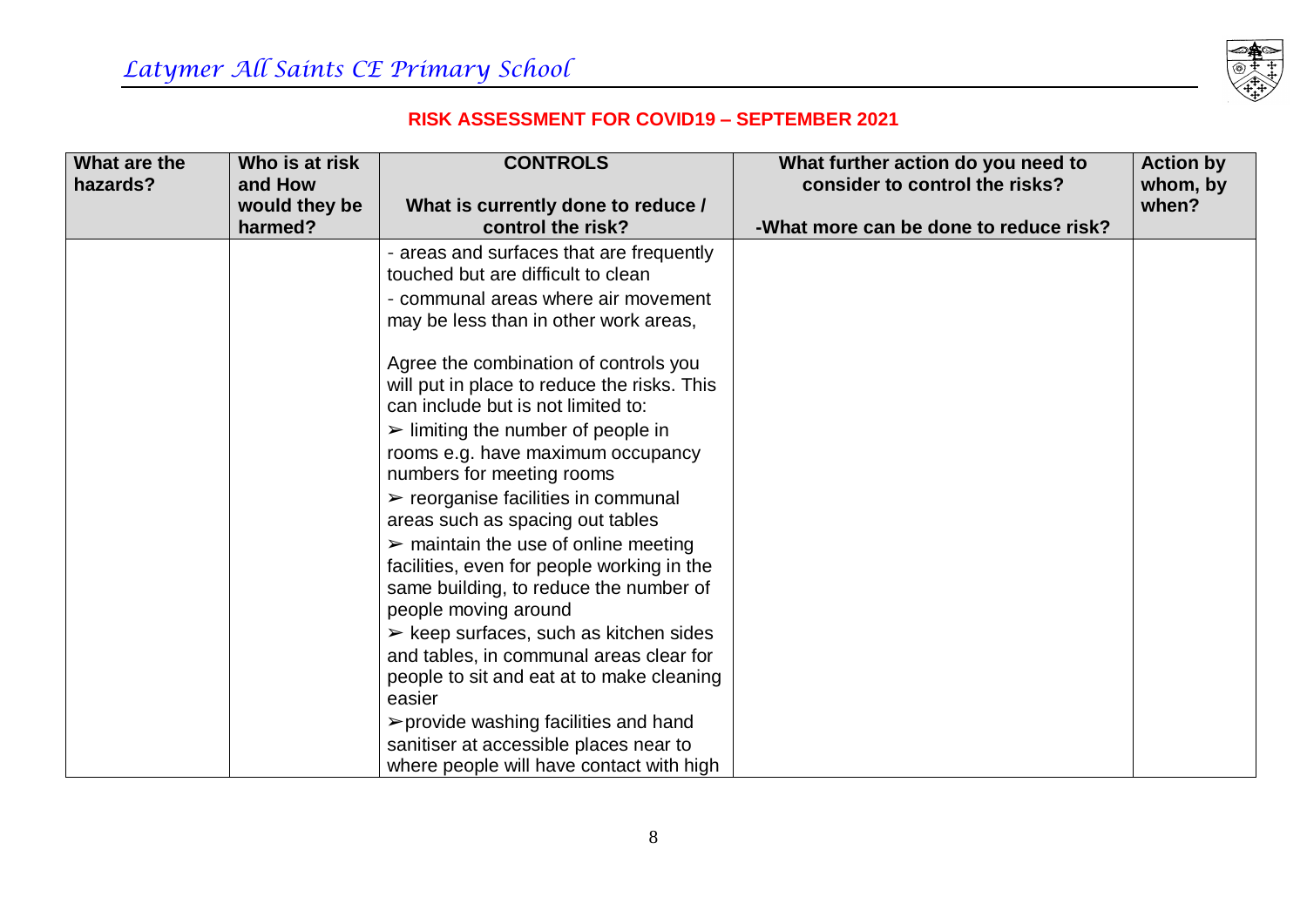

| What are the                                                                                                          | Who is at risk           | <b>CONTROLS</b>                                                                                                                                                                                                                                                                                                                                            | What further action do you need to     | <b>Action by</b> |
|-----------------------------------------------------------------------------------------------------------------------|--------------------------|------------------------------------------------------------------------------------------------------------------------------------------------------------------------------------------------------------------------------------------------------------------------------------------------------------------------------------------------------------|----------------------------------------|------------------|
| hazards?                                                                                                              | and How                  |                                                                                                                                                                                                                                                                                                                                                            | consider to control the risks?         | whom, by         |
|                                                                                                                       | would they be<br>harmed? | What is currently done to reduce /<br>control the risk?                                                                                                                                                                                                                                                                                                    | -What more can be done to reduce risk? | when?            |
|                                                                                                                       |                          | traffic communal areas, e.g. sanitiser in<br>staff room<br>$\triangleright$ put signs up to remind people to wash<br>and sanitise hands and not touch their<br>faces<br>$\triangleright$ put in place cleaning regimes to make<br>sure high traffic communal areas are<br>kept clean – consider frequency, level of<br>cleaning and who should be doing it |                                        |                  |
| Getting or<br>spreading<br>coronavirus<br>through workers<br>living together<br>and/or travelling<br>to work together | Workers                  | Discuss with workers who live and/or<br>travel to work together to agree how to<br>prevent the risks of spreading<br>coronavirus                                                                                                                                                                                                                           |                                        | <b>SLT</b>       |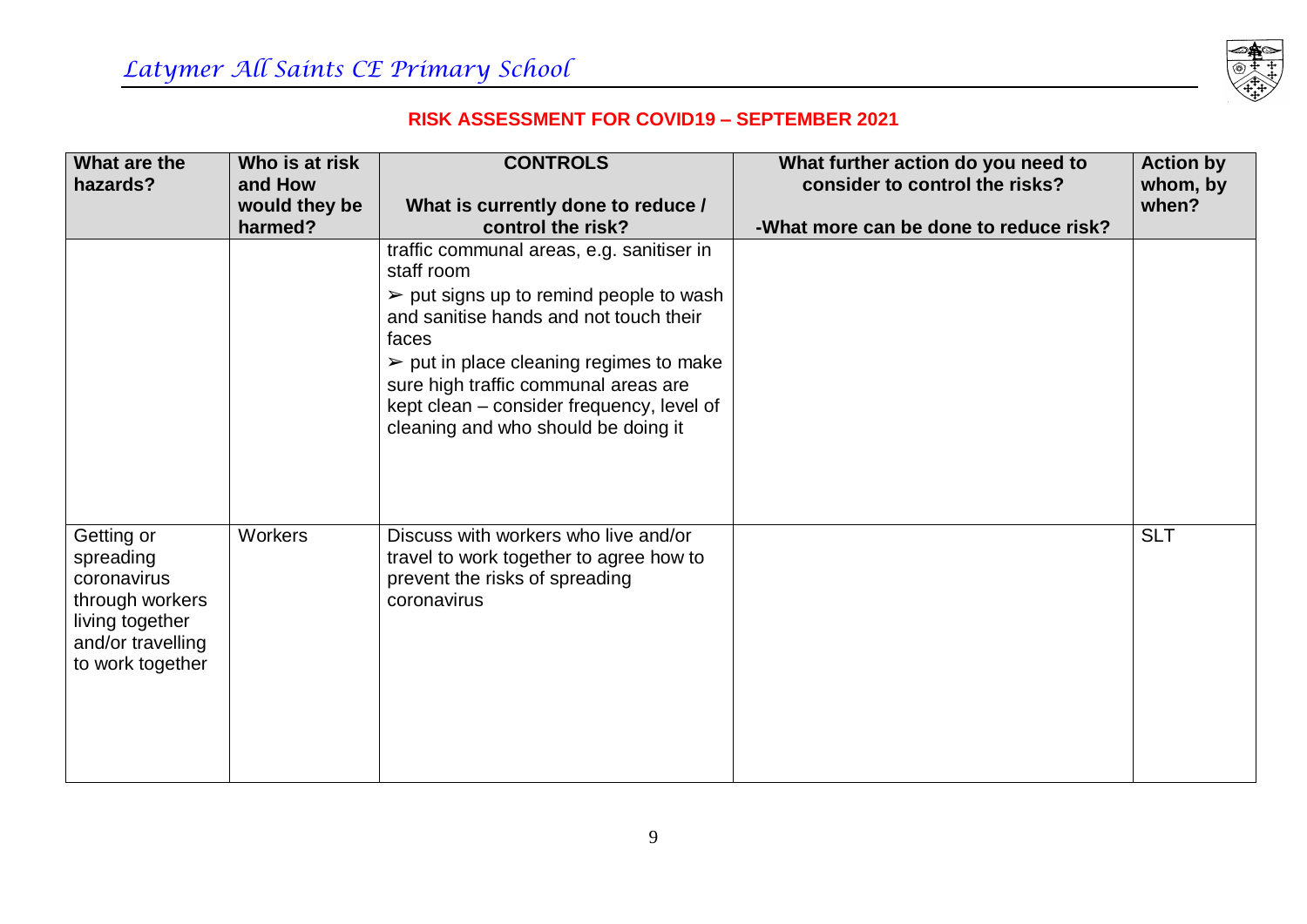

| What are the   | Who is at risk  | <b>CONTROLS</b>                              | What further action do you need to                                                         | <b>Action by</b> |
|----------------|-----------------|----------------------------------------------|--------------------------------------------------------------------------------------------|------------------|
| hazards?       | and How         |                                              | consider to control the risks?                                                             | whom, by         |
|                | would they be   | What is currently done to reduce /           |                                                                                            | when?            |
|                | harmed?         | control the risk?                            | -What more can be done to reduce risk?                                                     |                  |
| Getting or     | <b>Workers</b>  | Use the guidance on cleaning and             | - Put in place monitoring and supervision to                                               | <b>SLT</b>       |
| spreading      |                 | hygiene during the coronavirus outbreak      | make sure people are following controls, i.e.                                              |                  |
| coronavirus by | <b>Visitors</b> |                                              | are implementing the cleaning regimes                                                      | <b>Site</b>      |
| not cleaning   |                 | $HSE -$                                      | implemented                                                                                | Manager          |
| surfaces,      | Contractors     | Coronavirus/Cleaning/Handwashing &           |                                                                                            |                  |
| equipment and  |                 | <b>Using Hand Sanitiser</b>                  | - Provide information telling people who needs                                             |                  |
| workstations   | <b>Drivers</b>  |                                              | to clean and when                                                                          |                  |
|                |                 | <b>HSE - Coronavirus/Cleaning/Bathrooms-</b> |                                                                                            |                  |
|                |                 | toilets-washbasins                           | - Provide instruction and training to people<br>who need to clean. Include information on: |                  |
|                |                 |                                              |                                                                                            |                  |
|                |                 | - Identify surfaces that are frequently      | $\triangleright$ the products they need to use                                             |                  |
|                |                 | touched by many people (often common         | $\triangleright$ precautions they need to follow                                           |                  |
|                |                 | areas), e.g. door handles, shared            | $\triangleright$ the areas they need to clean                                              |                  |
|                |                 | equipment etc. and specify the               |                                                                                            |                  |
|                |                 | frequency and level of cleaning and by       | - Identify how you are going to replenish                                                  |                  |
|                |                 | whom                                         | cleaning products                                                                          |                  |
|                |                 |                                              |                                                                                            |                  |
|                |                 | - Reduce the need for people to move         |                                                                                            |                  |
|                |                 | around your site as far as possible. This    |                                                                                            |                  |
|                |                 | will reduce the potential spread of any      |                                                                                            |                  |
|                |                 | contamination through touched surfaces       |                                                                                            |                  |
|                |                 | - Avoid sharing work equipment by            |                                                                                            |                  |
|                |                 | allocating it on personal issue or put       |                                                                                            |                  |
|                |                 | cleaning regimes in place to clean           |                                                                                            |                  |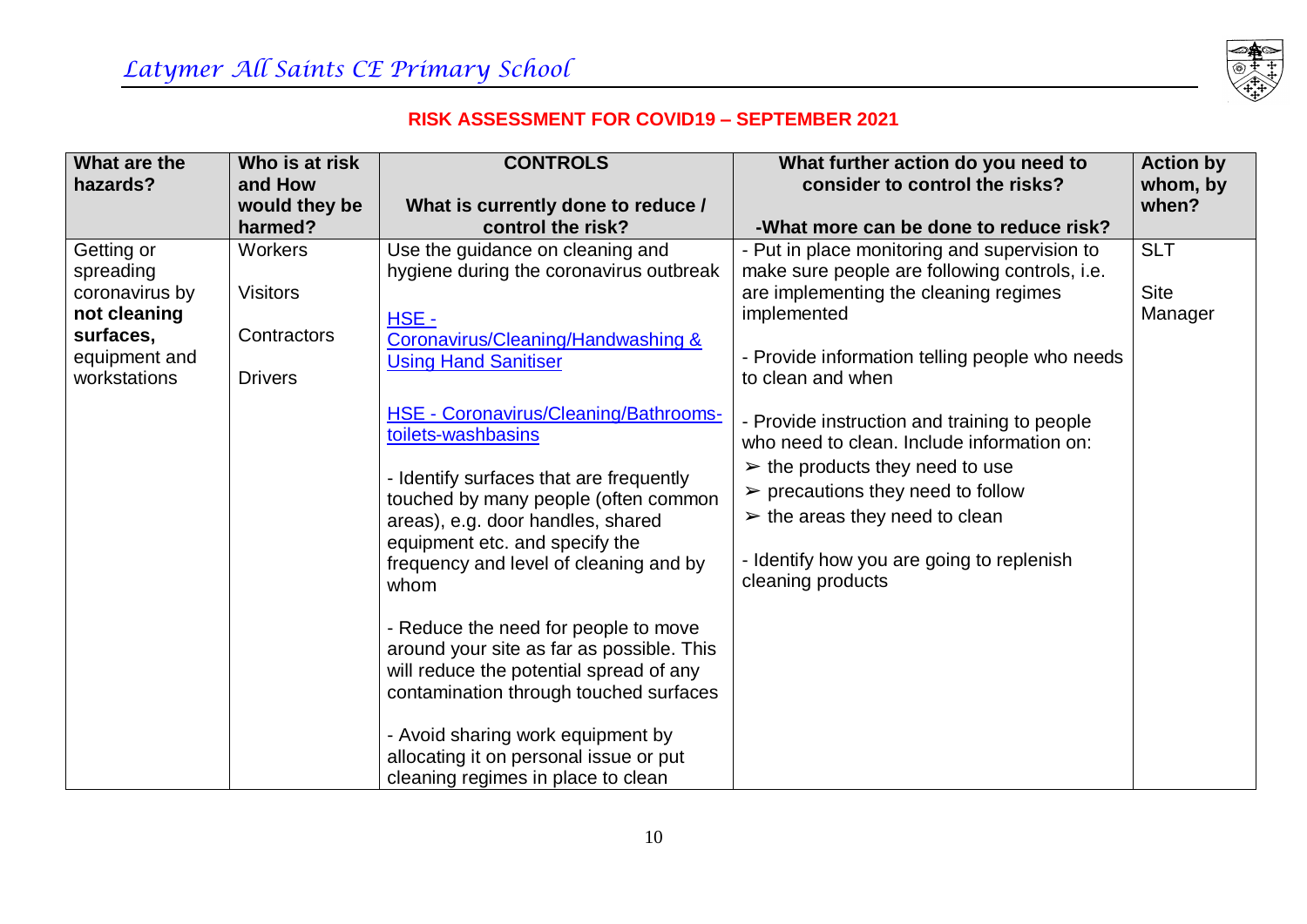

| What are the | Who is at risk           | <b>CONTROLS</b>                                                                                                                    | What further action do you need to     | <b>Action by</b>  |
|--------------|--------------------------|------------------------------------------------------------------------------------------------------------------------------------|----------------------------------------|-------------------|
| hazards?     | and How                  |                                                                                                                                    | consider to control the risks?         | whom, by<br>when? |
|              | would they be<br>harmed? | What is currently done to reduce /<br>control the risk?                                                                            | -What more can be done to reduce risk? |                   |
|              |                          | between each user (e.g. staff laptops<br>and pupil iPad)                                                                           |                                        |                   |
|              |                          | - Identify where you can reduce the<br>contact of people with surfaces, e.g. by<br>leaving open doors                              |                                        |                   |
|              |                          | - Identify other areas that will need<br>cleaning to prevent the spread of<br>coronavirus, e.g. welfare facilities                 |                                        |                   |
|              |                          | - Identify what cleaning products are<br>needed (e.g. surface wipes, detergents<br>and water etc) and where they should be<br>used |                                        |                   |
|              |                          | - Keep surfaces clear to make it easier<br>to clean and reduce the likelihood of<br>contaminating objects                          |                                        |                   |
|              |                          | - Provide areas for people to store<br>personal belongings and keep personal<br>items out of work areas                            |                                        |                   |
|              |                          | - clean things like reusable boxes<br>regularly                                                                                    |                                        |                   |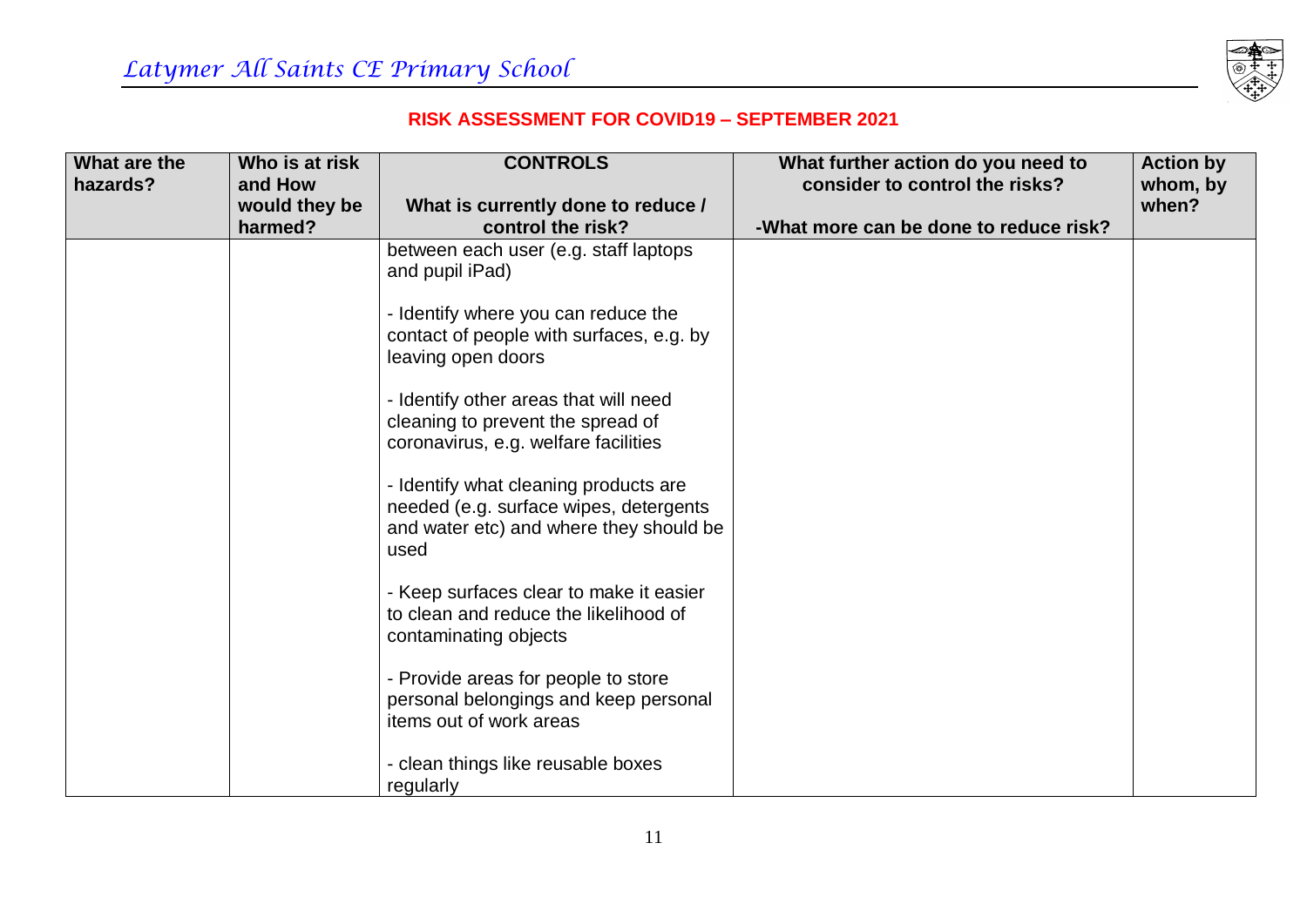

| What are the | Who is at risk<br>and How | <b>CONTROLS</b>                                                                                                                                                                                               | What further action do you need to<br>consider to control the risks? | <b>Action by</b>  |
|--------------|---------------------------|---------------------------------------------------------------------------------------------------------------------------------------------------------------------------------------------------------------|----------------------------------------------------------------------|-------------------|
| hazards?     | would they be             | What is currently done to reduce /                                                                                                                                                                            |                                                                      | whom, by<br>when? |
|              | harmed?                   | control the risk?                                                                                                                                                                                             | -What more can be done to reduce risk?                               |                   |
|              |                           | - Put in place arrangements to clean if<br>someone develops symptoms of<br>coronavirus at work.<br><b>GOV.UK / Government / Publication</b><br><b>COVID-19-Decontamination in non-</b><br>healthcare Settings |                                                                      |                   |
|              |                           |                                                                                                                                                                                                               |                                                                      |                   |
|              |                           |                                                                                                                                                                                                               |                                                                      |                   |
|              |                           |                                                                                                                                                                                                               |                                                                      |                   |
|              |                           |                                                                                                                                                                                                               |                                                                      |                   |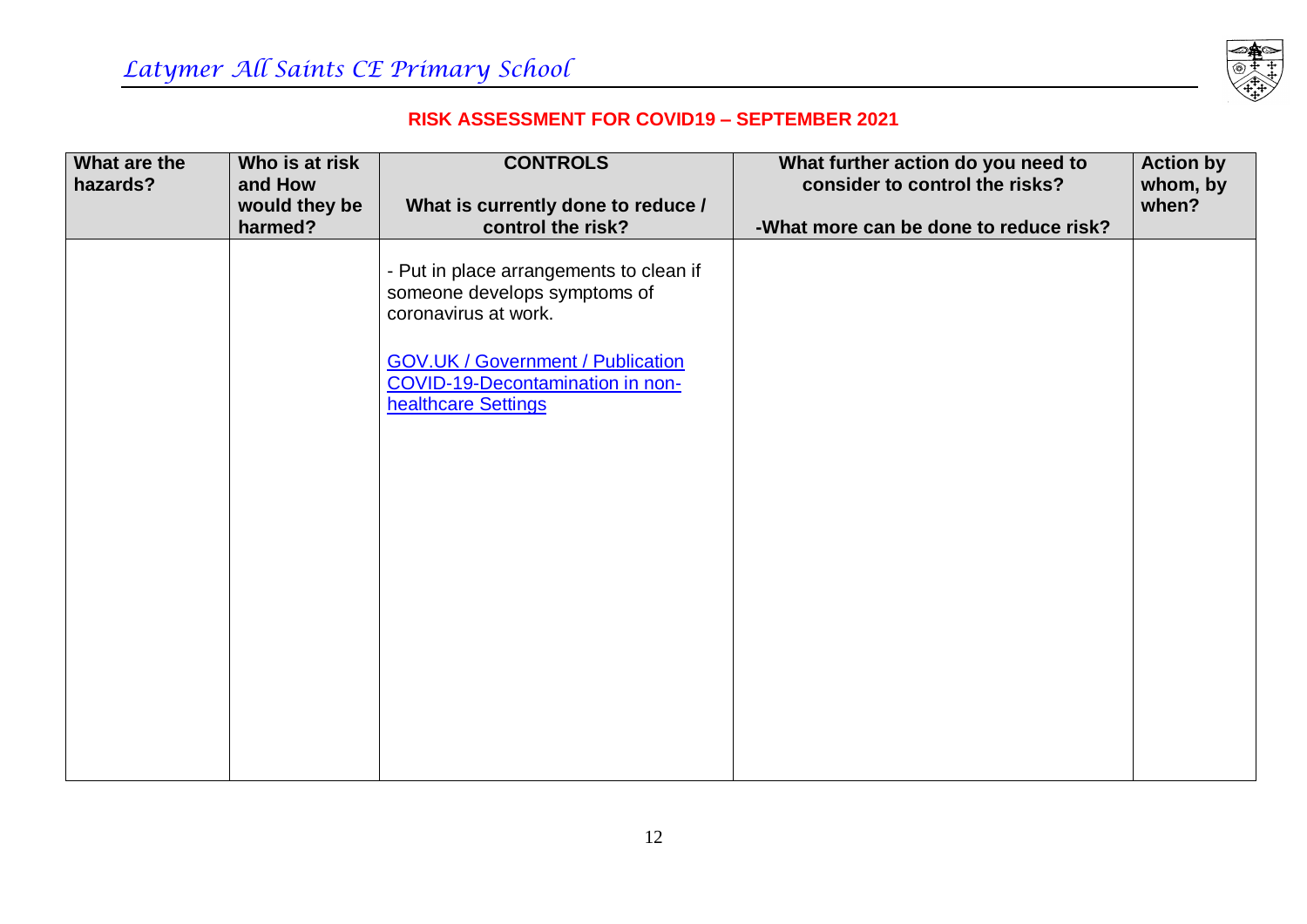

| What are the                                                                                                                                                                                                                                                                                                                     | Who is at risk                                                                  | <b>CONTROLS</b>                                                                                                                                                                                                                                                                                                                                                                                                                                                                                                                                                                                                                                                                                                                                                                                                                                | What further action do you need to                                                                                                                                                                                                                                                                                                                   | <b>Action by</b>               |
|----------------------------------------------------------------------------------------------------------------------------------------------------------------------------------------------------------------------------------------------------------------------------------------------------------------------------------|---------------------------------------------------------------------------------|------------------------------------------------------------------------------------------------------------------------------------------------------------------------------------------------------------------------------------------------------------------------------------------------------------------------------------------------------------------------------------------------------------------------------------------------------------------------------------------------------------------------------------------------------------------------------------------------------------------------------------------------------------------------------------------------------------------------------------------------------------------------------------------------------------------------------------------------|------------------------------------------------------------------------------------------------------------------------------------------------------------------------------------------------------------------------------------------------------------------------------------------------------------------------------------------------------|--------------------------------|
| hazards?                                                                                                                                                                                                                                                                                                                         | and How<br>would they be                                                        | What is currently done to reduce /                                                                                                                                                                                                                                                                                                                                                                                                                                                                                                                                                                                                                                                                                                                                                                                                             | consider to control the risks?                                                                                                                                                                                                                                                                                                                       | whom, by<br>when?              |
|                                                                                                                                                                                                                                                                                                                                  | harmed?                                                                         | control the risk?                                                                                                                                                                                                                                                                                                                                                                                                                                                                                                                                                                                                                                                                                                                                                                                                                              | -What more can be done to reduce risk?                                                                                                                                                                                                                                                                                                               |                                |
| Mental health<br>and wellbeing<br>affected through<br>isolation or<br>anxiety about<br>coronavirus<br>Potential for<br><b>Stress or Anxiety</b><br>caused by<br>fears associated<br>with the virus,<br>isolation,<br>potential<br>bereavement<br>situations or<br>other effects from<br>the changes to<br>living and<br>working. | All staff and<br>Workers-<br>anxiety stress<br>or other mental<br>health issues | Follow guidance on stress and mental<br>health <b>GOV.UK - Extra mental health</b><br>support for pupils and Teachers<br>- Have regular keep in touch<br>meetings/calls with people working at<br>home to talk about any work issues<br>- Talk openly with workers about the<br>possibility that they may be affected and<br>tell them what to do to raise concerns or<br>who to go to so they can talk things<br>through<br>- Involve workers in completing risk<br>assessments so they can help identify<br>potential problems and identify solutions<br>- Keep workers updated on what is<br>happening so they feel involved and<br>reassured<br>- Discuss the issue of fatigue with<br>employees and make sure they take<br>regular breaks, are encouraged to take<br>leave, set working hours to ensure they<br>aren't working long hours | Further advice and support<br>- Share information and advice with workers<br>about mental health and wellbeing<br>- Consider an occupational health referral if<br>personal stress and anxiety issues are<br>identified<br>- Where you have an employee assistance<br>programme encourage workers to use it to<br>talk through supportive strategies | <b>SLT</b><br><b>All Staff</b> |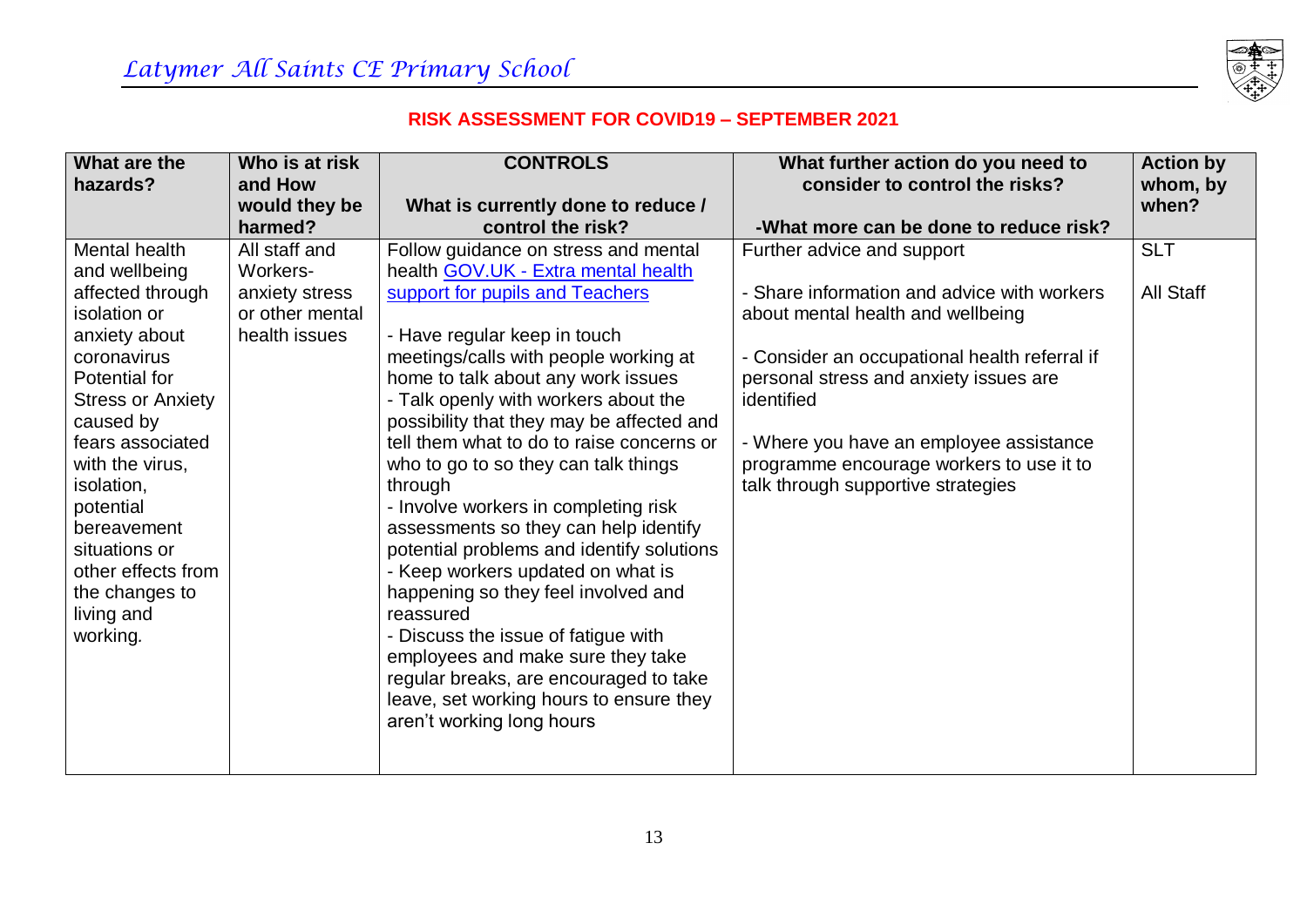

| What are the   | Who is at risk                               | <b>CONTROLS</b>                                                            | What further action do you need to                                                            | <b>Action by</b> |
|----------------|----------------------------------------------|----------------------------------------------------------------------------|-----------------------------------------------------------------------------------------------|------------------|
| hazards?       | and How                                      |                                                                            | consider to control the risks?                                                                | whom, by         |
|                | would they be                                | What is currently done to reduce /                                         |                                                                                               | when?            |
|                | harmed?                                      | control the risk?                                                          | -What more can be done to reduce risk?                                                        |                  |
| Contracting or | Workers                                      | - Consider how can give personal staff                                     | - Put in place arrangements to monitor and                                                    | <b>SLT</b>       |
| spreading the  |                                              | space                                                                      | supervise current arrangements                                                                |                  |
| virus by not   | Contractors                                  | This may include:                                                          |                                                                                               | <b>Site</b>      |
| social         |                                              | $\triangleright$ improving ventilation                                     | - Provide information, instruction and training                                               | Manager          |
| distancing     | Delivery drivers                             | $\triangleright$ using marker tape on the floor                            | to people to understand what they need to do                                                  |                  |
|                | to/from your<br>workplace<br><b>Visitors</b> | $\triangleright$ one-way systems (if required in<br>the future)            | - Provide signage and ways to communicate                                                     |                  |
|                |                                              | $\triangleright$ holding meetings virtually rather<br>than face to-face    | to non-employees what they need to do                                                         |                  |
|                |                                              | $\triangleright$ staggering start/end times (if<br>required in the future) | - Identify where it isn't possible to identify<br>other physical measures to separate people. |                  |
|                |                                              | $\triangleright$ rearrange work areas and tasks                            |                                                                                               |                  |
|                |                                              | $\triangleright$ providing facilities to help people                       |                                                                                               |                  |
|                |                                              | walk or cycle to work,                                                     |                                                                                               |                  |
|                |                                              | $\triangleright$ 'cohorting' work teams so they                            |                                                                                               |                  |
|                |                                              | consistently work together                                                 |                                                                                               |                  |
|                |                                              | $\triangleright$ enhanced cleaning regimes                                 |                                                                                               |                  |
|                |                                              | $\triangleright$ increase in hand washing                                  |                                                                                               |                  |
|                |                                              | Consider using signage to remind                                           |                                                                                               |                  |
|                |                                              | people of any procedures you may have                                      |                                                                                               |                  |
|                |                                              | that mitigate close contact                                                |                                                                                               |                  |
|                |                                              | (Please note - personal protective                                         |                                                                                               |                  |
|                |                                              | equipment is needed in a limited number                                    |                                                                                               |                  |
|                |                                              | of workplaces to protect from the risk of                                  |                                                                                               |                  |
|                |                                              | coronavirus)                                                               |                                                                                               |                  |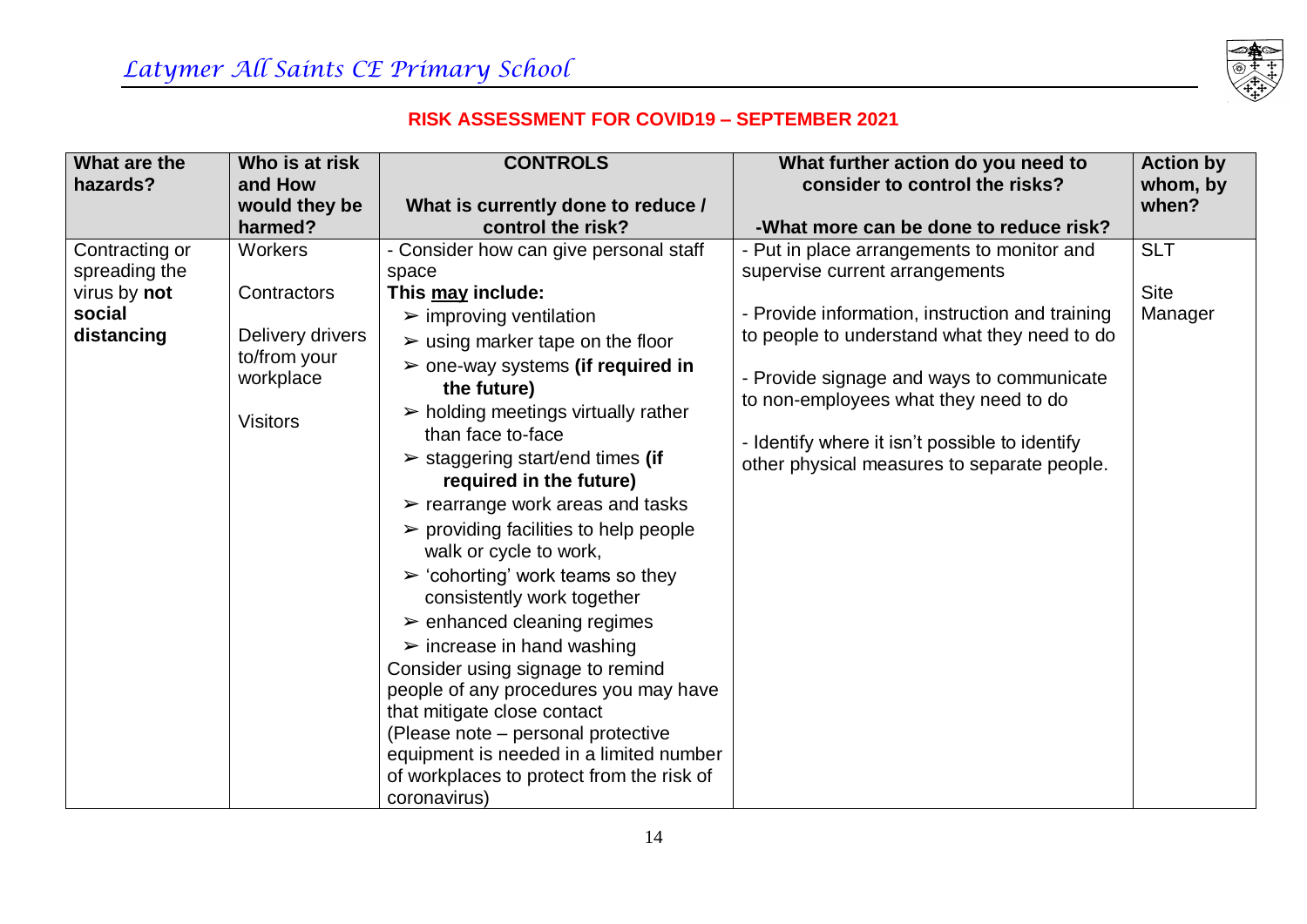

| What are the                  | Who is at risk              | <b>CONTROLS</b>                           | What further action do you need to        | <b>Action by</b> |
|-------------------------------|-----------------------------|-------------------------------------------|-------------------------------------------|------------------|
| hazards?                      | and How                     |                                           | consider to control the risks?            | whom, by         |
|                               | would they be               | What is currently done to reduce /        |                                           | when?            |
|                               | harmed?                     | control the risk?                         | -What more can be done to reduce risk?    |                  |
| Exposure to                   | Workers that                | Follow guidance from the HSE              | Put systems in place to keep PPE supplies | <b>SLT</b>       |
| workplace                     | may be in                   | Using PPE at work during the              | under review so you can take action if    |                  |
| hazards because               | situations                  | coronavirus (COVID-19) pandemic           | necessary before you run out              | <b>Site</b>      |
| it isn't possible to          | where they are              | (hse.gov.uk)                              |                                           | Manager          |
| get normal PPE                | at increased                |                                           |                                           |                  |
|                               | risk of exposure            | <b>HSE - Respiratory-Protective-</b>      |                                           |                  |
| Note: PPE will                | and other                   | Equipment/Fit-Testing-Basics              |                                           |                  |
| still need to be              | general                     |                                           |                                           |                  |
| used in settings              | precautions are             | <b>HSE - Coronavirus / PPE Face Masks</b> |                                           |                  |
| not related to                | not adequate                |                                           |                                           |                  |
| Coronavirus e.g.<br>operating | may require<br>PPE or there | Face coverings and masks help control     |                                           |                  |
| machinery                     | may be a                    | the risk of Coronavirus. However, they    |                                           |                  |
|                               | requirement for             | are not designated as PPE which is        |                                           |                  |
|                               | PPE as a                    | equipment of a higher standard for        |                                           |                  |
| HSE -                         | control                     | specified settings. It may be that a PPE  |                                           |                  |
| <b>Respiratory-</b>           | measure in                  | standard face mask is required if so, it  |                                           |                  |
| Protective-                   | certain settings            | should meet the requirements of FFP3.     |                                           |                  |
| Equipment/Fit-                | not relating to             |                                           |                                           |                  |
| <b>Testing-Basics</b>         | Coronavirus.                | Generally, you will be aware of the other |                                           |                  |
|                               |                             | workplace situations where PPE is         |                                           |                  |
| $HSE -$                       |                             | required that is not related to           |                                           |                  |
| Coronavirus /                 |                             | Coronavirus.                              |                                           |                  |
| <b>PPE Face Masks</b>         |                             | - Where required, ensure that those       |                                           |                  |
|                               |                             | using RPE are face-fit tested.            |                                           |                  |
|                               |                             |                                           |                                           |                  |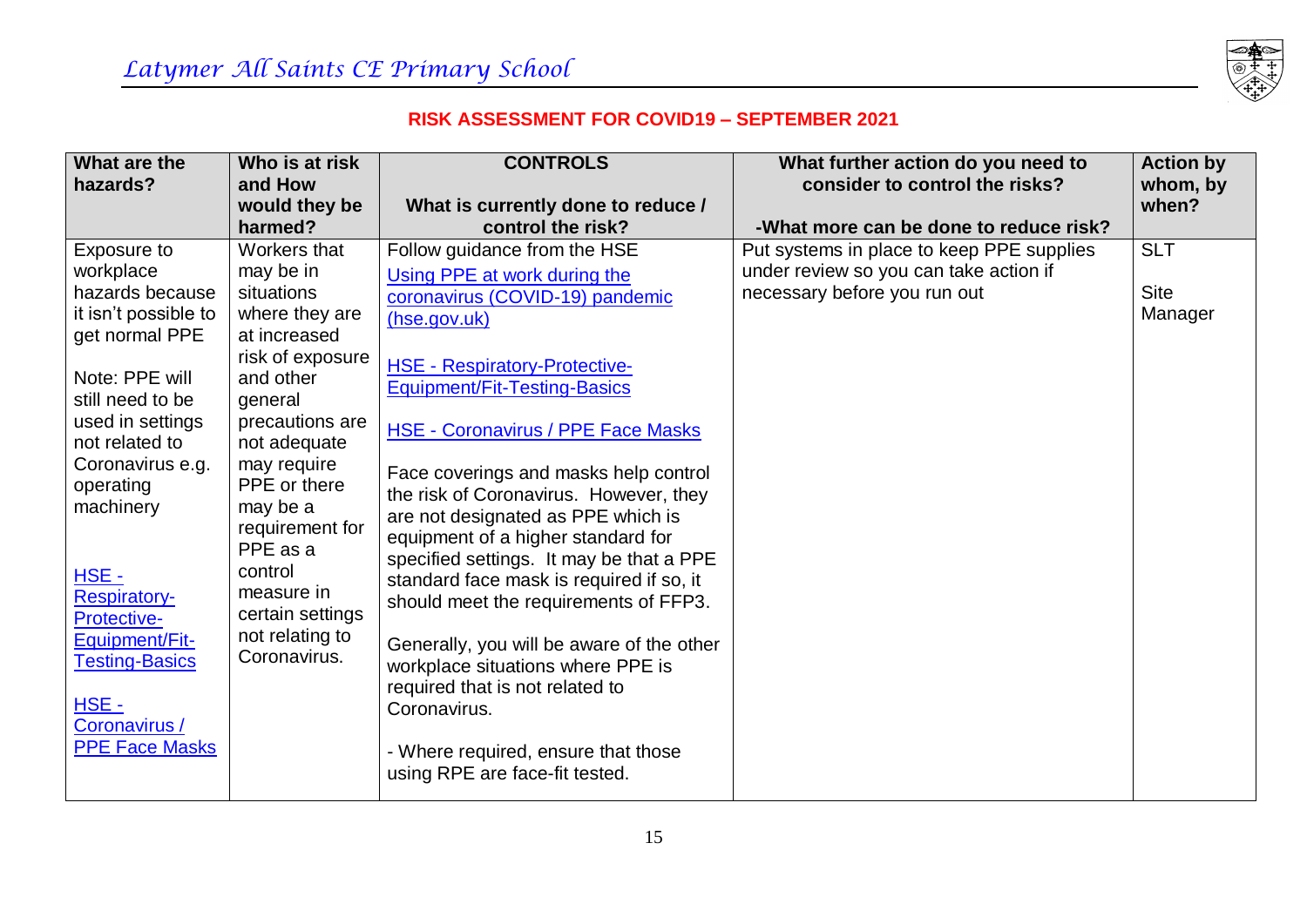

| What are the<br>hazards? | Who is at risk<br>and How | <b>CONTROLS</b>                                                                                                                                                                       | What further action do you need to<br>consider to control the risks? | <b>Action by</b><br>whom, by |
|--------------------------|---------------------------|---------------------------------------------------------------------------------------------------------------------------------------------------------------------------------------|----------------------------------------------------------------------|------------------------------|
|                          | would they be             | What is currently done to reduce /                                                                                                                                                    |                                                                      | when?                        |
|                          | harmed?                   | control the risk?                                                                                                                                                                     | -What more can be done to reduce risk?                               |                              |
|                          |                           | <b>HSE - Respiratory-Protective-</b><br>Equipment/Fit-Testing-Basics                                                                                                                  |                                                                      |                              |
|                          |                           | - Where supplies are difficult to obtain<br>follow the HSE guidelines and put in<br>place controls suitable to your workplace                                                         |                                                                      |                              |
|                          |                           | (Please note – face coverings are not<br>PPE).                                                                                                                                        |                                                                      |                              |
|                          |                           | PPE is predominately for specified tasks<br>e.g., using machinery.                                                                                                                    |                                                                      |                              |
|                          |                           | Where it is used for risk reduction in the<br>case of Coronavirus it would be for<br>specific use – in general healthcare<br>settings ordinary face masks are<br>considered adequate. |                                                                      |                              |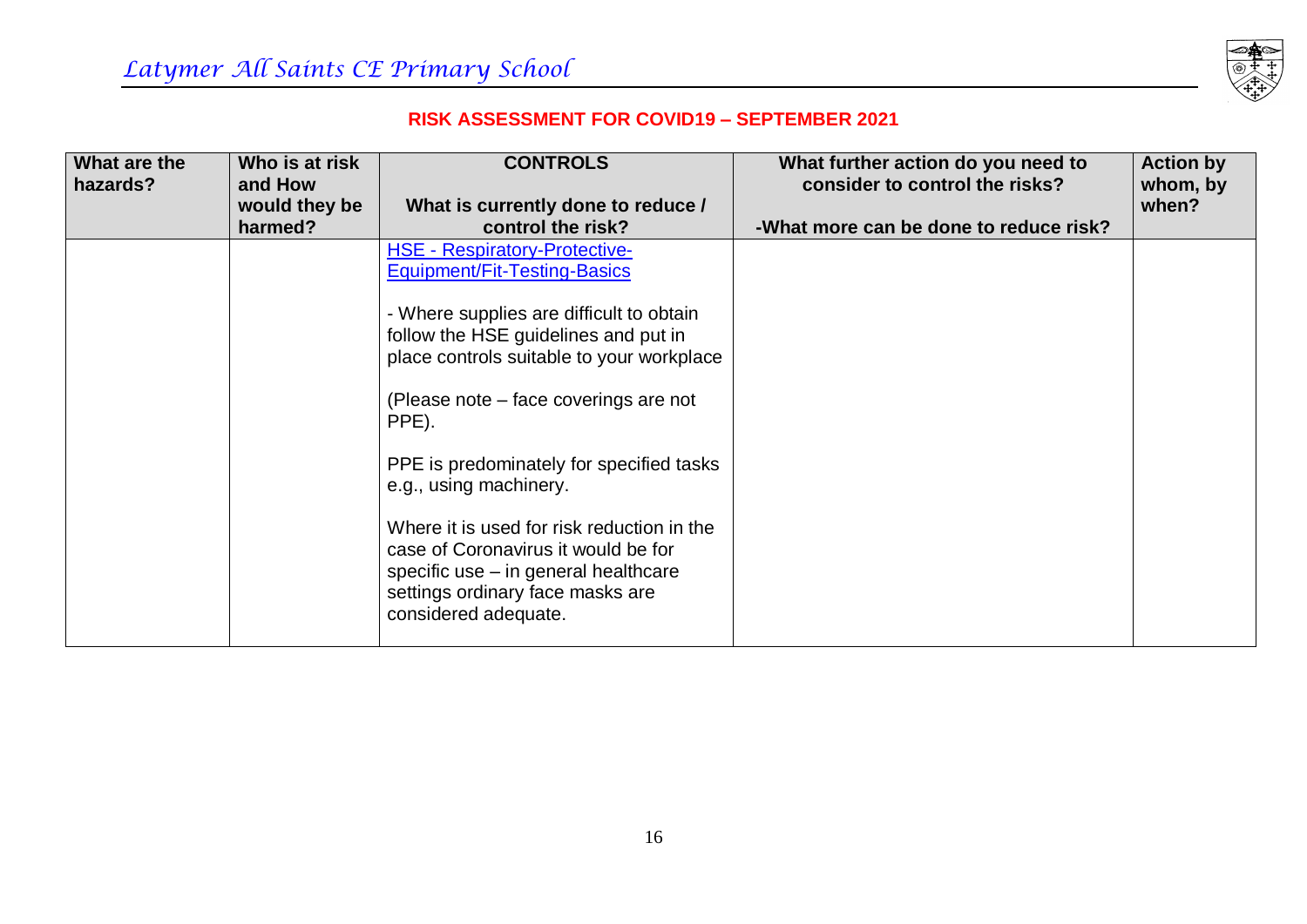

## **PART 2 – SCHOOL SETTINGS**

| What are the<br>hazards?                                                  | Who is at risk and<br>How would they be<br>harmed?<br>(e.g. staff, public,<br>contractors – trip,<br>slip, fall, assault) | <b>CONTROLS</b><br>What is currently done to reduce /<br>control the risk?                                                                                                                                                                                                                                                                                                                                                                                                                                                                                                                                                  | What further action do you need<br>to consider to control the risks?<br>-What more can be done to<br>reduce risk?                                 | <b>Action by</b><br>whom, by<br>when? |
|---------------------------------------------------------------------------|---------------------------------------------------------------------------------------------------------------------------|-----------------------------------------------------------------------------------------------------------------------------------------------------------------------------------------------------------------------------------------------------------------------------------------------------------------------------------------------------------------------------------------------------------------------------------------------------------------------------------------------------------------------------------------------------------------------------------------------------------------------------|---------------------------------------------------------------------------------------------------------------------------------------------------|---------------------------------------|
| Increased risk of<br>infection due to<br>mutations of the<br>Coronavirus. | All staff, pupils<br>and others may be at<br>greater risk of<br>contracting the virus<br>due to variant strains.          | All mitigation measures listed throughout<br>the risk assessment are still relevant.<br>The increased chance of infection<br>highlights the importance of adherence<br>to control measures. Where practicable<br>consider reviewing controls and<br>monitoring/checks on behaviours and<br>controls taking place.<br>To safeguard the health of the teaching<br>workforce and keep as many staff, pupils<br>and students in school and college as<br>possible, the Government have<br>made rapid lateral flow tests available to<br>schools and colleges.<br>Schools COVID-19 operational guidance<br>- GOV.UK (www.gov.uk) | Staff should undertake twice<br>weekly home tests whenever they<br>are on site until the end of<br>September, when this will also be<br>reviewed. | Headteacher                           |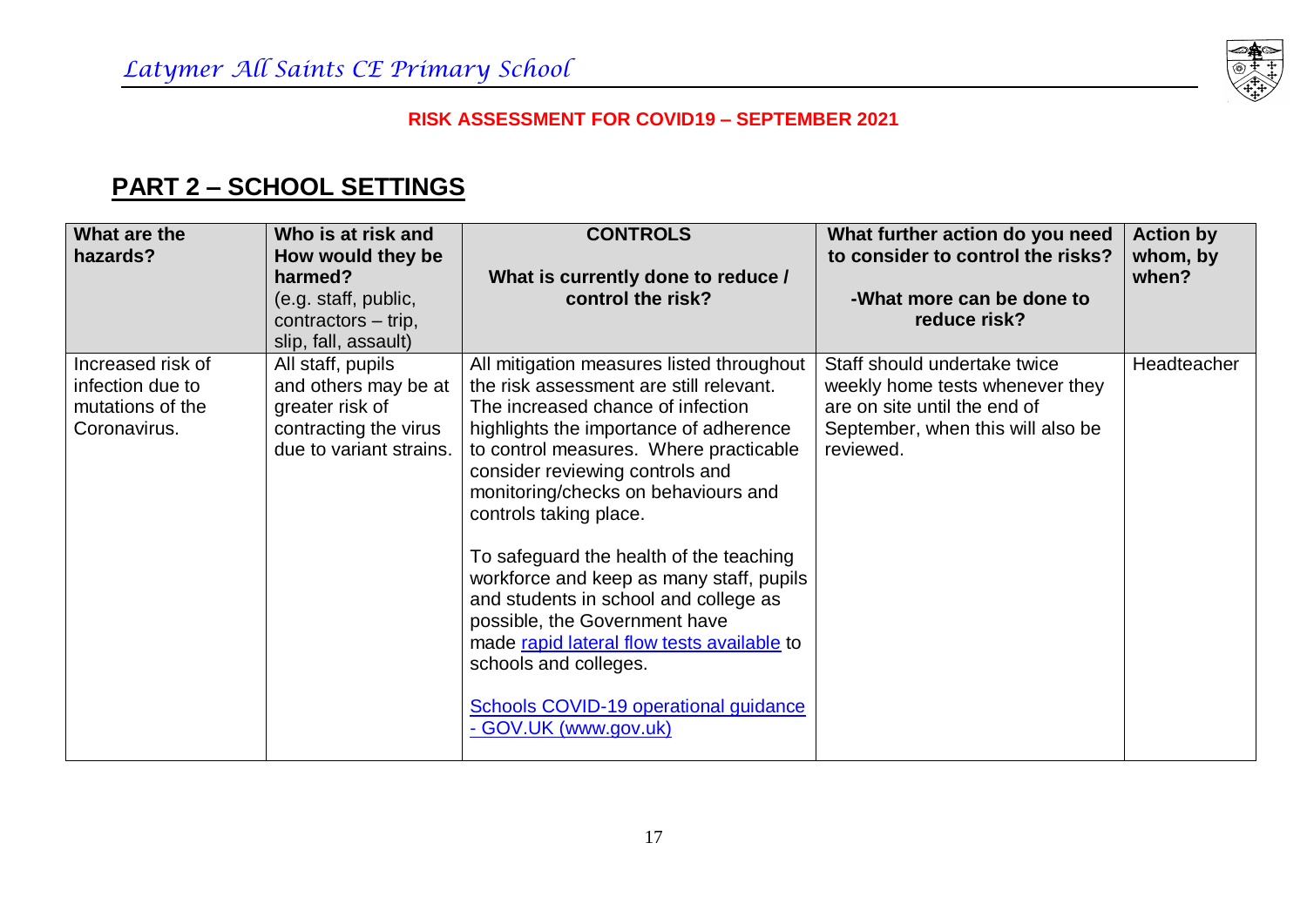

| What are the         | Who is at risk and    | <b>CONTROLS</b>                          | What further action do you need     | <b>Action by</b> |
|----------------------|-----------------------|------------------------------------------|-------------------------------------|------------------|
| hazards?             | How would they be     |                                          | to consider to control the risks?   | whom, by         |
|                      | harmed?               | What is currently done to reduce /       |                                     | when?            |
|                      | (e.g. staff, public,  | control the risk?                        | -What more can be done to           |                  |
|                      | contractors – trip,   |                                          | reduce risk?                        |                  |
|                      | slip, fall, assault)  |                                          |                                     |                  |
| Teachers working     | Staff working from    | For Schools with access to Schools       | Further information on how to set   | <b>SLT</b>       |
| from home and pupils | home and pupils       | Health & Safety Team Service, refer to   | up a workstation for short duration |                  |
| using DSE            | studying from home.   | the Schools Hub advice sheets; "DSE      | home working and also what to do    | Site Manager     |
| equipment.           |                       | Self Assessment - COVID-19 - Sheet       | for long term home working can be   |                  |
|                      | Musculoskeletal       | No. 4 and Working from Home for          | found on HSE's                      |                  |
| Note: This may have  | disorders as a result | Schools - COVID-19 CBT Advice            | <b>HSE - Protect home workers</b>   |                  |
| ceased or reduced    | of using DSE at       | Sheet".                                  | (Coronavirus)                       |                  |
| in many cases.       | home for a long       |                                          |                                     |                  |
| However, where       | period of time        | Follow guidance on display screen        | It is important to consider breaks  |                  |
| home working has     |                       | equipment in the HSE Protect             | from this work. 5 minutes every     |                  |
| been decided upon    |                       | homeworkers page                         | hour is better than 15 minutes      |                  |
| these controls etc.  |                       |                                          | every 2 hours. Consideration to     |                  |
| should still be      |                       | <b>HSE - Protect home workers</b>        | how this can be scheduled in could  |                  |
| followed.            |                       | (Coronavirus)                            | include actual separate breaks or   |                  |
|                      |                       |                                          | in lesson time outs.                |                  |
|                      |                       | <b>HSE - Coronavirus/Working Safely/</b> |                                     |                  |
|                      |                       | <b>Protect People</b>                    |                                     |                  |
|                      |                       |                                          |                                     |                  |
|                      |                       | There is no increased risk for people    |                                     |                  |
|                      |                       | working at home temporarily but if this  |                                     |                  |
|                      |                       | arrangement becomes long term the        |                                     |                  |
|                      |                       | risks should be assessed                 |                                     |                  |
|                      |                       |                                          |                                     |                  |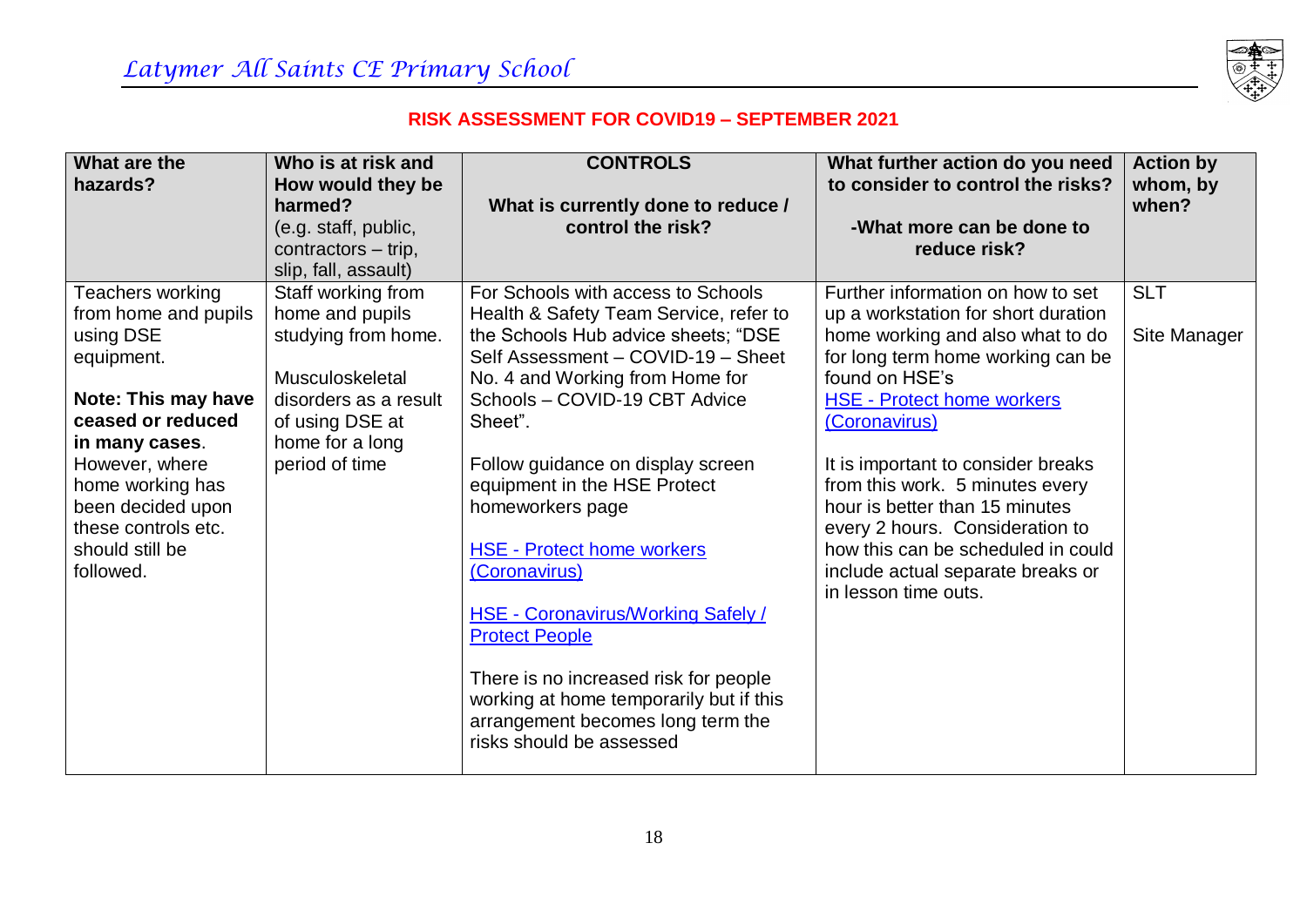

| What are the<br>hazards? | Who is at risk and<br>How would they be | <b>CONTROLS</b>                                | What further action do you need<br>to consider to control the risks? | <b>Action by</b><br>whom, by |
|--------------------------|-----------------------------------------|------------------------------------------------|----------------------------------------------------------------------|------------------------------|
|                          | harmed?                                 | What is currently done to reduce /             |                                                                      | when?                        |
|                          | (e.g. staff, public,                    | control the risk?                              | -What more can be done to                                            |                              |
|                          | contractors – trip,                     |                                                | reduce risk?                                                         |                              |
|                          | slip, fall, assault)                    | - For all people working at home using         |                                                                      |                              |
|                          |                                         | display screen equipment (DSE) put in          |                                                                      |                              |
|                          |                                         | place information and training on how to       |                                                                      |                              |
|                          |                                         | protect themselves, e.g. take regular          |                                                                      |                              |
|                          |                                         | breaks, stretching exercises, set the          |                                                                      |                              |
|                          |                                         | equipment up properly                          |                                                                      |                              |
|                          |                                         | - For people working at home longer            |                                                                      |                              |
|                          |                                         | term complete a DSE assessment with            |                                                                      |                              |
|                          |                                         | them and identify what equipment is            |                                                                      |                              |
|                          |                                         | needed to allow them to work safely at<br>home |                                                                      |                              |
|                          |                                         |                                                |                                                                      |                              |
|                          |                                         | - Schedule or build in breaks of               |                                                                      |                              |
|                          |                                         | minimum of 5 minutes every hour for            |                                                                      |                              |
|                          |                                         | pupils studying.                               |                                                                      |                              |
|                          |                                         |                                                |                                                                      |                              |
|                          |                                         |                                                |                                                                      |                              |
|                          |                                         |                                                |                                                                      |                              |
|                          |                                         |                                                |                                                                      |                              |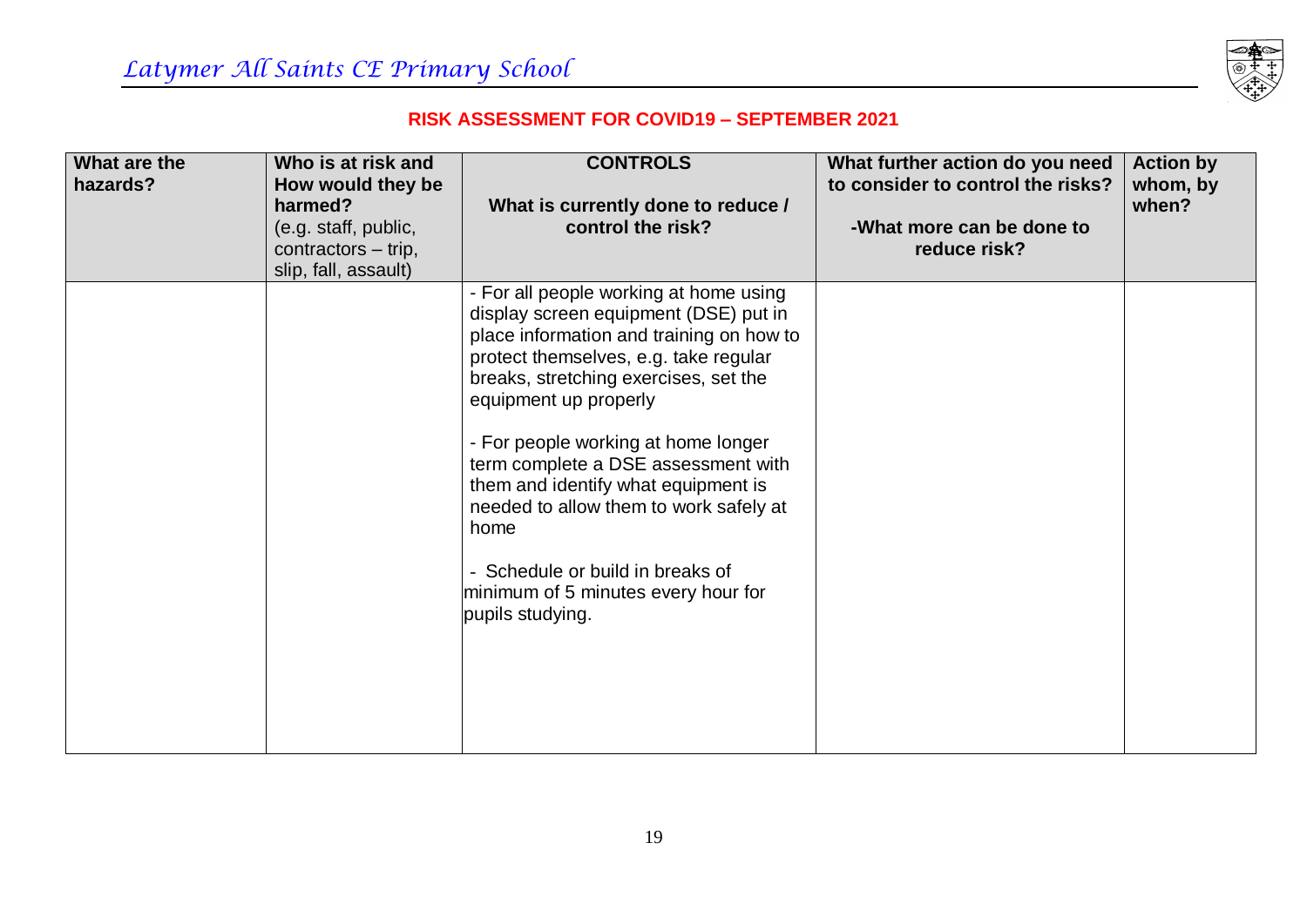

| What are the          | Who is at risk and   | <b>CONTROLS</b>                          | What further action do you need    | <b>Action by</b> |
|-----------------------|----------------------|------------------------------------------|------------------------------------|------------------|
| hazards?              | How would they be    |                                          | to consider to control the risks?  | whom, by         |
|                       | harmed?              | What is currently done to reduce /       |                                    | when?            |
|                       | (e.g. staff, public, | control the risk?                        | -What more can be done to          |                  |
|                       | contractors - trip,  |                                          | reduce risk?                       |                  |
|                       | slip, fall, assault) |                                          |                                    |                  |
| Preparation of school | <b>Pupils</b>        | Premises and utilities have been health  | Carry out a formal / recorded full | <b>SLT</b>       |
| and ongoing           |                      | and safety checked and building is       | pre-opening premises inspection.   |                  |
| compliance checks     | <b>Staff</b>         | compliant (use usual compliance          |                                    | Site Manager     |
|                       |                      | checklist)                               | Consider if there is space and     |                  |
|                       |                      | Usual premises checks                    | ability to clean between lettings. |                  |
|                       |                      | Water treatments/checks (e.g.            | Re-consider if lettings should be  |                  |
|                       |                      | legionella)                              | suspended at the current time.     |                  |
|                       |                      | Fire alarm testing                       |                                    |                  |
|                       |                      | Repairs                                  |                                    |                  |
|                       |                      | <b>Grass cutting</b>                     |                                    |                  |
|                       |                      | <b>Portable Appliance Testing</b>        |                                    |                  |
|                       |                      | Fridges and freezers                     |                                    |                  |
|                       |                      | Boiler/ heating servicing                |                                    |                  |
|                       |                      | Internet services                        |                                    |                  |
|                       |                      | Any other statutory inspections          |                                    |                  |
|                       |                      | Insurance covers reopening               |                                    |                  |
|                       |                      | arrangements                             |                                    |                  |
|                       |                      |                                          |                                    |                  |
|                       |                      | Posters erected about handwashing and    |                                    |                  |
|                       |                      | persons with COVID symptoms not to       |                                    |                  |
|                       |                      | enter the school                         |                                    |                  |
|                       |                      | Review evacuation routes and signage     |                                    |                  |
|                       |                      | Consideration given to premises lettings |                                    |                  |
|                       |                      | and approach in place.                   |                                    |                  |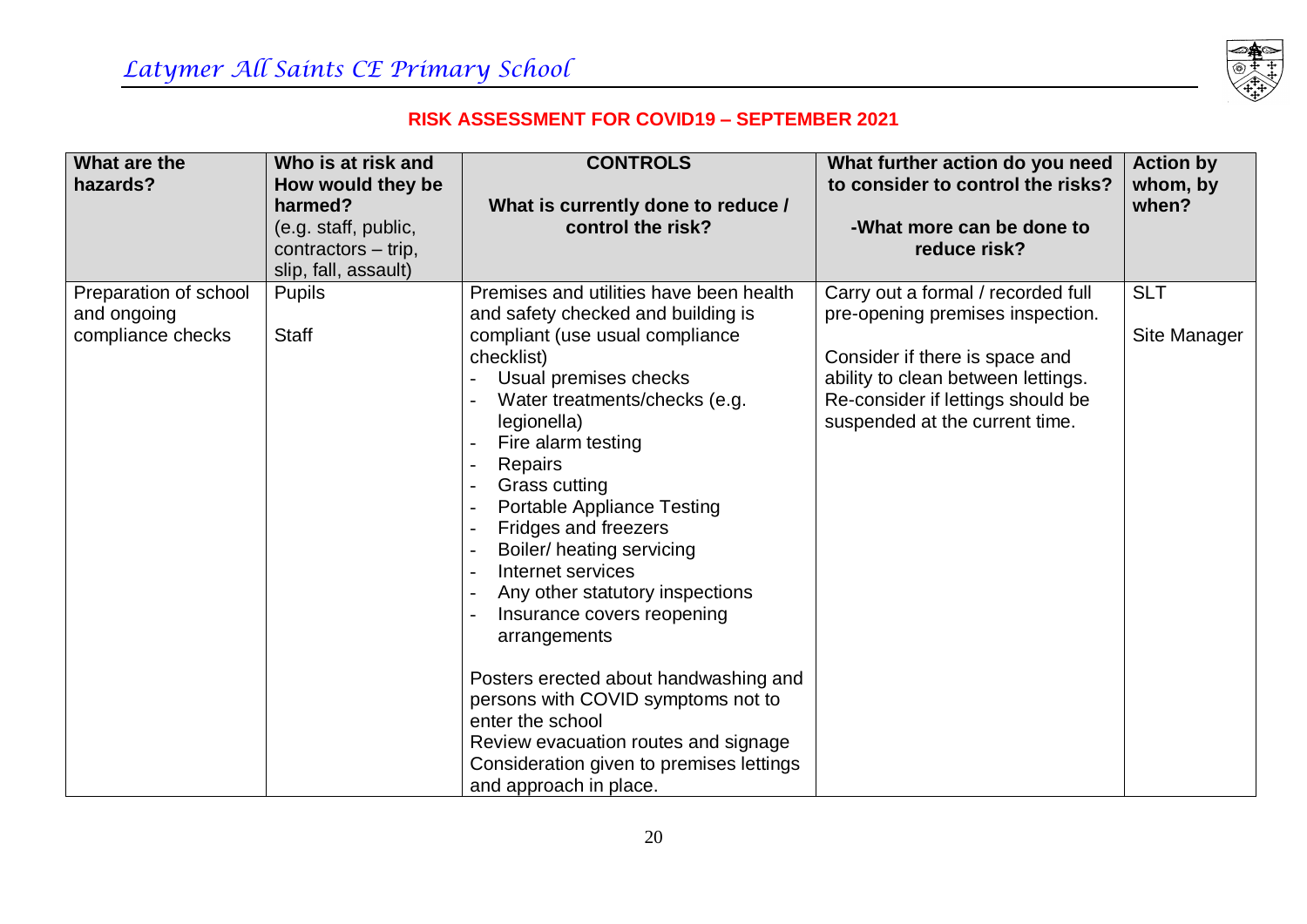

| What are the                | Who is at risk and       | <b>CONTROLS</b>                               | What further action do you need     | <b>Action by</b>            |
|-----------------------------|--------------------------|-----------------------------------------------|-------------------------------------|-----------------------------|
| hazards?                    | How would they be        |                                               | to consider to control the risks?   | whom, by                    |
|                             | harmed?                  | What is currently done to reduce /            |                                     | when?                       |
|                             | (e.g. staff, public,     | control the risk?                             | -What more can be done to           |                             |
|                             | contractors - trip,      |                                               | reduce risk?                        |                             |
|                             | slip, fall, assault)     |                                               |                                     |                             |
| <b>Clinically Extremely</b> | <b>WHO</b>               | As restrictions have been eased               | CEV staff who are at a higher risk  | <b>SLT</b>                  |
| Vulnerable (CEV)            | Staff that are           | following the move to Step 4 of the           | of becoming seriously ill if they   |                             |
| <b>Staff</b>                | considered CEV           | Government's roadmap, they are                | were to catch COVID-19.             | JG to liaise                |
|                             | <b>HOW</b>               | advising clinically extremely vulnerable      |                                     | with staff who              |
| <b>Previously</b>           | Those with               | people, as a minimum, to follow the           | Schools should think particularly   | require an<br>additional RA |
| designated as being         | underlying health        | same guidance as everyone else. It is         | carefully about additional          |                             |
| at increased risk of        | conditions could be      | important that everyone adheres to this       | precautions they might wish to      | Site Manager                |
| infection and               | factors that can affect  | guidance.                                     | continue to take.                   |                             |
| complications.              | people's vulnerability   | Individuals may choose to limit the close     |                                     |                             |
|                             | or is a 'risk factor' in | contact they have with those they do not      | SLT will engage in discussions      |                             |
| Guidance on                 | relation to COVID-19.    | usually meet with in order to reduce the      | with CEV staff - consider risk      |                             |
| protecting people who       |                          | risk of catching or spreading COVID-19,       | factors and perception of the staff |                             |
| are clinically              |                          | particularly if they are clinically extremely | member. Where there is              |                             |
| extremely vulnerable        |                          | vulnerable and if COVID-19 disease            | agreement that the risk factors can |                             |
| from COVID-19 -             |                          | levels in the general community are           | be mitigated with the existing      |                             |
| <b>GOV.UK</b>               |                          | high. It is important to respect and be       | control measures in the risk        |                             |
| (www.gov.uk)                |                          | considerate of those who may wish to          | assessment to everyone's            |                             |
|                             |                          | take a more cautious approach as              | satisfaction no change is needed.   |                             |
|                             |                          | restrictions are lifted. For Schools with     |                                     |                             |
|                             |                          | access to Schools Health & Safety Team        |                                     |                             |
|                             |                          | Service, they can carry out the Individual    |                                     |                             |
|                             |                          | COVID-19 Risk Assessment for those at         |                                     |                             |
|                             |                          | increased risk and for New and                |                                     |                             |
|                             |                          | <b>Expectant Mothers Briefing.</b>            |                                     |                             |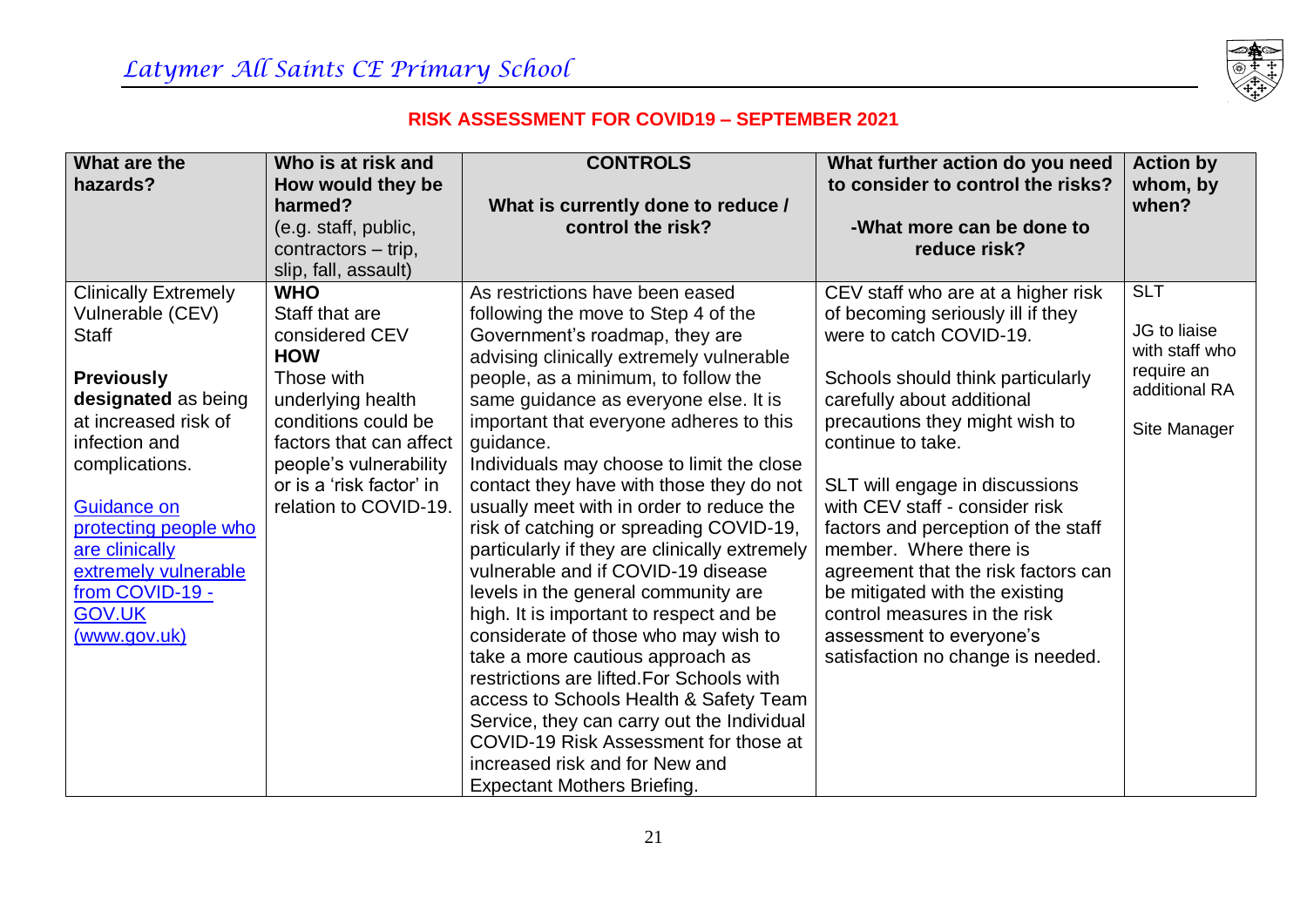

| What are the                                                                                                                                                                                                                           | Who is at risk and                                                                                                                                                                    | <b>CONTROLS</b>                                                                                                                                                                                                                                                                                                                | What further action do you need                                              | <b>Action by</b>                            |
|----------------------------------------------------------------------------------------------------------------------------------------------------------------------------------------------------------------------------------------|---------------------------------------------------------------------------------------------------------------------------------------------------------------------------------------|--------------------------------------------------------------------------------------------------------------------------------------------------------------------------------------------------------------------------------------------------------------------------------------------------------------------------------|------------------------------------------------------------------------------|---------------------------------------------|
| hazards?                                                                                                                                                                                                                               | How would they be<br>harmed?                                                                                                                                                          | What is currently done to reduce /                                                                                                                                                                                                                                                                                             | to consider to control the risks?                                            | whom, by<br>when?                           |
|                                                                                                                                                                                                                                        | (e.g. staff, public,<br>contractors - trip,<br>slip, fall, assault)                                                                                                                   | control the risk?                                                                                                                                                                                                                                                                                                              | -What more can be done to<br>reduce risk?                                    |                                             |
| <b>Clinically Extremely</b><br>Vulnerable (CEV)<br><b>Children</b><br><b>GOV.UK-</b><br>Government<br><b>Publications - Actions</b><br>for Schools during the<br>coronavirus outbreak<br><b>Schools Operational</b><br><b>Guidance</b> | Parents or guardians<br>for children that are<br>clinically extremely<br>vulnerable will have<br>received a letter and<br>advice from a<br>doctor/clinician                           | All clinically extremely vulnerable (CEV)<br>children and young people should attend<br>their education setting unless they are<br>one of the very small number of children<br>and young people under paediatric or<br>other specialist care who have been<br>advised by their clinician or other<br>specialist not to attend. | Please monitor all Government<br>guidance.                                   | <b>SLT</b><br>Site Manager                  |
| Increased risk of<br>infection to and from<br>vulnerable children,<br><b>SEND</b> or children with<br>disabilities                                                                                                                     | <b>WHO</b><br><b>Staff and Pupils</b><br><b>HOW</b><br>Increased risk of<br>infection due to either<br>physical difficulties or<br>behaviour issues<br>related to children's<br>needs | Whilst following all other mitigation and<br>control measures in this risk assessment<br>where there is a care/support plan in<br>place then this should be reviewed and<br>adjusted to take account of extra<br>measures required relating to the<br>Coronavirus and its spread.                                              | Review relevant support/care/other<br>plans relating to individual children. | <b>SLT</b><br><b>SENDCo</b><br>Site Manager |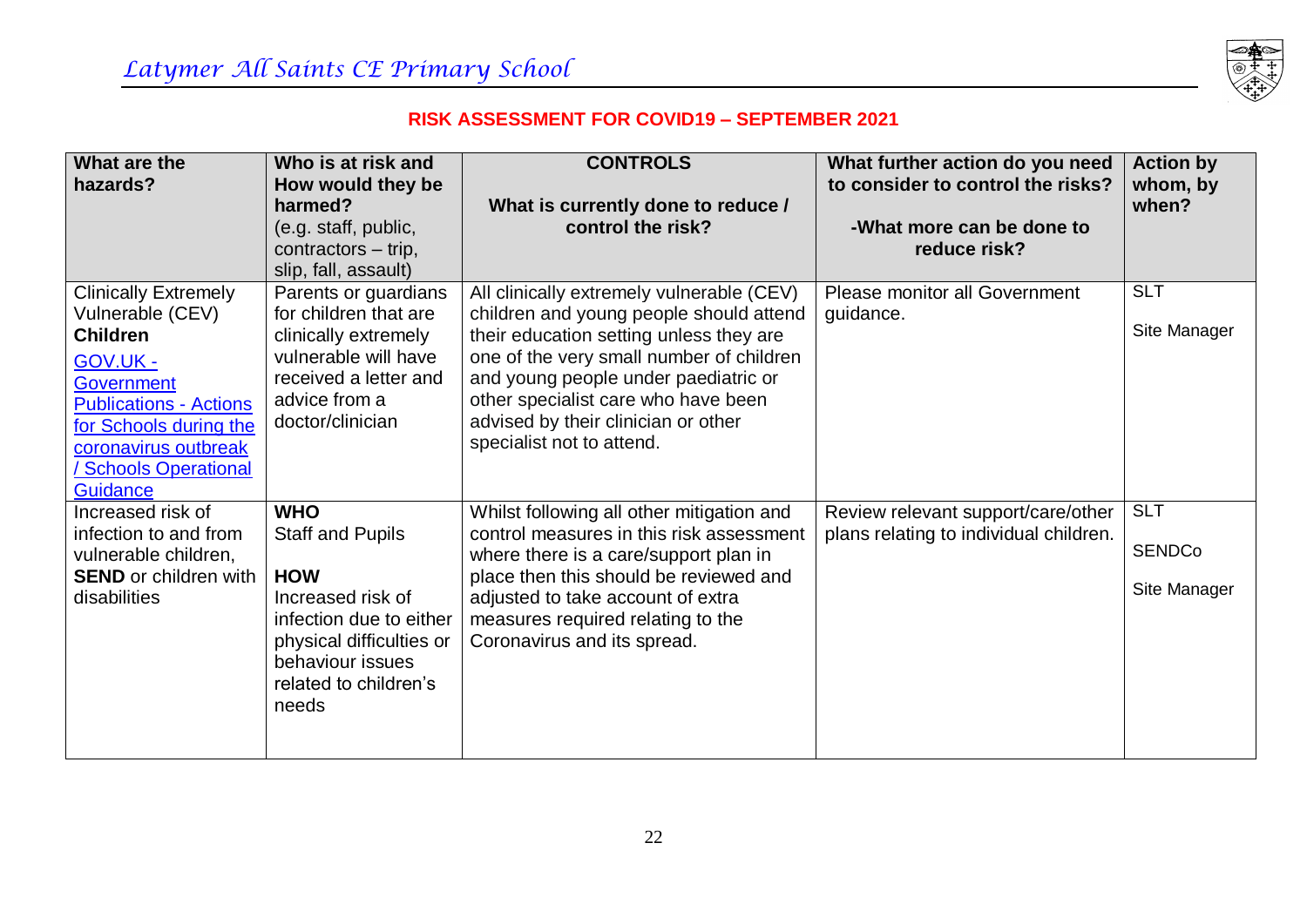

| What are the<br>hazards?                                                                                                                                                                                                                                           | Who is at risk and<br>How would they be<br>harmed?                                                                                                                                          | <b>CONTROLS</b><br>What is currently done to reduce /                                                                                                                                                                                                                                                                                                                                                               | What further action do you need<br>to consider to control the risks?                                                                                                                                                                                                                                                                                                                                                                                        | <b>Action by</b><br>whom, by<br>when?                                                                                          |
|--------------------------------------------------------------------------------------------------------------------------------------------------------------------------------------------------------------------------------------------------------------------|---------------------------------------------------------------------------------------------------------------------------------------------------------------------------------------------|---------------------------------------------------------------------------------------------------------------------------------------------------------------------------------------------------------------------------------------------------------------------------------------------------------------------------------------------------------------------------------------------------------------------|-------------------------------------------------------------------------------------------------------------------------------------------------------------------------------------------------------------------------------------------------------------------------------------------------------------------------------------------------------------------------------------------------------------------------------------------------------------|--------------------------------------------------------------------------------------------------------------------------------|
|                                                                                                                                                                                                                                                                    | (e.g. staff, public,<br>contractors – trip,<br>slip, fall, assault)                                                                                                                         | control the risk?                                                                                                                                                                                                                                                                                                                                                                                                   | -What more can be done to<br>reduce risk?                                                                                                                                                                                                                                                                                                                                                                                                                   |                                                                                                                                |
| Pregnant<br>workers/new and<br>mothers contracting<br>Corona virus, whilst at<br>work or using public<br>transport.<br><b>Pregnant workers</b><br>with defined<br>conditions or at 28<br>weeks / third trimester<br>or more, may be<br>considered more at<br>risk. | Pregnant workers<br>Infection of COVID<br>19 and resultant<br>illness with a wide<br>range of symptoms.<br>The effects of this<br>disease are still<br>being learned about<br>and can vary. | Consultation on the general COVID-19<br>risk assessments for the school and its<br>arrangements should also take place.<br>Discussion with the new or expectant<br>mother must take placed take place<br>before any physical return to the<br>school/workplace. Carry out New and<br><b>Expectant Mothers Risk Assessment.</b><br>Coronavirus (COVID-19): advice for<br>pregnant employees - GOV.UK<br>(www.gov.uk) | Consideration should also be given<br>to requests from employees to be<br>based at a site other than their<br>usual workplace.<br>Regularly review the risk<br>assessment, (MINMUM EACH<br>TRIMESTER) and do everything<br>reasonably practicable to protect<br>the worker from harm.<br>There will be changes (ongoing) in<br>government advice and possible<br>outbreaks of COVID; this will<br>require a full review of measures<br>and this assessment. | <b>SLT</b><br>JG to carry out<br>individual<br>Expectant<br><b>Mothers Risk</b><br>Assessment<br>when required<br>Site Manager |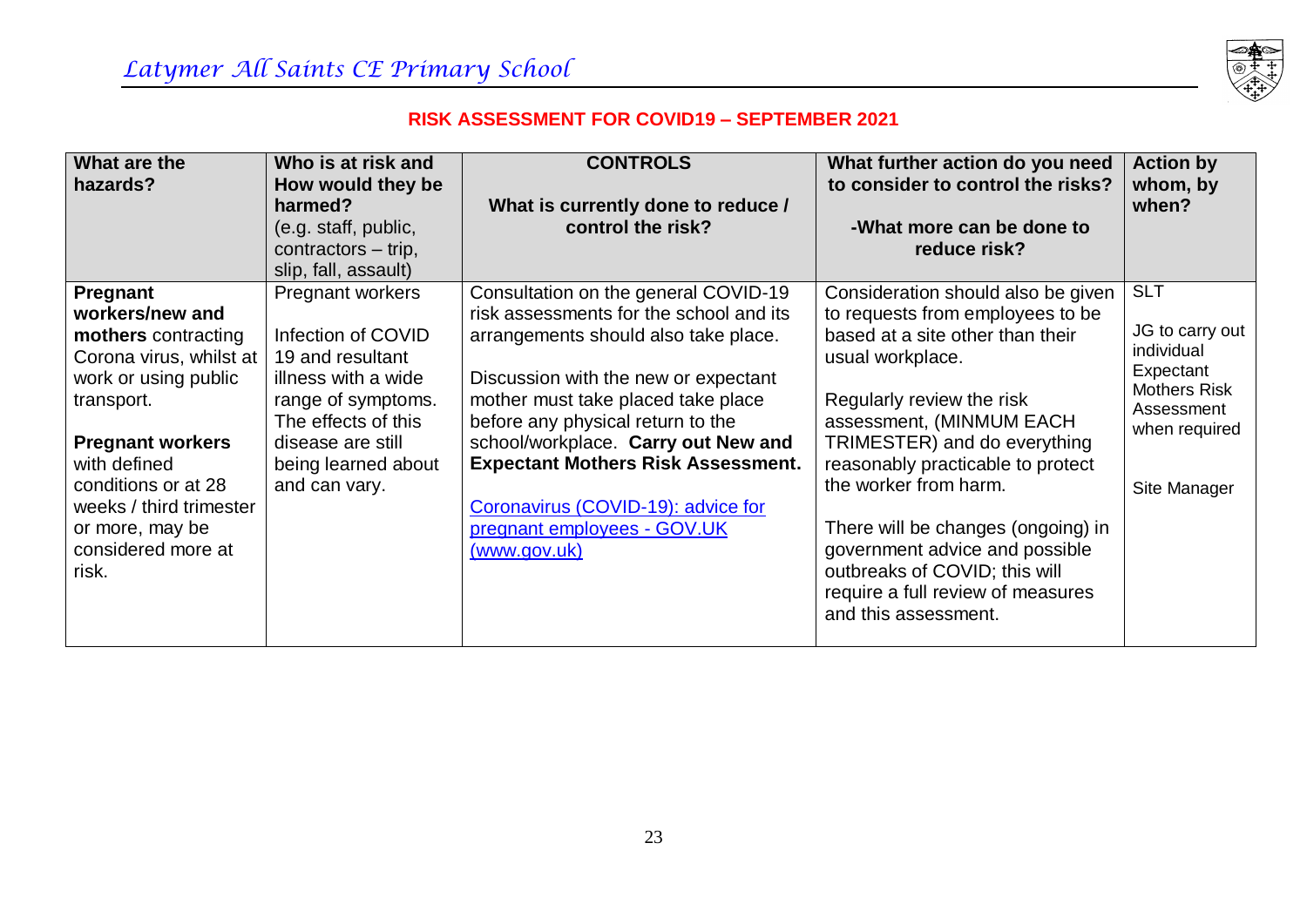

| For women less than                  | You must first have a workplace risk assessment with your employer and occupational health team.<br>$\bullet$                             |
|--------------------------------------|-------------------------------------------------------------------------------------------------------------------------------------------|
| 28 weeks pregnant                    | Then, you should only continue working if the risk assessment advises that it is safe to do so.<br>$\bullet$                              |
| with no underlying                   | This means that your employer should remove or manage any risks. If this cannot be done, you should be offered suitable                   |
| health conditions that               | alternative work or working arrangements (including working from home) or be suspended on your normal pay.                                |
| place them at a                      | Your employer should ensure they are able to adhere to any active national guidance on social distancing.<br>$\bullet$                    |
| greater risk of severe               | Some higher risk occupations such as those with greater public contact or in healthcare may carry a higher risk of exposure               |
| illness from                         | to the virus. In healthcare settings this may include working in specific higher risk areas or higher risk procedures as                  |
| coronavirus (COVID-                  | summarised in the Public Health England publication Guidance on Infection Prevention and Control                                          |
| 19)                                  | https://www.gov.uk/government/publications/wuhan-novel-coronavirus-infection-prevention-and-control                                       |
|                                      | You should be supported by your employer with appropriate risk mitigation in line with recommendations to staff arising from<br>$\bullet$ |
|                                      | workplace risk assessment.                                                                                                                |
|                                      | If alternative work cannot be found, advice on suspension and pay can be found in HSE guidance.<br>$\bullet$                              |
|                                      |                                                                                                                                           |
| The following                        | If you are 28 weeks pregnant and beyond, or if you are pregnant and have an underlying health condition that puts you at a<br>$\bullet$   |
| recommendations                      | greater risk of severe illness from COVID-19 at any gestation, you should take a more precautionary approach.                             |
| apply for pregnant                   | This is because although you are at no more risk of contracting the virus than any other non-pregnant person who is in<br>$\bullet$       |
| women who are 28                     | similar health, you have an increased risk of becoming severely ill and of pre-term birth if you contract COVID-19.                       |
| weeks pregnant and<br>beyond or with | Your employer should ensure you are able to adhere to any active national guidance on social distancing and/or advice for<br>$\bullet$    |
| underlying health                    | pregnant women considered to be clinically extremely vulnerable (this group may previously have been advised to shield).                  |
| conditions that place                | For many workers, this may require working flexibly from home in a different capacity.                                                    |
| them at a greater risk               | All employers should consider both how to redeploy these staff and how to maximise the potential for homeworking,                         |
| of severe illness from               | wherever possible.                                                                                                                        |
| coronavirus                          | Where adjustments to the work environment and role are not possible (e.g. manufacturing/retail industries) and alternative                |
|                                      | work cannot be found, you should be suspended on paid leave. Advice on suspension and pay can be found in HSE                             |
|                                      | guidance.                                                                                                                                 |
|                                      |                                                                                                                                           |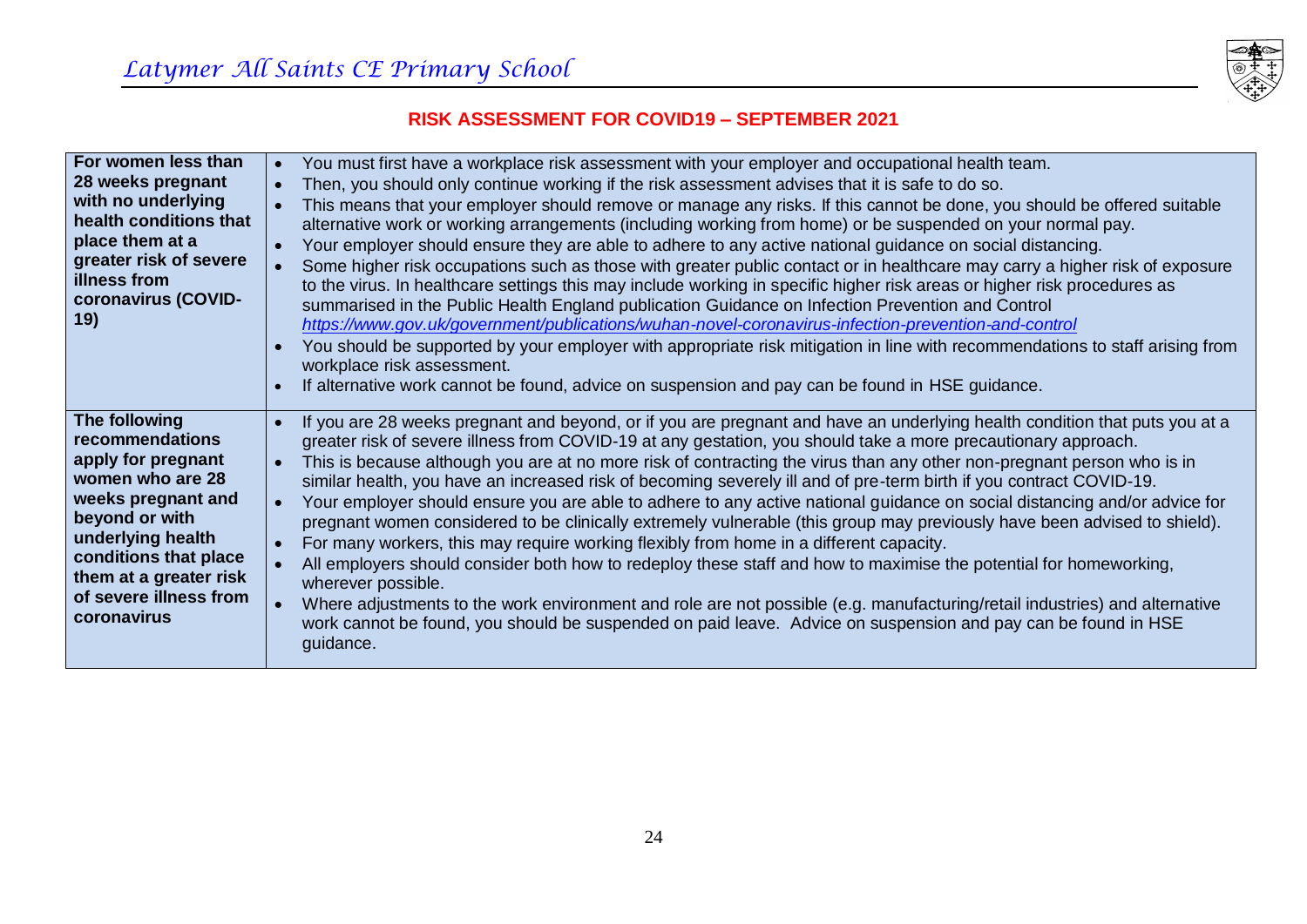

| What are the<br>hazards?                                                                                                                                                                                                                                                                                      | Who is at risk and<br>How would they be<br>harmed?<br>(e.g. staff, public,<br>contractors - trip,<br>slip, fall, assault) | <b>CONTROLS</b><br>What is currently done to reduce /<br>control the risk?                                                                                                                                                                                                                                                                                                                                                                                                                                                                                                                                                                   | What further action do you need to<br>consider to control the risks?<br>-What more can be done to reduce<br>risk?                                                                                                                                                                                                                                           | <b>Action by</b><br>whom, by<br>when? |
|---------------------------------------------------------------------------------------------------------------------------------------------------------------------------------------------------------------------------------------------------------------------------------------------------------------|---------------------------------------------------------------------------------------------------------------------------|----------------------------------------------------------------------------------------------------------------------------------------------------------------------------------------------------------------------------------------------------------------------------------------------------------------------------------------------------------------------------------------------------------------------------------------------------------------------------------------------------------------------------------------------------------------------------------------------------------------------------------------------|-------------------------------------------------------------------------------------------------------------------------------------------------------------------------------------------------------------------------------------------------------------------------------------------------------------------------------------------------------------|---------------------------------------|
| Mental health and<br>wellbeing affected<br>through isolation or<br>anxiety about<br>coronavirus<br>Potential for Stress or<br>Anxiety caused by<br>fears associated with<br>the virus, isolation,<br>potential<br>bereavement<br>situations or other<br>effects from the<br>changes to living and<br>working. | All staff and Workers-<br>anxiety stress or<br>other mental health<br>issues.                                             | Follow guidance on stress and mental<br>health<br>GOV.UK - Extra mental health support<br>for pupils and Teachers<br>- Have regular keep in touch<br>meetings/calls with people working at<br>home to talk about any work issues<br>- Talk openly with workers about the<br>possibility that they may be affected and<br>tell them what to do to raise concerns or<br>who to go to so they can talk things<br>through<br>- Involve workers in completing risk<br>assessments so they can help identify<br>potential problems and identify solutions<br>- Keep workers updated on what is<br>happening so they feel involved and<br>reassured | Further advice and support:<br>- Share information and advice with<br>workers about mental health and<br>wellbeing<br>- Consider an occupational health<br>referral if personal stress and anxiety<br>issues are identified<br>- Where you have an employee<br>assistance programme encourage<br>workers to use it to talk through<br>supportive strategies | <b>SLT</b><br><b>Site</b><br>Manager  |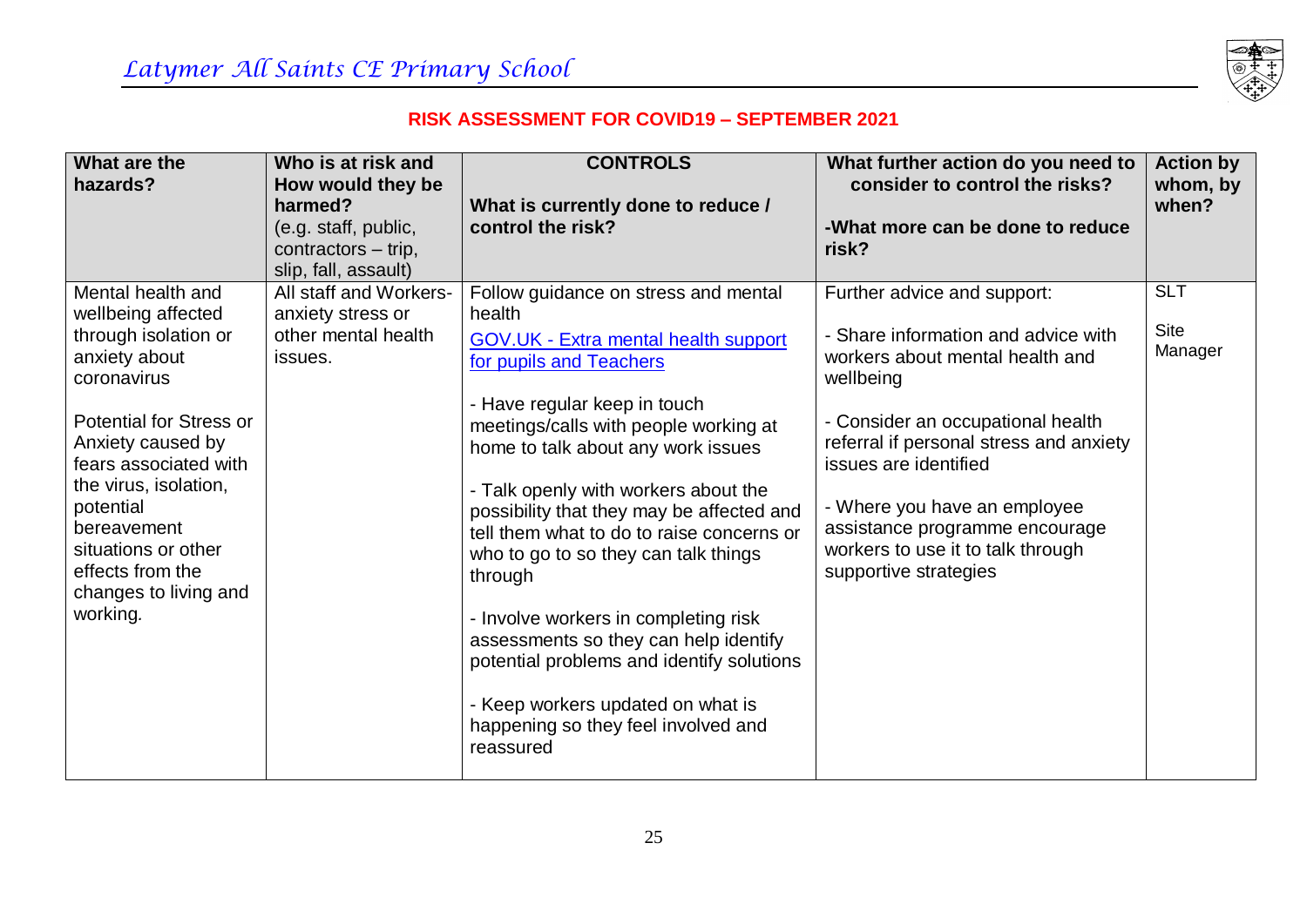

| What are the<br>hazards?                                                                                                          | Who is at risk and<br>How would they be<br>harmed?<br>(e.g. staff, public,<br>contractors – trip,<br>slip, fall, assault)                                   | <b>CONTROLS</b><br>What is currently done to reduce /<br>control the risk?                                                                                                                                                                                                                                                                                                                                                                                                          | What further action do you need to<br>consider to control the risks?<br>-What more can be done to reduce<br>risk?                                         | <b>Action by</b><br>whom, by<br>when? |
|-----------------------------------------------------------------------------------------------------------------------------------|-------------------------------------------------------------------------------------------------------------------------------------------------------------|-------------------------------------------------------------------------------------------------------------------------------------------------------------------------------------------------------------------------------------------------------------------------------------------------------------------------------------------------------------------------------------------------------------------------------------------------------------------------------------|-----------------------------------------------------------------------------------------------------------------------------------------------------------|---------------------------------------|
|                                                                                                                                   |                                                                                                                                                             | - Discuss the issue of fatigue with<br>employees and make sure they take<br>regular breaks, are encouraged to take<br>leave, set working hours to ensure they<br>aren't working long hours                                                                                                                                                                                                                                                                                          |                                                                                                                                                           |                                       |
| Moving around,<br>evacuation and use of<br>the building by staff or<br>pupils that may be<br>affected by COVID-19<br>arrangements | <b>WHO</b><br>Staff and pupils<br><b>HOW</b><br>Disability might<br>impact on how staff<br>can move around the<br>building or use the<br>adjusted workplace | SLT to discuss with and consider needs<br>of staff on how the adjustments in the<br>school will impact on them or might pose<br>a new or different risk to them.<br>Considering whether we need to put in<br>place any particular measures or<br>reasonable adjustments to take account<br>of duties under the equalities legislation.<br>Carry out risk assessments if<br>appropriate.<br>Consider evacuation procedure for such<br>staff that might be needed in an<br>emergency. | Put systems in place so people know<br>when to notify you that they fall into<br>one of these categories, e.g. they<br>start chemotherapy or are pregnant | <b>SLT</b><br><b>Site</b><br>Manager  |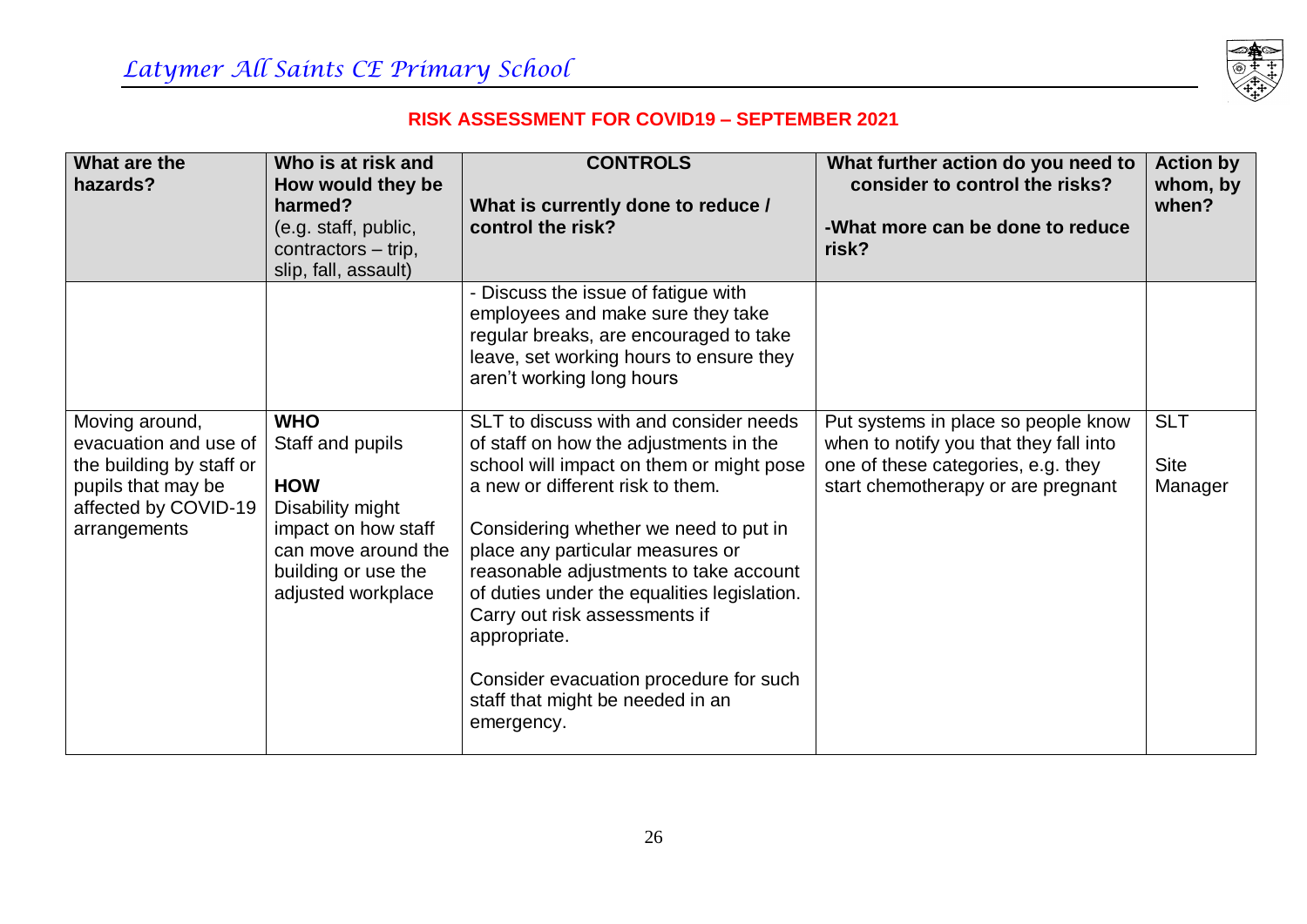

| What are the          | Who is at risk and           | <b>CONTROLS</b>                                    | What further action do you need to                 | <b>Action by</b>  |
|-----------------------|------------------------------|----------------------------------------------------|----------------------------------------------------|-------------------|
| hazards?              | How would they be<br>harmed? | What is currently done to reduce /                 | consider to control the risks?                     | whom, by<br>when? |
|                       | (e.g. staff, public,         | control the risk?                                  | -What more can be done to reduce                   |                   |
|                       | contractors - trip,          |                                                    | risk?                                              |                   |
|                       | slip, fall, assault)         |                                                    |                                                    |                   |
| Staff with COVID-19   | Virus could spread to        | Staff who develop symptoms of COVID-               | If someone a staff member lives with               | <b>SLT</b>        |
| symptoms and          | others from those            | 19 should stay at home and self-isolate            | has symptoms of COVID-19, or has                   |                   |
| potentially spreading | with symptoms                | immediately.                                       | tested positive for COVID-19, they                 | <b>Site</b>       |
| to staff and others   |                              |                                                    | may not need to self-isolate. Please               | Manager           |
|                       |                              | The following link describes when to self-         | read the explanation from the link                 |                   |
|                       |                              | isolate and when not to self-isolate.              | where the criteria is clearly laid out.            |                   |
|                       |                              | https://www.nhs.uk/conditions/coronaviru           |                                                    |                   |
|                       |                              | s-covid-19/self-isolation-and-                     | https://www.nhs.uk/conditions/corona               |                   |
|                       |                              | treatment/when-to-self-isolate-and-what-<br>to-do/ | virus-covid-19/self-isolation-and-                 |                   |
|                       |                              | The NHS advice states:                             | treatment/when-to-self-isolate-and-<br>what-to-do/ |                   |
|                       |                              |                                                    |                                                    |                   |
|                       |                              | "How long to self-isolate"                         |                                                    |                   |
|                       |                              | If you test positive, your self-isolation          |                                                    |                   |
|                       |                              | period includes the day your symptoms              |                                                    |                   |
|                       |                              | started (or the day you had the test, if           |                                                    |                   |
|                       |                              | you did not have symptoms) and the                 |                                                    |                   |
|                       |                              | next 10 full days.                                 |                                                    |                   |
|                       |                              | You may need to self-isolate for longer if         |                                                    |                   |
|                       |                              | you get symptoms while self-isolating or           |                                                    |                   |
|                       |                              | your symptoms do not go away.                      |                                                    |                   |
|                       |                              |                                                    |                                                    |                   |
|                       |                              | Read more about how long to self-                  |                                                    |                   |
|                       |                              | isolate.                                           |                                                    |                   |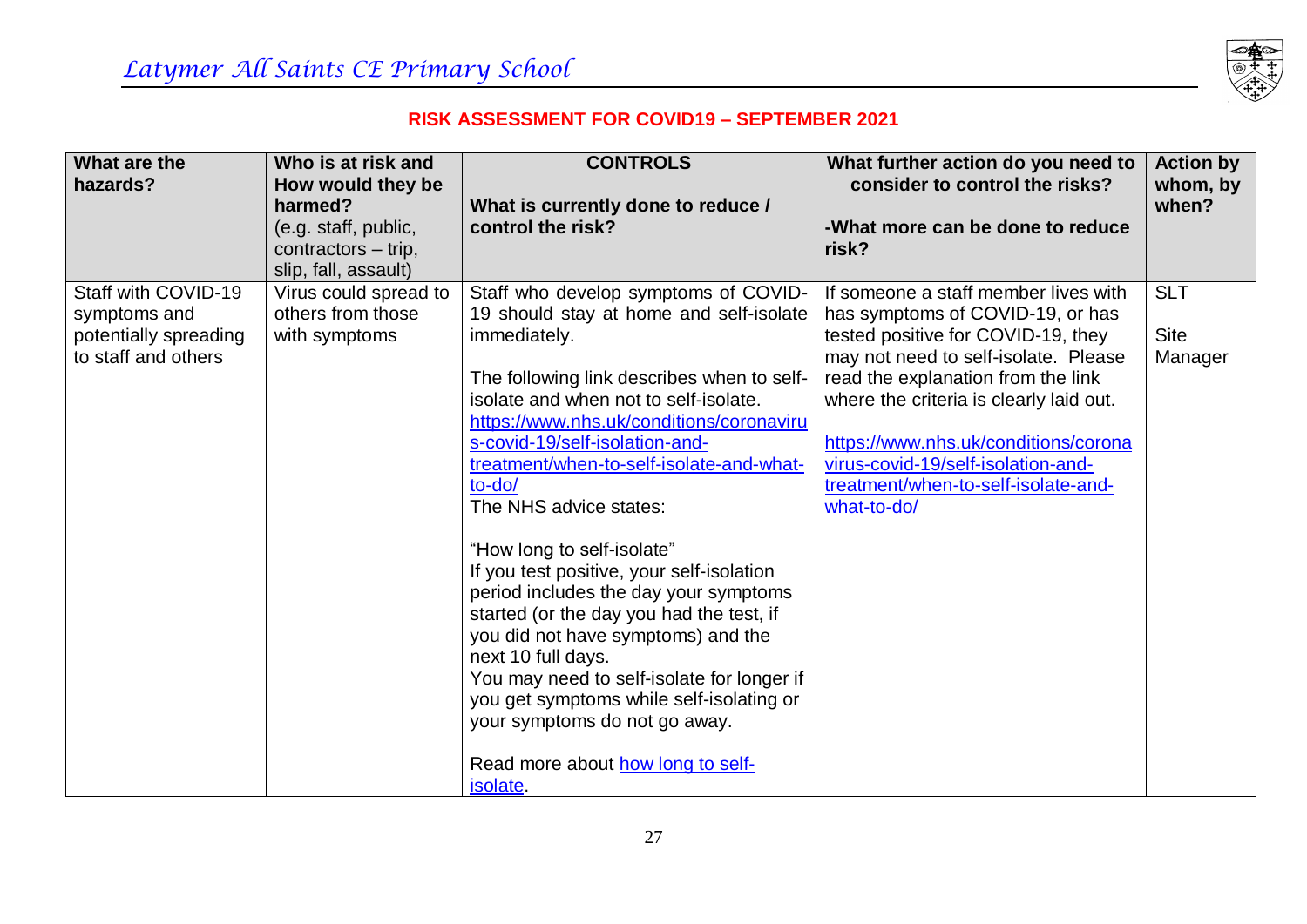

| What are the<br>hazards?               | Who is at risk and<br>How would they be | <b>CONTROLS</b>                                                                                                                                                                                           | What further action do you need to<br>consider to control the risks?                                     | <b>Action by</b><br>whom, by |
|----------------------------------------|-----------------------------------------|-----------------------------------------------------------------------------------------------------------------------------------------------------------------------------------------------------------|----------------------------------------------------------------------------------------------------------|------------------------------|
|                                        | harmed?<br>(e.g. staff, public,         | What is currently done to reduce /<br>control the risk?                                                                                                                                                   | -What more can be done to reduce                                                                         | when?                        |
|                                        | contractors - trip,                     |                                                                                                                                                                                                           | risk?                                                                                                    |                              |
|                                        | slip, fall, assault)                    |                                                                                                                                                                                                           |                                                                                                          |                              |
| Getting or spreading                   | <b>Staff</b>                            | Follow the HSE guidance on cleaning,                                                                                                                                                                      | Put in place monitoring and                                                                              | <b>SLT</b>                   |
| coronavirus by not<br>washing hands or | <b>Pupils</b>                           | hygiene and hand sanitiser                                                                                                                                                                                | supervision to make sure pupils and<br>staff are following controls                                      | <b>Site</b>                  |
| not washing them                       |                                         |                                                                                                                                                                                                           |                                                                                                          | Manager                      |
| adequately                             | Contractors                             | $HSE -$<br>Coronavirus/Cleaning/Handwashing &                                                                                                                                                             | - Put signs up to remind people to                                                                       |                              |
|                                        | <b>Visitors</b>                         | <b>Using Hand Sanitiser</b>                                                                                                                                                                               | wash their hands                                                                                         |                              |
|                                        | <b>Drivers</b>                          | HSE - Coronavirus/Cleaning/Bathrooms-<br>toilets-washbasins                                                                                                                                               | - Provide information to your workers<br>about when and where they need to<br>wash their hands           |                              |
|                                        |                                         | - Provide water, soap and drying<br>facilities at wash stations                                                                                                                                           | - Identify if and where additional<br>hand washing facilities may be<br>needed                           |                              |
|                                        |                                         | Hands should be washed for 20 secs<br>with soap and running water, or use had<br>sanitiser where this is not readily<br>available.                                                                        | - If people can't wash hands, provide<br>information about how and when to                               |                              |
|                                        |                                         | - Provide information on how to wash<br>hands properly and display posters<br>- Ensure that pupils clean their hands<br>regularly, including when they arrive at<br>school, when they return from breaks, | use hand sanitiser<br>- Identify how you are going to<br>replenish hand washing/sanitising<br>facilities |                              |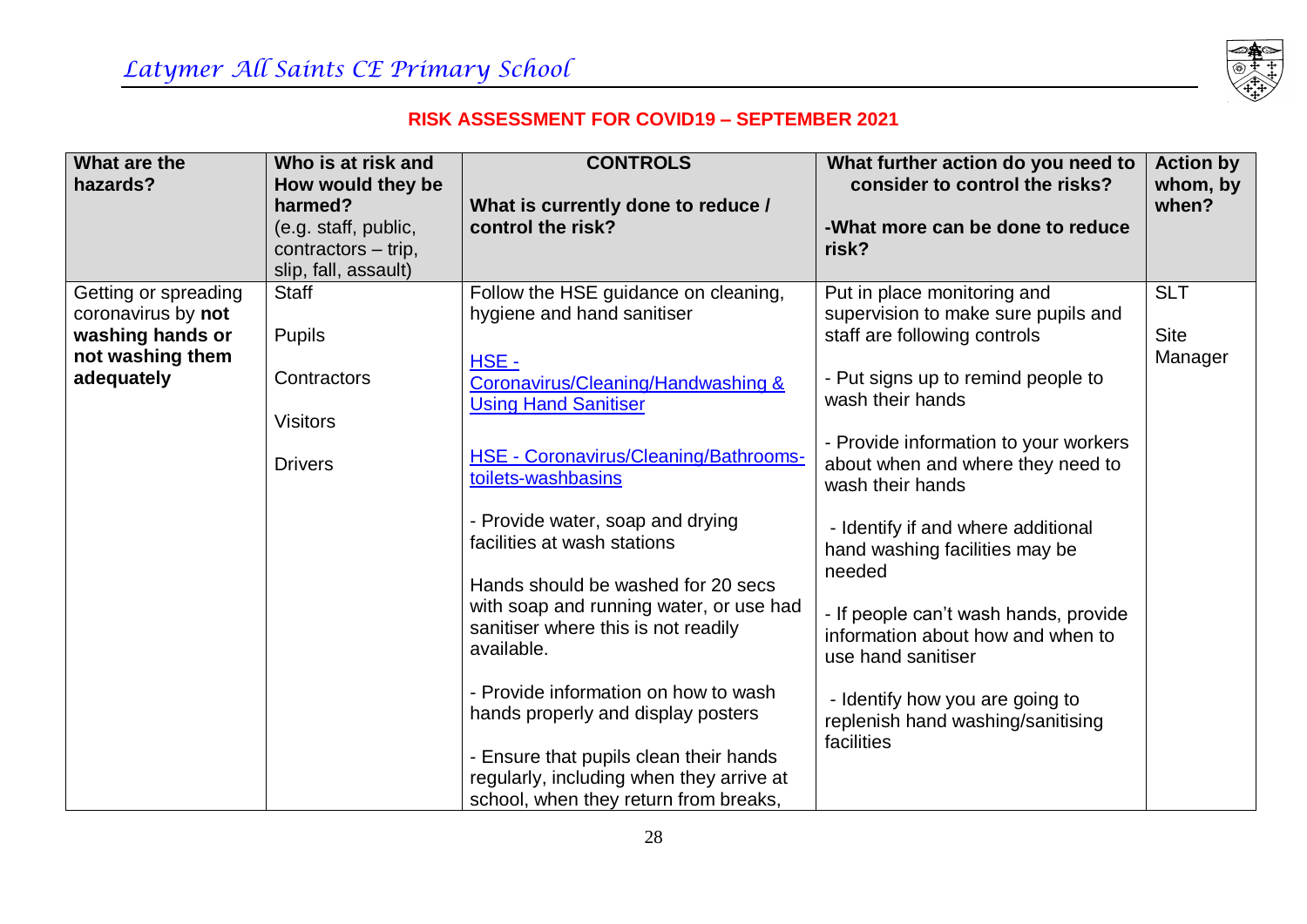

| What are the | Who is at risk and           | <b>CONTROLS</b>                                                                                                                                                                                                                                                                                                                                       | What further action do you need to                                                                                                | <b>Action by</b>  |
|--------------|------------------------------|-------------------------------------------------------------------------------------------------------------------------------------------------------------------------------------------------------------------------------------------------------------------------------------------------------------------------------------------------------|-----------------------------------------------------------------------------------------------------------------------------------|-------------------|
| hazards?     | How would they be<br>harmed? |                                                                                                                                                                                                                                                                                                                                                       | consider to control the risks?                                                                                                    | whom, by<br>when? |
|              | (e.g. staff, public,         | What is currently done to reduce /<br>control the risk?                                                                                                                                                                                                                                                                                               | -What more can be done to reduce                                                                                                  |                   |
|              | contractors – trip,          |                                                                                                                                                                                                                                                                                                                                                       | risk?                                                                                                                             |                   |
|              | slip, fall, assault)         |                                                                                                                                                                                                                                                                                                                                                       |                                                                                                                                   |                   |
|              |                              | when they change rooms and before<br>and after eating.<br>-Avoid touching people, surfaces and<br>objects where possible and regular<br>handwashing.<br>- Provide hand sanitiser for the<br>occasions when people can't wash<br>their hands<br>- There's a legal duty to provide welfare<br>facilities and washing facilities for<br>visiting drivers | - Make sure people are checking their<br>skin for dryness and cracking and tell<br>them to report to you if there is a<br>problem |                   |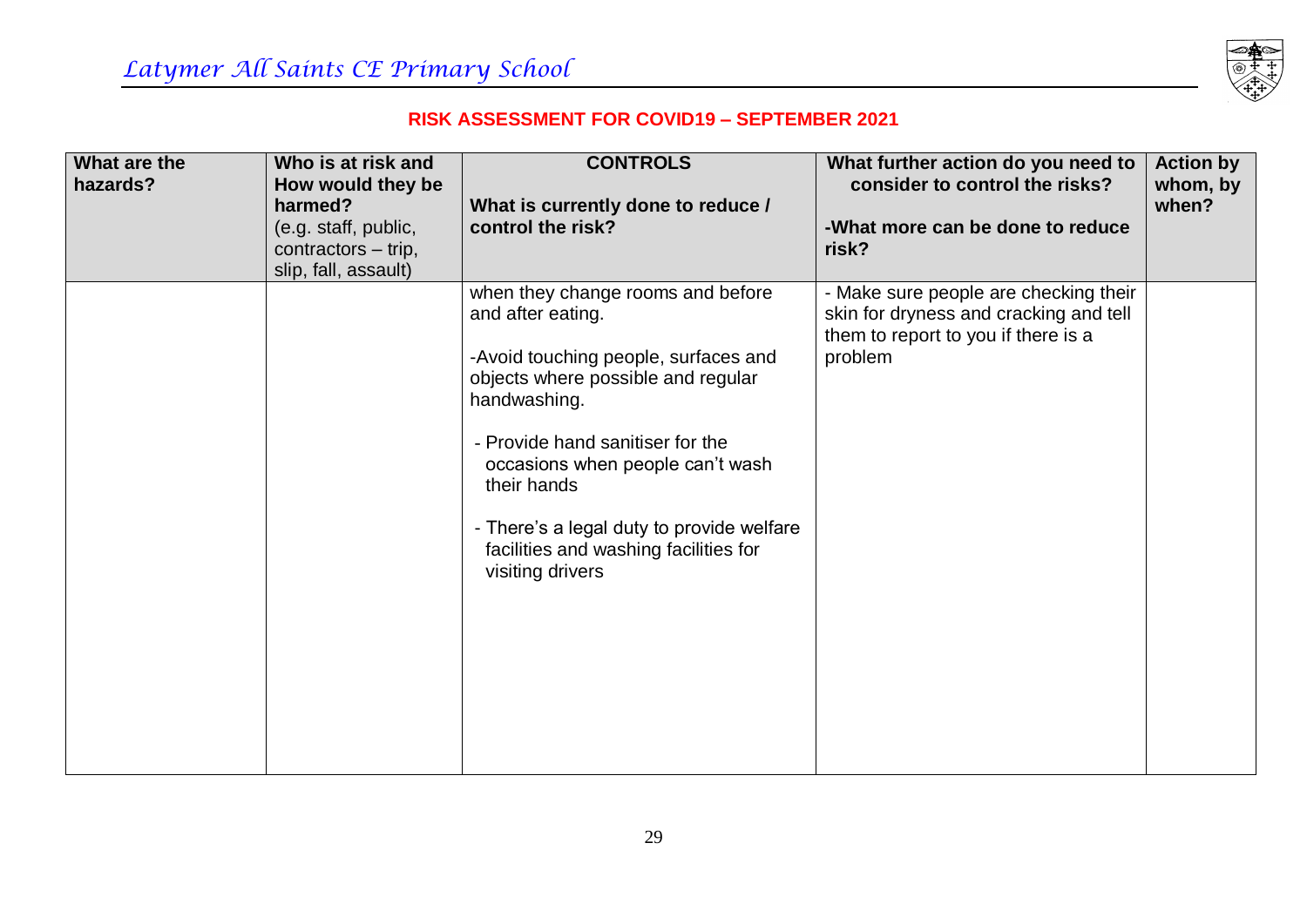

| What are the<br>hazards?              | Who is at risk and<br>How would they be                | <b>CONTROLS</b>                                                                   | What further action do you need to<br>consider to control the risks?   | <b>Action by</b><br>whom, by |
|---------------------------------------|--------------------------------------------------------|-----------------------------------------------------------------------------------|------------------------------------------------------------------------|------------------------------|
|                                       | harmed?<br>(e.g. staff, public,<br>contractors - trip, | What is currently done to reduce /<br>control the risk?                           | -What more can be done to reduce<br>risk?                              | when?                        |
|                                       | slip, fall, assault)                                   |                                                                                   |                                                                        |                              |
| <b>Potential</b>                      | Staff and pupils in                                    | Where there are Staff and Pupil                                                   | Put in place monitoring and                                            | <b>SLT</b>                   |
| transmission of                       | enclosed areas could                                   | Individual Risk Assessments these                                                 | supervision to make sure people are                                    |                              |
| virus from working<br>within enclosed | be exposed to<br>Coronavirus                           | should be reviewed in consultation with<br>the member of staff, or parents in the | following controls put in place, e.g.<br>following hygiene procedures, | <b>Site</b>                  |
| spaces, including:                    |                                                        | case of the pupil, in light of the                                                | washing hands, cleaning regimes                                        | Manager                      |
|                                       |                                                        | information and circumstances regarding                                           | implemented                                                            |                              |
| <b>Classrooms</b>                     |                                                        | COVID-19.                                                                         |                                                                        |                              |
| <b>Offices</b><br><b>Staff room</b>   |                                                        |                                                                                   | Check capacity of cleaning staff is                                    |                              |
| <b>Halls</b>                          |                                                        | The Government no longer recommend<br>that it is necessary to keep children in    | adequate to enable enhanced<br>cleaning regime.                        |                              |
| <b>Toilets</b>                        |                                                        | consistent groups ('bubbles'). This                                               |                                                                        |                              |
|                                       |                                                        | means that bubbles will not need to be                                            | Ensure that soap, sanitiser and paper                                  |                              |
|                                       |                                                        | used in schools from the autumn                                                   | towels are checked and are                                             |                              |
|                                       |                                                        | term.                                                                             | replenished regularly                                                  |                              |
|                                       |                                                        | You should make sure your contingency                                             | Provide information telling people                                     |                              |
|                                       |                                                        | plans (sometimes called outbreak                                                  | who needs to clean and when                                            |                              |
|                                       |                                                        | management plans) cover the                                                       | Provide instruction and training to                                    |                              |
|                                       |                                                        | possibility that in some local areas it may<br>become necessary to reintroduce    | people who need to clean. Include<br>information on:                   |                              |
|                                       |                                                        | 'bubbles' for a temporary period, to                                              | $\triangleright$ the products they need to use                         |                              |
|                                       |                                                        | reduce mixing between groups.                                                     | $\triangleright$ precautions they need to follow                       |                              |
|                                       |                                                        |                                                                                   | $\triangleright$ the areas they need to clean and                      |                              |
|                                       |                                                        |                                                                                   | how often                                                              |                              |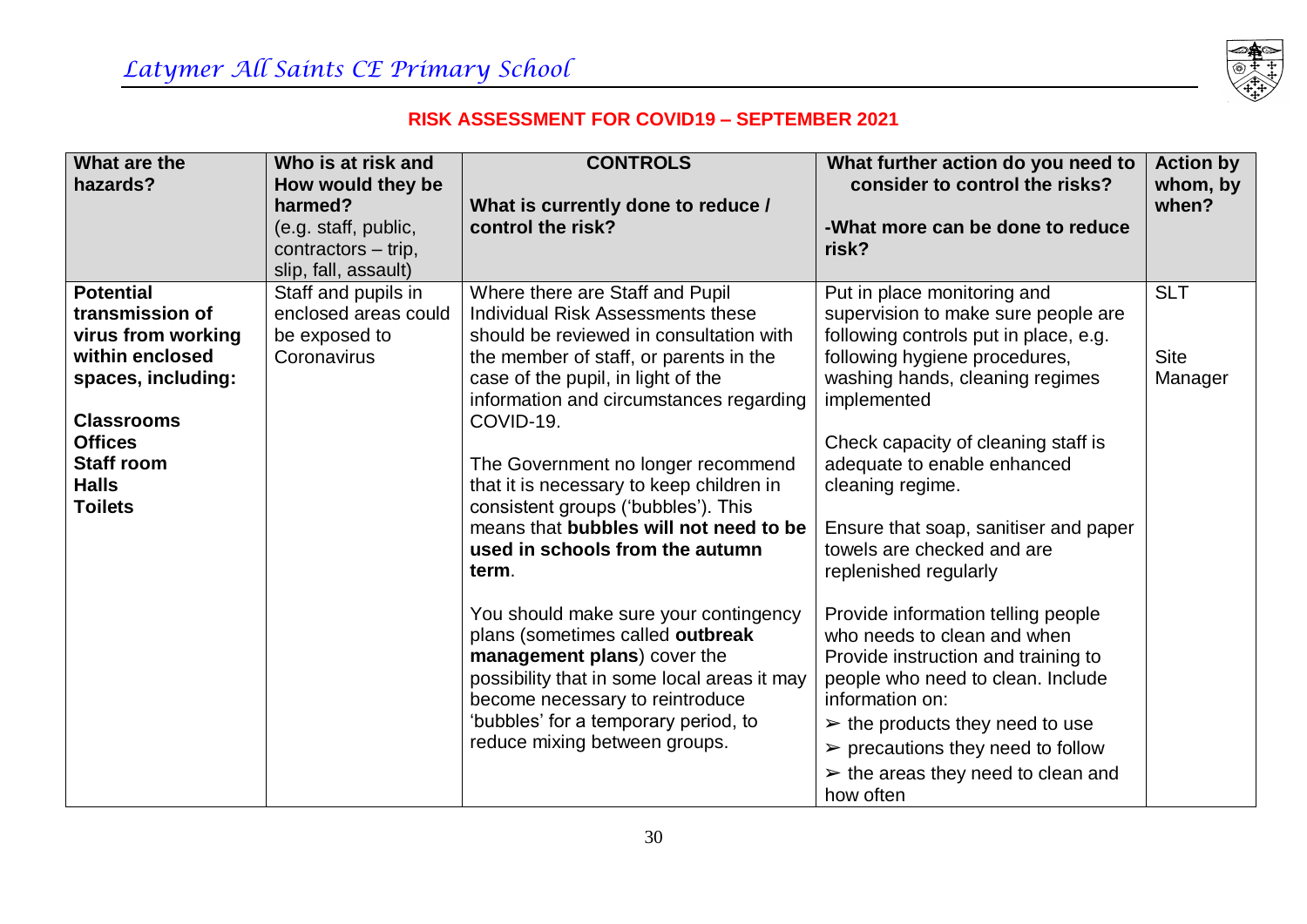

| What are the | Who is at risk and           | <b>CONTROLS</b>                           | What further action do you need to      | <b>Action by</b>  |
|--------------|------------------------------|-------------------------------------------|-----------------------------------------|-------------------|
| hazards?     | How would they be<br>harmed? | What is currently done to reduce /        | consider to control the risks?          | whom, by<br>when? |
|              | (e.g. staff, public,         | control the risk?                         | -What more can be done to reduce        |                   |
|              | contractors – trip,          |                                           | risk?                                   |                   |
|              | slip, fall, assault)         |                                           |                                         |                   |
|              |                              | Enhanced and regular cleaning of          | Identify how you are going to           |                   |
|              |                              | school/                                   | replenish cleaning products             |                   |
|              |                              | classrooms. Removal of any                |                                         |                   |
|              |                              | unnecessary items from classroom.         | Additional support for SEND and         |                   |
|              |                              |                                           | children with challenging behaviour     |                   |
|              |                              | Premises Staff should carry out their     | may need to be considered.              |                   |
|              |                              | usual health and safety checks (i.e. fire |                                         |                   |
|              |                              | safety checks, regular flushing regime)   | Frequently cleaning and disinfecting    |                   |
|              |                              | to ensure the building remains safe.      | objects and surfaces, play equipment    |                   |
|              |                              |                                           | that are touched regularly particularly |                   |
|              |                              | Consider limiting the number of people    | in areas of high use such as door       |                   |
|              |                              | in rooms so that e.g. have maximum        | handles, light switches, etc. using     |                   |
|              |                              | occupancy numbers for meeting rooms       | appropriate cleaning products and       |                   |
|              |                              |                                           | methods.                                |                   |
|              |                              | Reorganise facilities in communal areas   |                                         |                   |
|              |                              | such as spacing out tables in meeting     | Consider reintroducing staggered        |                   |
|              |                              | rooms etc.                                | break times and lunch times (and        |                   |
|              |                              |                                           | time for cleaning surfaces in the       |                   |
|              |                              | Containers of hand sanitiser will be set  | dining hall between groups).            |                   |
|              |                              | up at various locations including entry   |                                         |                   |
|              |                              | and exit points.                          | Consider use of shared staff spaces     |                   |
|              |                              |                                           | to help distance staff. Minimise use of |                   |
|              |                              | If possible open windows to ventilate     | staff rooms but ensure sufficient rest  |                   |
|              |                              | rooms / corridors.                        | breaks for staff.                       |                   |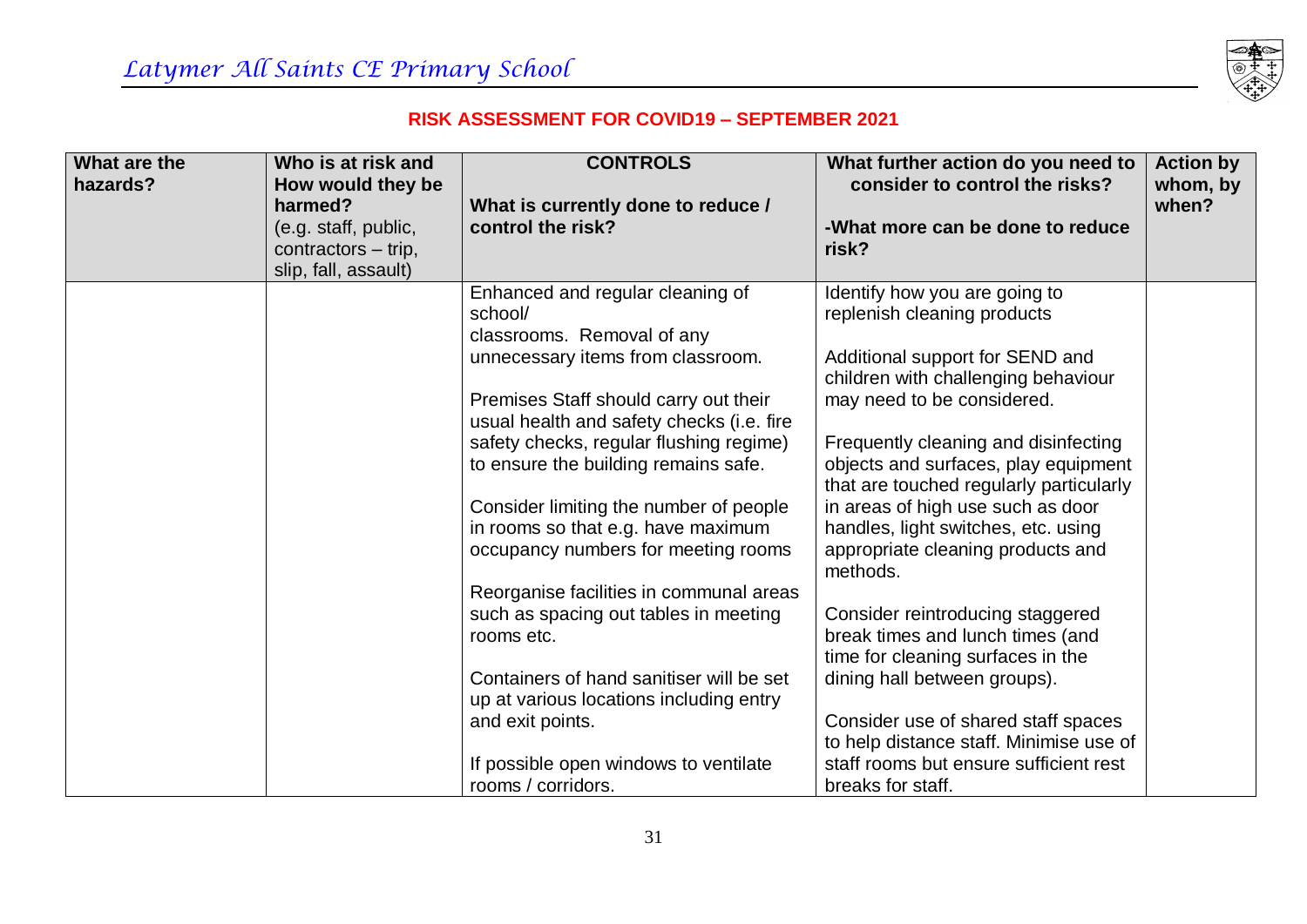

| What are the<br>hazards? | Who is at risk and<br>How would they be<br>harmed?<br>(e.g. staff, public,<br>contractors – trip,<br>slip, fall, assault) | <b>CONTROLS</b><br>What is currently done to reduce /<br>control the risk?                                                                                                                                                                                                                                                                                                                                                                                                                                     | What further action do you need to<br>consider to control the risks?<br>-What more can be done to reduce<br>risk?                                                                                                                                                                                                                                                                                | <b>Action by</b><br>whom, by<br>when? |
|--------------------------|---------------------------------------------------------------------------------------------------------------------------|----------------------------------------------------------------------------------------------------------------------------------------------------------------------------------------------------------------------------------------------------------------------------------------------------------------------------------------------------------------------------------------------------------------------------------------------------------------------------------------------------------------|--------------------------------------------------------------------------------------------------------------------------------------------------------------------------------------------------------------------------------------------------------------------------------------------------------------------------------------------------------------------------------------------------|---------------------------------------|
|                          |                                                                                                                           | Toilets - Maintain hot water and soap at<br>wash hand basins.<br>Consider reducing face to face meetings<br>where possible and use other<br>digital/remote means.<br>Hand washing on entering. All<br>classrooms to have soap and sanitiser.<br>Wipes and hand sanitisers available in<br>class and pupils reminded to clean/wash<br>their hands frequently.<br>Resources that are shared between<br>classes or, such as sports, art and<br>science equipment should be cleaned<br>frequently and meticulously | Printers / photocopiers - social<br>distancing if possible, Cleaning wipes<br>available at printers for touch points.<br>No unnecessary equipment to be<br>brought into school. Pupils<br>encouraged to bring their own pencil<br>cases from home.<br>Passing briefly in the corridor or<br>playground is low risk, but avoid<br>creating busy corridors, entrances<br>and exits where possible. |                                       |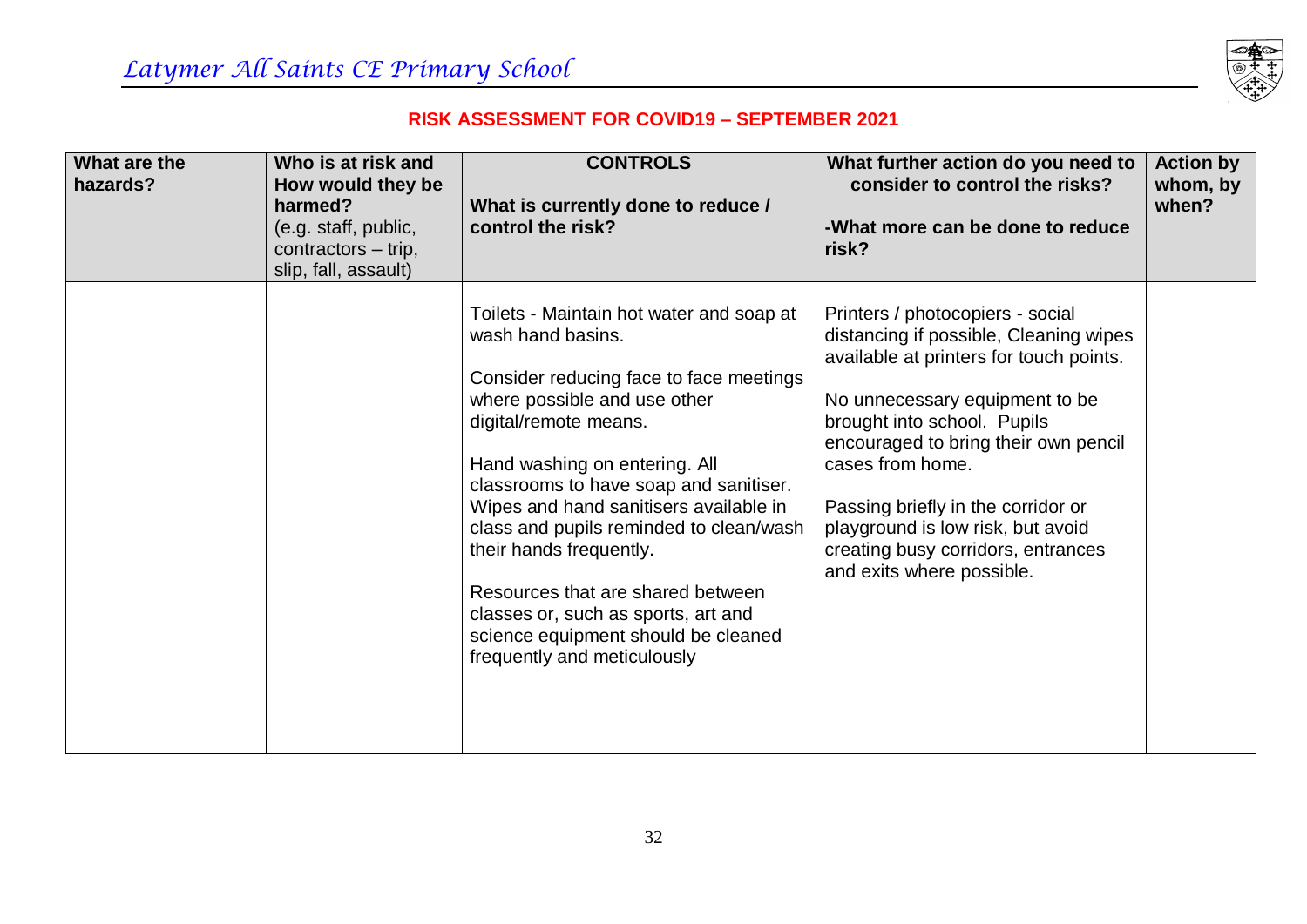

| What are the           | Who is at risk and           | <b>CONTROLS</b>                                                      | What further action do you need to     | <b>Action by</b>  |
|------------------------|------------------------------|----------------------------------------------------------------------|----------------------------------------|-------------------|
| hazards?               | How would they be<br>harmed? | What is currently done to reduce /                                   | consider to control the risks?         | whom, by<br>when? |
|                        | (e.g. staff, public,         | control the risk?                                                    | -What more can be done to reduce       |                   |
|                        | contractors - trip,          |                                                                      | risk?                                  |                   |
|                        | slip, fall, assault)         |                                                                      |                                        |                   |
| Poor workplace         | <b>Staff</b>                 | Please see COVID Advice - COVID-19                                   | - maintain air circulation systems in  | <b>SLT</b>        |
| ventilation leading to |                              | Schools Advice No. 5 - Ventilation and                               | line with manufacturers'               |                   |
| risks of coronavirus   | <b>Pupils</b>                | Air Conditioning Version 2.                                          | recommendations                        | <b>Site</b>       |
| spreading              | Contractors                  | Follow HSE guidance on heating                                       | The Government are looking at          | Manager           |
|                        |                              | ventilation and air conditioning (HVAC)                              | supplying CO2 monitors for Schools.    |                   |
|                        | <b>Visitors</b>              | HSE - Coronavirus / Equipment &                                      | Once there is clarity on the provision |                   |
|                        |                              | Machinery / Air-Conditioning &                                       | and further advice on their use is     |                   |
|                        | <b>Drivers</b>               | <b>Ventilation</b>                                                   | available, we will update Schools      |                   |
|                        |                              |                                                                      | further.                               |                   |
|                        |                              | Identify if you need additional ventilation                          |                                        |                   |
|                        |                              | to increase air flow in all or parts of the                          |                                        |                   |
|                        |                              | school                                                               |                                        |                   |
|                        |                              |                                                                      |                                        |                   |
|                        |                              | Fresh air is the preferred way of                                    |                                        |                   |
|                        |                              | ventilating your workplace so opening                                |                                        |                   |
|                        |                              | windows and doors (fire doors should<br>normally be closed; HOWEVER; |                                        |                   |
|                        |                              | <b>WHERE AREAS ARE OCCUPIED-</b>                                     |                                        |                   |
|                        |                              | providing staff are briefed to only keep                             |                                        |                   |
|                        |                              | open whilst area/vicinity is in use, there                           |                                        |                   |
|                        |                              | is robust monitoring on procedure, the                               |                                        |                   |
|                        |                              | Fire Risk Assessment is amended and                                  |                                        |                   |
|                        |                              | records of briefing to staff maintained,                             |                                        |                   |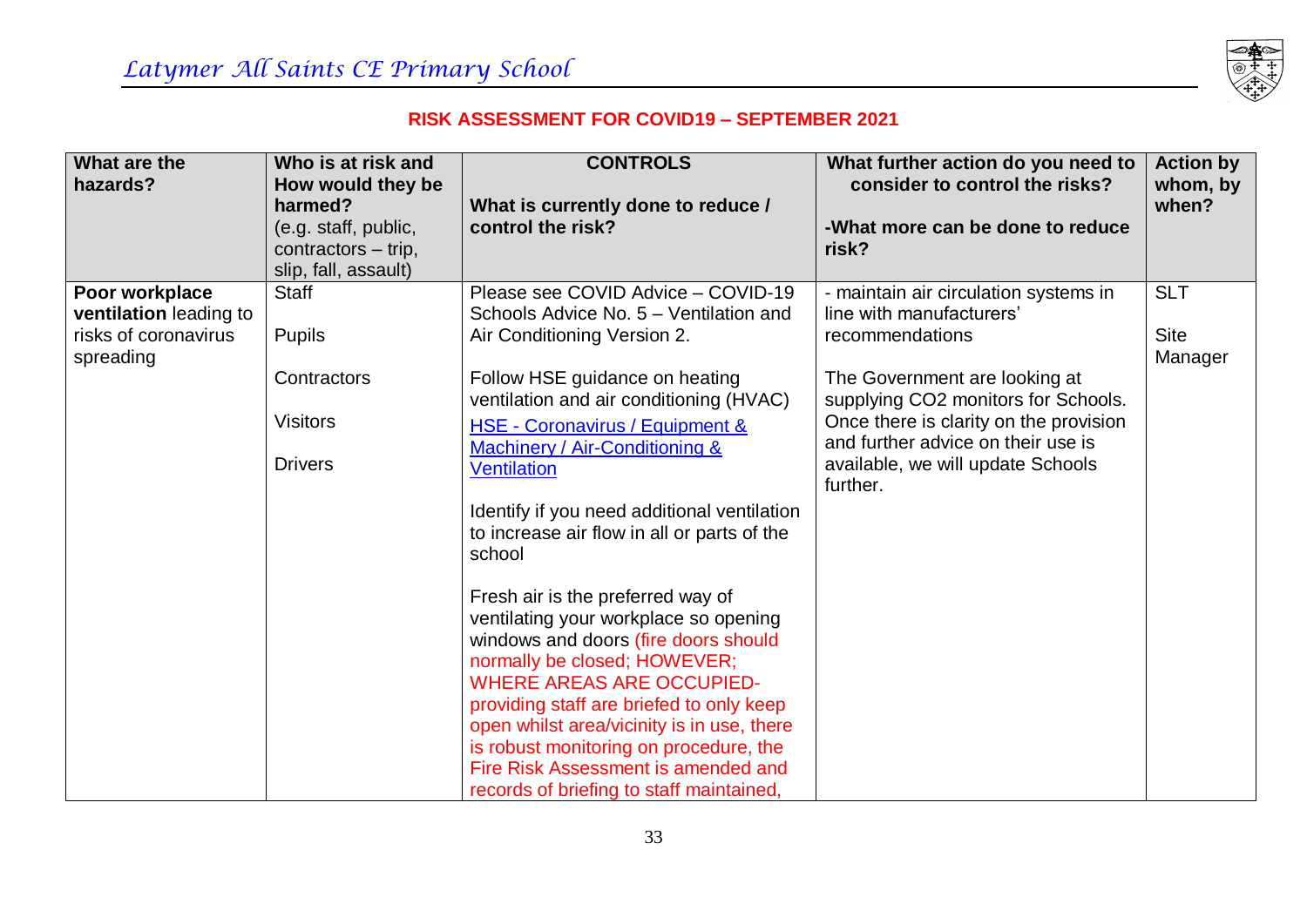

| What are the<br>hazards?                                                                                                                 | Who is at risk and<br>How would they be<br>harmed?<br>(e.g. staff, public,<br>contractors – trip,<br>slip, fall, assault) | <b>CONTROLS</b><br>What is currently done to reduce /<br>control the risk?                                                                                                                                                                                                                                                                                                                                                                                                                         | What further action do you need to<br>consider to control the risks?<br>-What more can be done to reduce<br>risk? | <b>Action by</b><br>whom, by<br>when? |
|------------------------------------------------------------------------------------------------------------------------------------------|---------------------------------------------------------------------------------------------------------------------------|----------------------------------------------------------------------------------------------------------------------------------------------------------------------------------------------------------------------------------------------------------------------------------------------------------------------------------------------------------------------------------------------------------------------------------------------------------------------------------------------------|-------------------------------------------------------------------------------------------------------------------|---------------------------------------|
|                                                                                                                                          |                                                                                                                           | then fire doors can be kept open to<br>improve ventilation)<br>If you need additional ventilation provide<br>it, e.g. mechanical ventilation, desk fans,<br>air movers etc<br>Switch heating ventilation and air<br>conditioning (HVAC) systems to drawing<br>in fresh air where they can be, rather<br>than recirculating air<br><b>Chartered Institute of Building Services</b><br>Engineers (CIBSE) Coronavirus - SARS<br>and Heating Ventilation and Air<br><b>Conditioning Systems (HVAC)</b> |                                                                                                                   |                                       |
| Potential transmission<br>of virus from pupils<br>presenting complex<br>needs or challenging<br>behaviours (e.g.<br>spitting and biting) | Staff and other pupils                                                                                                    | Consider what measures are needed to<br>manage behaviour and/or personal<br>protective equipment that might be<br>needed.                                                                                                                                                                                                                                                                                                                                                                          | Carryout individual pupil risk<br>assessment where appropriate to<br>support Covid 19 control measures.           | <b>SLT</b><br><b>SENDCo</b>           |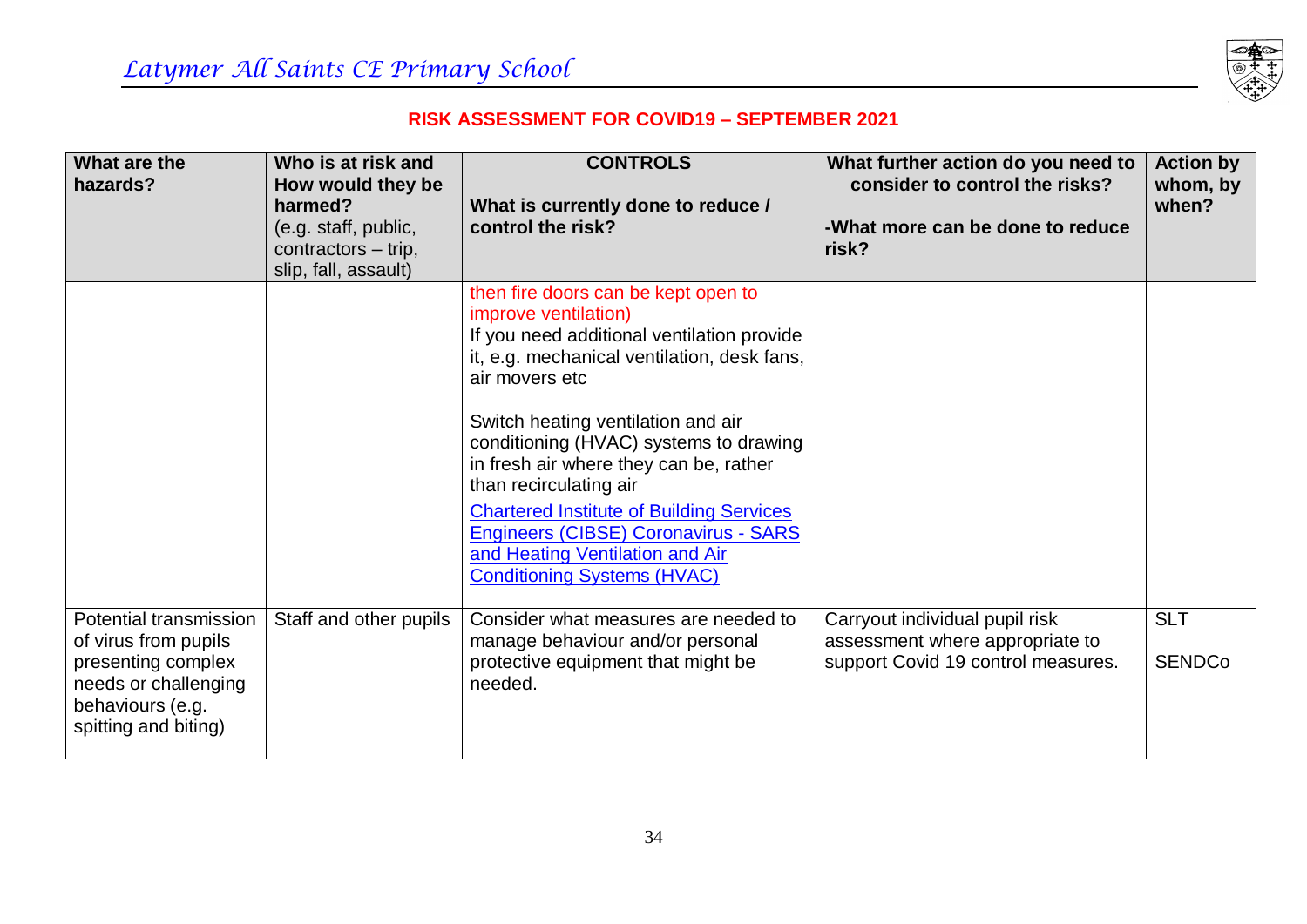

| What are the<br>hazards?                                                           | Who is at risk and<br>How would they be<br>harmed?<br>(e.g. staff, public,<br>contractors - trip,<br>slip, fall, assault) | <b>CONTROLS</b><br>What is currently done to reduce /<br>control the risk?                                                                                                                                                                                                                                                                                                            | What further action do you need to<br>consider to control the risks?<br>-What more can be done to reduce<br>risk? | <b>Action by</b><br>whom, by<br>when?                           |
|------------------------------------------------------------------------------------|---------------------------------------------------------------------------------------------------------------------------|---------------------------------------------------------------------------------------------------------------------------------------------------------------------------------------------------------------------------------------------------------------------------------------------------------------------------------------------------------------------------------------|-------------------------------------------------------------------------------------------------------------------|-----------------------------------------------------------------|
| Potential transmission<br>of virus from Welfare<br>office                          | <b>Welfare Staff and</b><br>pupils                                                                                        | Staff to adhere to infection control policy.<br>Regular medication protocols to be<br>followed.<br>Washing facility and sanitisers available<br>in the welfare room.<br>Staff to frequently wash their hands.<br>Avoid/reduce close contact with pupils<br>where possible.<br>Use face mask/gloves where appropriate<br>or close contact is unavoidable.                              |                                                                                                                   | <b>SLT</b><br>Welfare<br><b>Staff</b><br><b>Site</b><br>Manager |
| Potential transmission<br>of virus from desks,<br>monitors, keyboards<br>and mouse | All                                                                                                                       | Keyboards cleaned between use by<br>different users.<br>Clear desk policy will be robustly applied<br>so as to enable effective cleaning<br>Enhanced cleaning regime - including<br>desks every night.<br>Cleaning wipes available on each desk<br>to clean desks and equipment as<br>needed before and after use desk and<br>throughout day as needed (available<br>from HTs office) |                                                                                                                   | <b>SLT</b><br><b>Site</b><br>Manager                            |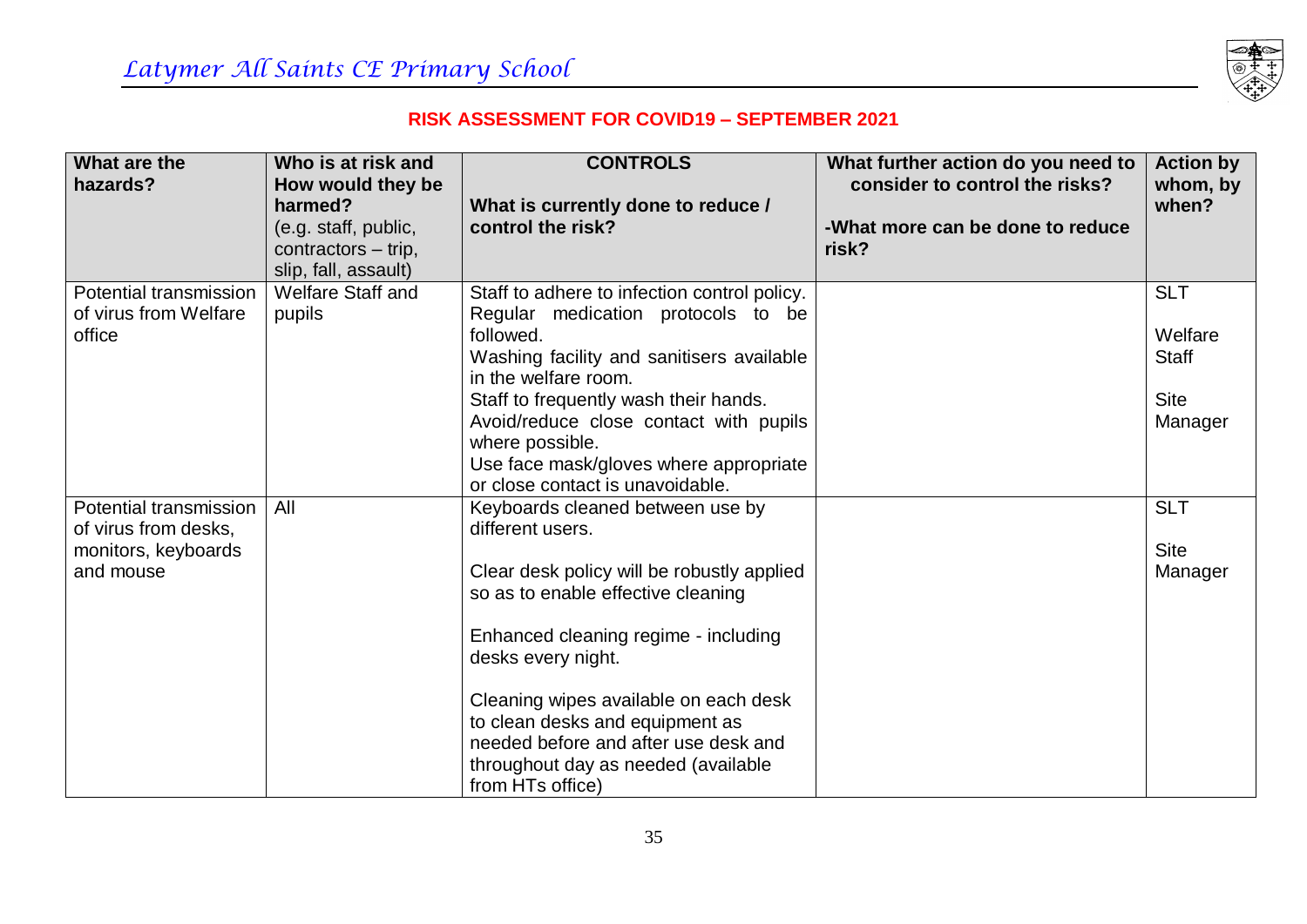

| What are the<br>hazards?                                                                       | Who is at risk and<br>How would they be<br>harmed?<br>(e.g. staff, public,<br>contractors - trip,<br>slip, fall, assault) | <b>CONTROLS</b><br>What is currently done to reduce /<br>control the risk?                                                                                                                                                | What further action do you need to<br>consider to control the risks?<br>-What more can be done to reduce<br>risk?                                                                                               | <b>Action by</b><br>whom, by<br>when?                           |
|------------------------------------------------------------------------------------------------|---------------------------------------------------------------------------------------------------------------------------|---------------------------------------------------------------------------------------------------------------------------------------------------------------------------------------------------------------------------|-----------------------------------------------------------------------------------------------------------------------------------------------------------------------------------------------------------------|-----------------------------------------------------------------|
|                                                                                                |                                                                                                                           | Regular handwashing by staff and pupils<br>or use a sanitiser if not near a wash<br>hand basin.<br>Above applies to the ICT suite for<br>pupil use as well.                                                               |                                                                                                                                                                                                                 |                                                                 |
| Kitchen<br>Operations/food<br>preparation                                                      | <b>Kitchen Staff</b>                                                                                                      | School kitchens can continue to operate,<br>but must comply with<br><b>GOV.UK / Government Publications /</b><br><b>COVID-19 for food businesses</b>                                                                      | Online refresher training for all staff<br>including food hygiene for kitchen<br>staff<br>Consistent monitoring of staff<br>absence because of covid-19<br>symptoms/contact to ensure prompt<br>return to work. | Kitchen<br><b>Staff</b><br><b>SLT</b><br><b>Site</b><br>Manager |
| Potential transmission<br>of virus during lunch/<br>breaks / food served<br>in the dining hall | Staff and pupils                                                                                                          | Consider limiting the number of<br>pupils in the dining hall.<br>Maintain orderly behaviour in dining<br>hall.<br>Mark out queuing arrangements.<br>Pupils encouraged to dispose of their<br>left- over food in the bins. |                                                                                                                                                                                                                 | <b>SLT</b><br>Staff on<br>duty<br><b>Site</b><br>Manager        |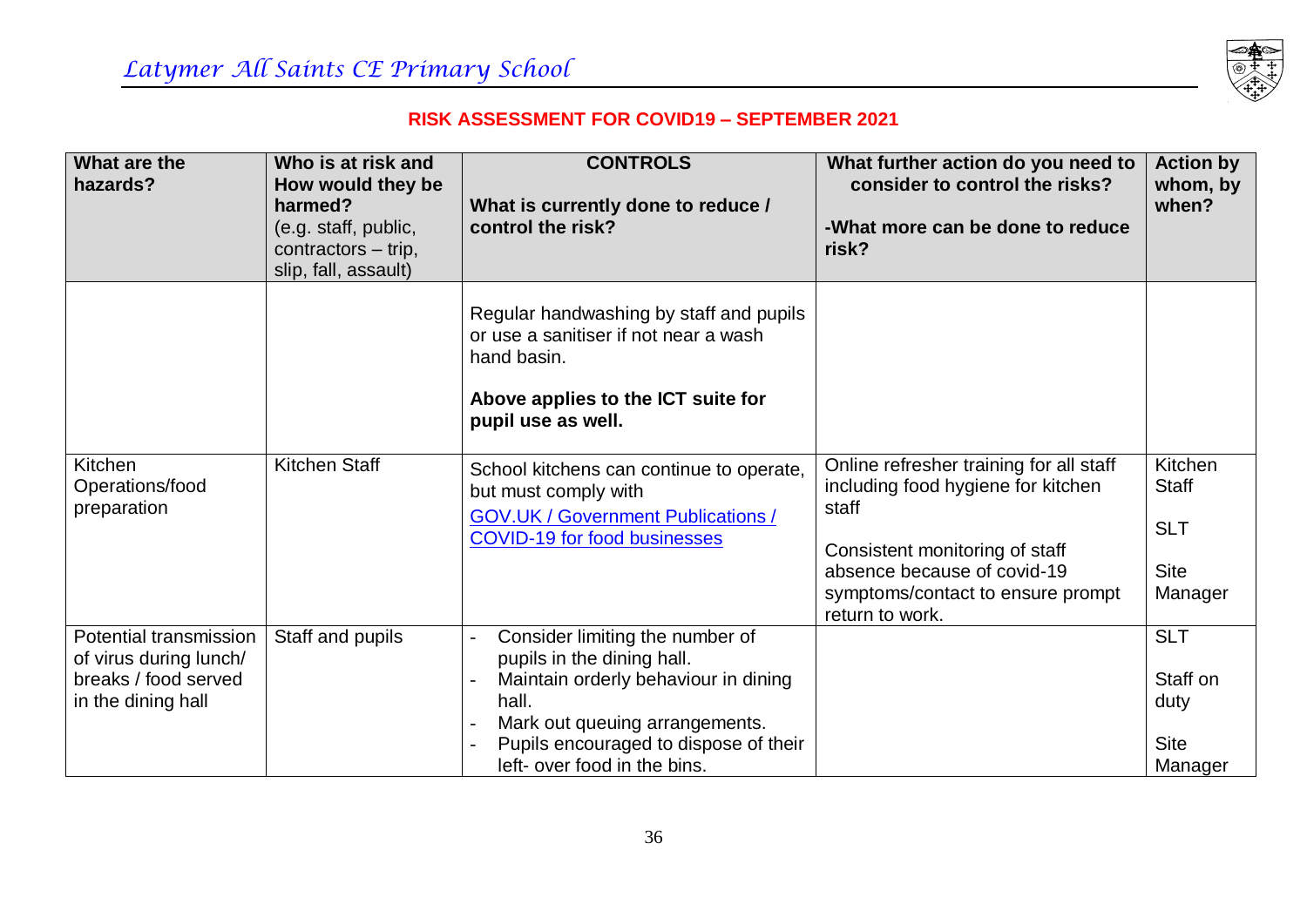

| What are the<br>hazards?      | Who is at risk and<br>How would they be     | <b>CONTROLS</b>                           | What further action do you need to<br>consider to control the risks? | <b>Action by</b><br>whom, by |
|-------------------------------|---------------------------------------------|-------------------------------------------|----------------------------------------------------------------------|------------------------------|
|                               | harmed?                                     | What is currently done to reduce /        |                                                                      | when?                        |
|                               | (e.g. staff, public,<br>contractors – trip, | control the risk?                         | -What more can be done to reduce<br>risk?                            |                              |
|                               | slip, fall, assault)                        |                                           |                                                                      |                              |
| <b>Handling Deliveries</b>    | Staff required to deal                      | Considering methods to reduce             |                                                                      | <b>Office Staff</b>          |
|                               | with deliveries                             | frequency of deliveries, for example by   |                                                                      |                              |
|                               |                                             | ordering larger quantities less often.    |                                                                      | Kitchen                      |
|                               |                                             |                                           |                                                                      | <b>Staff</b>                 |
|                               |                                             | Local arrangements to be made whether     |                                                                      |                              |
|                               |                                             | deliveries made external to the building  |                                                                      | <b>SLT</b>                   |
|                               |                                             | or to pre-allocated area as appropriate.  |                                                                      | <b>Site</b>                  |
|                               |                                             | Wash hands frequently after handling      |                                                                      | Manager                      |
|                               |                                             | deliveries/packaging.                     |                                                                      |                              |
|                               |                                             |                                           |                                                                      |                              |
| <b>Potential transmission</b> | All those that would                        | Parents to observe social distancing      | Where parents wish to discuss any                                    | <b>SLT</b>                   |
| of virus from                 | come into contact                           | when dropping and picking children from   | concerns with the teacher, this to be                                |                              |
| visitors/parents              | with Visitors/Parents                       | school.                                   | done outdoors where possible                                         | <b>Site</b>                  |
|                               |                                             |                                           |                                                                      | Manager                      |
|                               |                                             | Consider – ways to avoid crowding by      | Notices displayed in Reception office                                |                              |
|                               |                                             | the school gates. (free flow system re-   | reminding the parents not to send                                    |                              |
|                               |                                             | introduced)                               | their child to school if they or anyone                              |                              |
|                               |                                             |                                           | in the household have symptoms                                       |                              |
|                               |                                             | Parents visiting reception office to wait |                                                                      |                              |
|                               |                                             | outside (or limited number inside)        | Update website regarding COVID-19<br>symptoms and isolation.         |                              |
|                               |                                             | Parent will be allowed into the school by |                                                                      |                              |
|                               |                                             | appointment.                              |                                                                      |                              |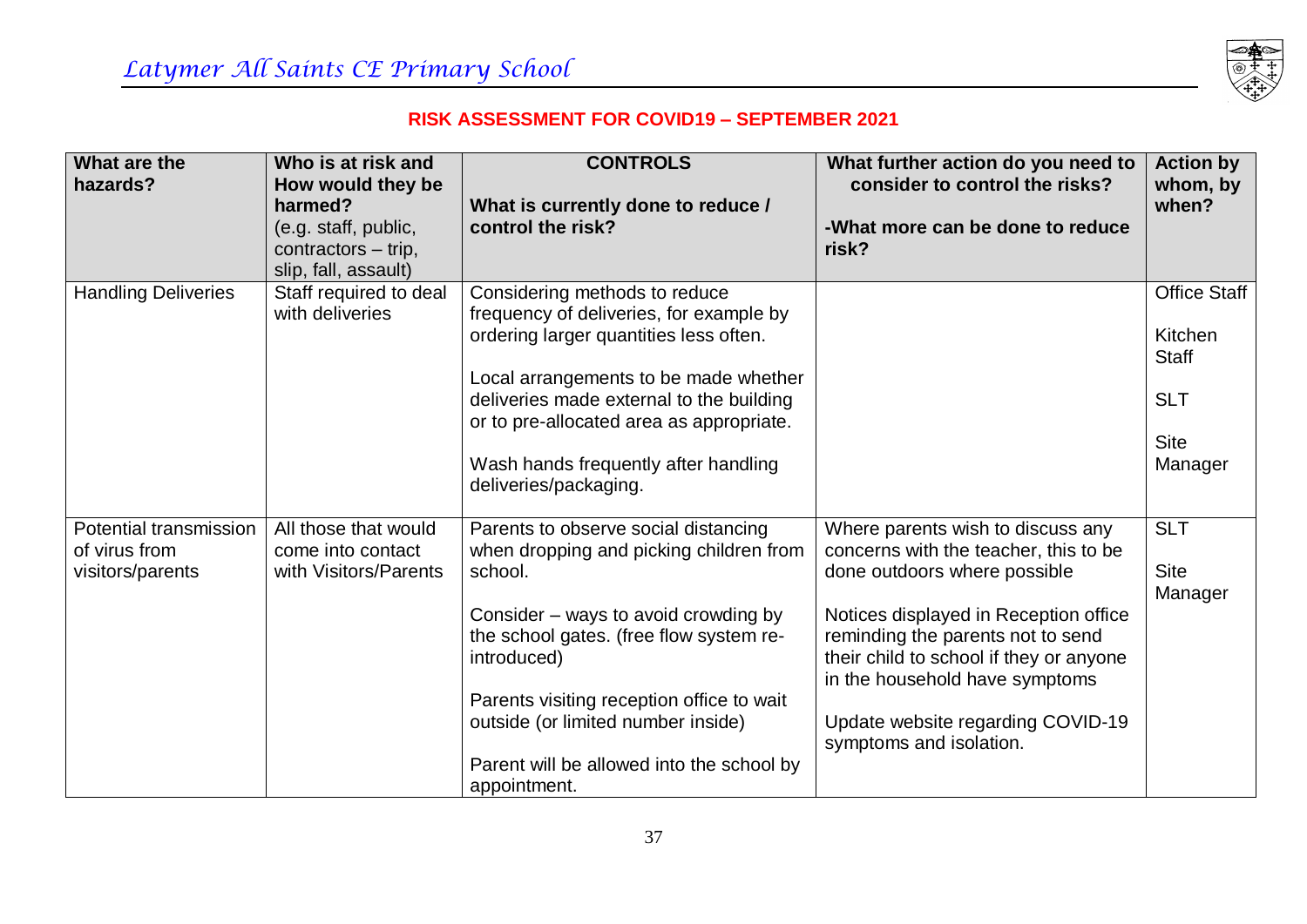

| What are the<br>hazards?                                                            | Who is at risk and<br>How would they be<br>harmed?<br>(e.g. staff, public,<br>contractors – trip,<br>slip, fall, assault) | <b>CONTROLS</b><br>What is currently done to reduce /<br>control the risk?                                                                                                                                                                                                                                                                                | What further action do you need to<br>consider to control the risks?<br>-What more can be done to reduce<br>risk? | <b>Action by</b><br>whom, by<br>when?                       |
|-------------------------------------------------------------------------------------|---------------------------------------------------------------------------------------------------------------------------|-----------------------------------------------------------------------------------------------------------------------------------------------------------------------------------------------------------------------------------------------------------------------------------------------------------------------------------------------------------|-------------------------------------------------------------------------------------------------------------------|-------------------------------------------------------------|
|                                                                                     |                                                                                                                           | Staff are to regularly wash hands or use<br>hand gel frequently i.e. on arriving at<br>work, after handling parcels/post/books,<br>moving from room to room.<br>Reduce intake of any paper<br>documentation from parents. Advise<br>parents to email any documentation.<br>Where it is unavoidable, staff to ensure<br>wash and sanitise hands regularly. |                                                                                                                   |                                                             |
| Potential transmission<br>of virus from<br>contractors attending<br>the school site | All those that would<br>come into contact<br>with Contractors                                                             | Contractors to be notified in advance not<br>to attend the premises if they have<br>symptoms<br>Attendance by contractors notified to<br>reception desk in advance<br>Contractors to sign in at reception desk<br>and declare they do not have symptoms.                                                                                                  | Staff to observe and ask any<br>contractors to leave the building if<br>they have symptoms                        | <b>Office Staff</b><br><b>SLT</b><br><b>Site</b><br>Manager |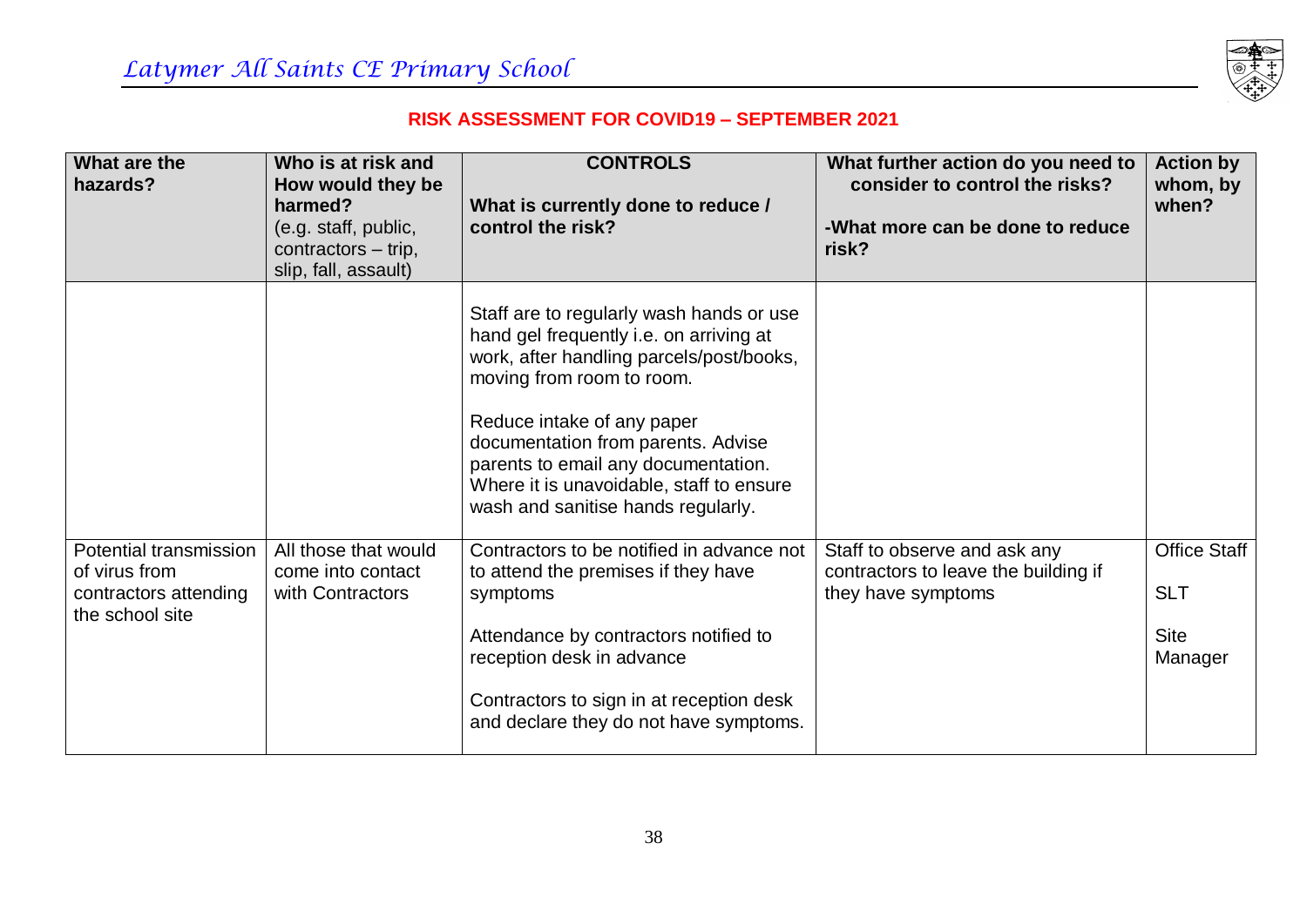

| What are the<br>hazards?                            | Who is at risk and<br>How would they be<br>harmed?<br>(e.g. staff, public, | <b>CONTROLS</b><br>What is currently done to reduce /<br>control the risk?                                                                                                                                                                                                                                                                            | What further action do you need to<br>consider to control the risks?<br>-What more can be done to reduce | <b>Action by</b><br>whom, by<br>when?  |
|-----------------------------------------------------|----------------------------------------------------------------------------|-------------------------------------------------------------------------------------------------------------------------------------------------------------------------------------------------------------------------------------------------------------------------------------------------------------------------------------------------------|----------------------------------------------------------------------------------------------------------|----------------------------------------|
|                                                     | contractors - trip,<br>slip, fall, assault)                                |                                                                                                                                                                                                                                                                                                                                                       | risk?                                                                                                    |                                        |
|                                                     |                                                                            | Site manager to ensure area of the work<br>is clear before-hand. Any pupils and staff<br>to leave that area.<br>Site manager to liaise with and monitor<br>the contractor maintaining social<br>distancing where possible.<br>Supervised and limited access to other<br>parts of the building<br>Regular cleaning regime of<br>public/communal areas. |                                                                                                          |                                        |
| Potential Spread of<br>virus from School<br>Library | All Library Users and<br><b>Staff</b>                                      | Once operational only limited number<br>of pupils can attend the library at any<br>one time.<br>Pupils encouraged to drop the<br>returning items in a collection box<br>(homereaders)<br>Returned Homereaders to be<br>quarantined for 72 hours.                                                                                                      |                                                                                                          | <b>SLT</b><br>Teaching<br><b>Staff</b> |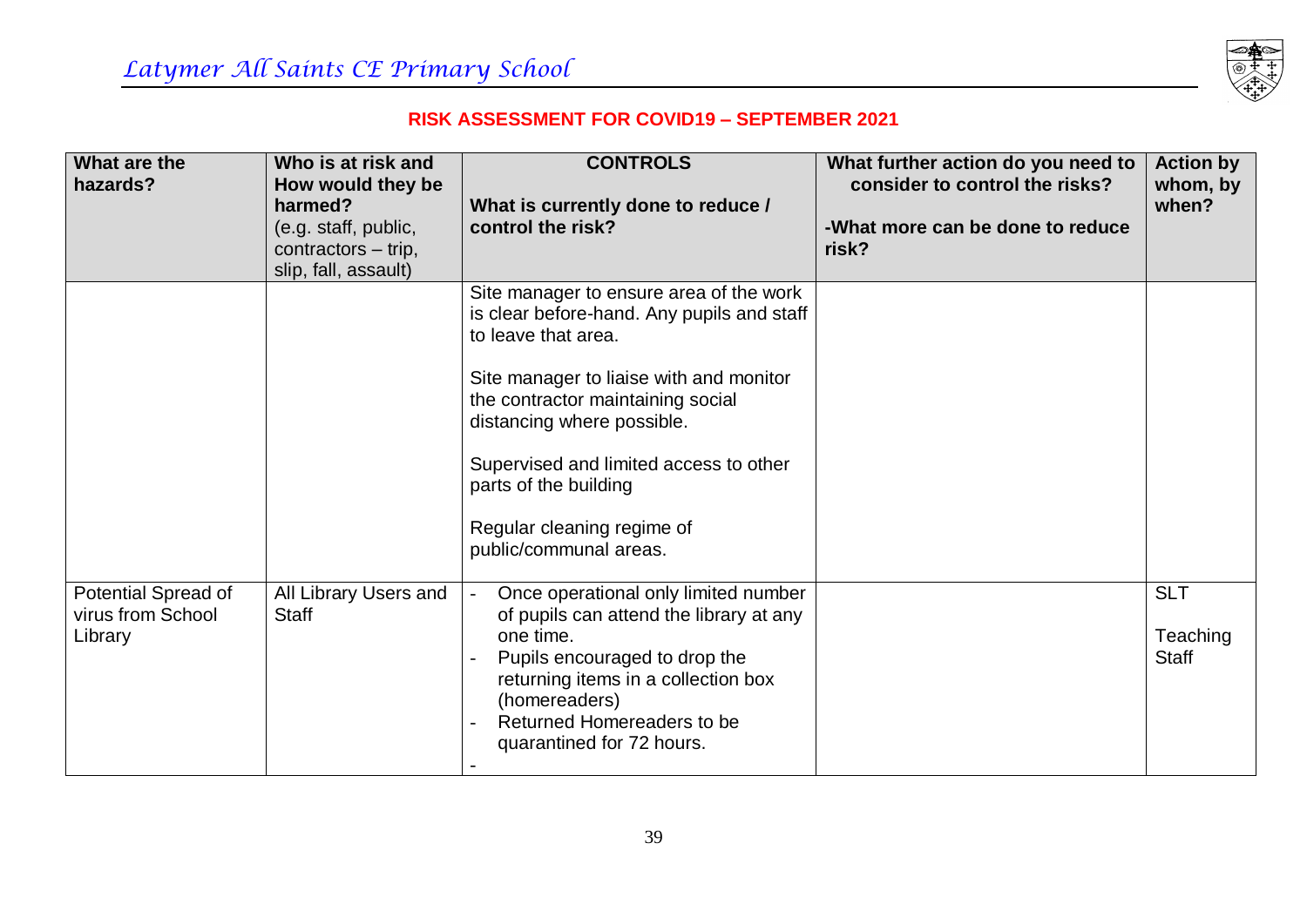

| What are the<br>hazards?                                          | Who is at risk and<br>How would they be<br>harmed?                  | <b>CONTROLS</b>                                                                                                                                                       | What further action do you need to<br>consider to control the risks? | <b>Action by</b><br>whom, by<br>when? |
|-------------------------------------------------------------------|---------------------------------------------------------------------|-----------------------------------------------------------------------------------------------------------------------------------------------------------------------|----------------------------------------------------------------------|---------------------------------------|
|                                                                   | (e.g. staff, public,<br>contractors - trip,<br>slip, fall, assault) | What is currently done to reduce /<br>control the risk?                                                                                                               | -What more can be done to reduce<br>risk?                            |                                       |
| Potential enhanced<br>infection risk from<br>music (e.g. singing, | <b>Staff</b><br><b>Pupils</b>                                       | Consider physical distancing and playing<br>outside wherever possible, positioning<br>pupils back-to-back or side-to-side,<br>avoiding sharing of instruments, and    |                                                                      | <b>SLT</b><br><b>Teachers</b>         |
| playing wind/brass<br>instruments)                                |                                                                     | ensuring good ventilation. Singing, wind<br>and brass playing should not take place<br>in larger groups such as school choirs<br>and ensembles, or school assemblies. |                                                                      | <b>Site</b><br>Manager                |
|                                                                   |                                                                     | Singing indoors is not recommended as<br>it increases the exhalation of droplets<br>etc.                                                                              |                                                                      |                                       |
| Physical education,<br>sport and physical                         | <b>Staff</b>                                                        | We have the flexibility to decide how<br>physical education, sport and physical                                                                                       |                                                                      | <b>SLT</b>                            |
| activity (enhanced<br>risk via exhalation<br>during exercise)     | <b>Pupils</b>                                                       | activity will be provided while following<br>the measures in your system of controls.                                                                                 |                                                                      | <b>Teachers</b>                       |
|                                                                   |                                                                     | Guidance on coronavirus (COVID-19)<br>measures for grassroots sport<br>participants, providers and facility<br>operators - GOV.UK (www.gov.uk)                        |                                                                      |                                       |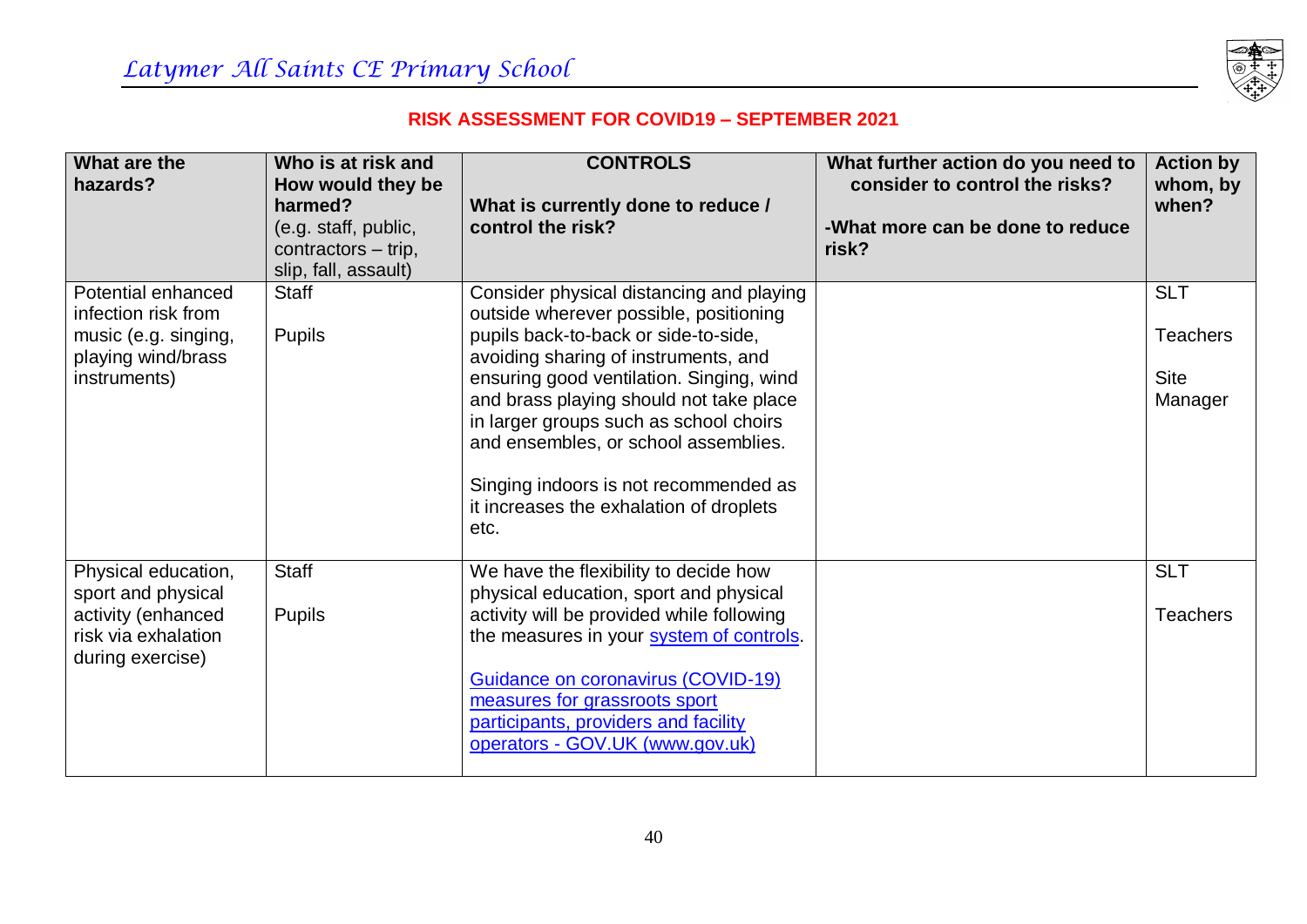

| What are the<br>hazards? | Who is at risk and<br>How would they be<br>harmed?<br>(e.g. staff, public,<br>contractors - trip,<br>slip, fall, assault) | <b>CONTROLS</b><br>What is currently done to reduce /<br>control the risk?                                                                                                                                                                                                                                                                                                                                                                                                                                      | What further action do you need to<br>consider to control the risks?<br>-What more can be done to reduce<br>risk? | <b>Action by</b><br>whom, by<br>when? |
|--------------------------|---------------------------------------------------------------------------------------------------------------------------|-----------------------------------------------------------------------------------------------------------------------------------------------------------------------------------------------------------------------------------------------------------------------------------------------------------------------------------------------------------------------------------------------------------------------------------------------------------------------------------------------------------------|-------------------------------------------------------------------------------------------------------------------|---------------------------------------|
|                          |                                                                                                                           | You can hold PE lessons indoors,<br>including those that involve activities<br>related to team sports, for example<br>practising specific techniques, within<br>your own system of controls.                                                                                                                                                                                                                                                                                                                    |                                                                                                                   |                                       |
|                          |                                                                                                                           | Refer to:<br>guidance on Guidance on<br>coronavirus (COVID-19) measures<br>for grassroots sport participants,<br>providers and facility operators, safe<br>provision and facilities, and guidance<br>from Sport England<br>advice from organisations such as<br>the Association for Physical<br><b>Education</b> and the Youth Sport Trust<br>guidance from Swim England on<br>school swimming and water safety<br>lessons available at returning to<br>pools guidance documents<br>using changing rooms safely |                                                                                                                   |                                       |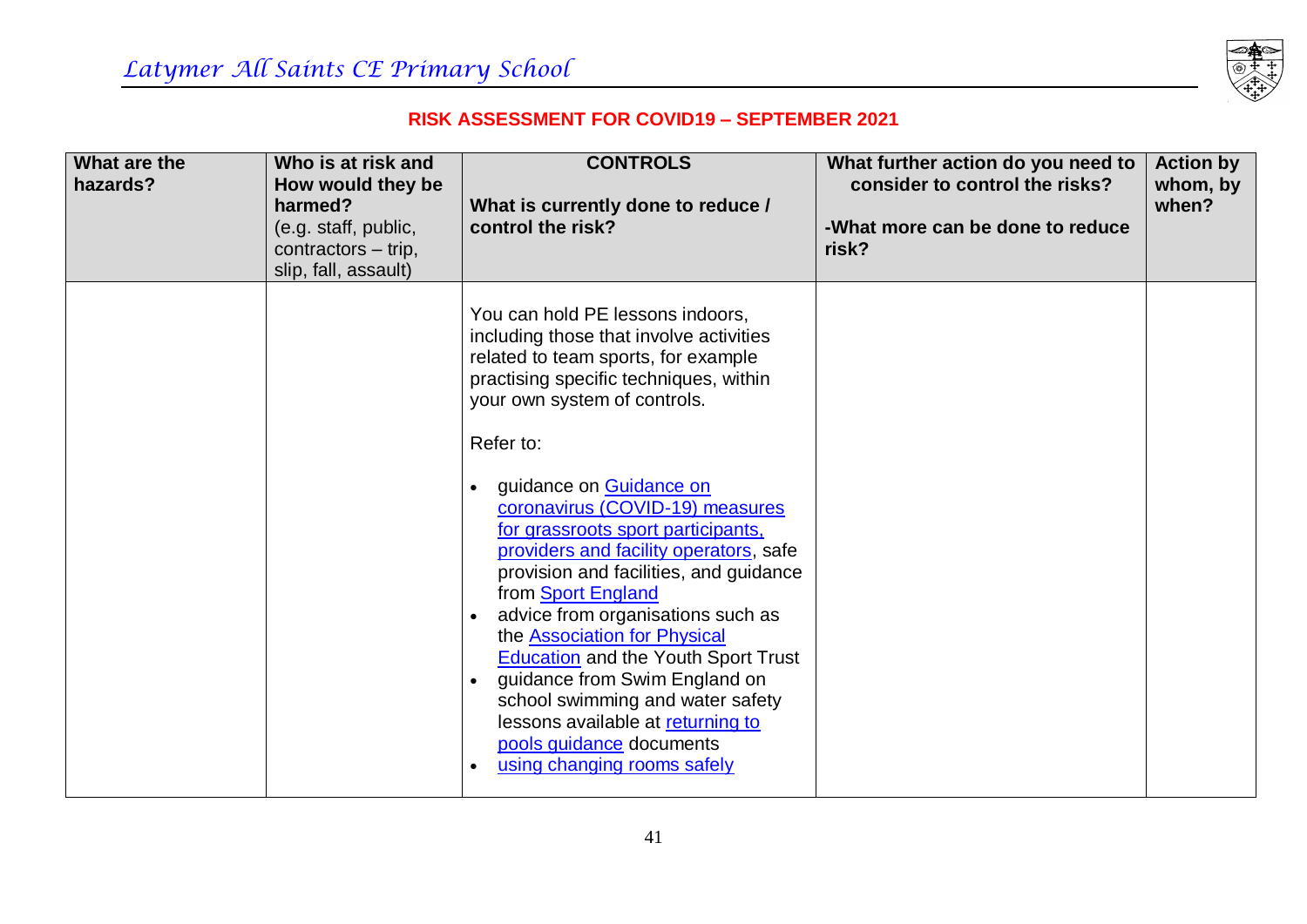

| What are the<br>hazards?                          | Who is at risk and<br>How would they be<br>harmed?                                     | <b>CONTROLS</b><br>What is currently done to reduce /                                                                                                                                                                                                                                                                                                                                                                        | What further action do you need to<br>consider to control the risks?                                                                                           | <b>Action by</b><br>whom, by<br>when? |
|---------------------------------------------------|----------------------------------------------------------------------------------------|------------------------------------------------------------------------------------------------------------------------------------------------------------------------------------------------------------------------------------------------------------------------------------------------------------------------------------------------------------------------------------------------------------------------------|----------------------------------------------------------------------------------------------------------------------------------------------------------------|---------------------------------------|
|                                                   | (e.g. staff, public,<br>contractors - trip,<br>slip, fall, assault)                    | control the risk?                                                                                                                                                                                                                                                                                                                                                                                                            | -What more can be done to reduce<br>risk?                                                                                                                      |                                       |
| Accidents, security<br>and other incidents:       | All                                                                                    | In an emergency, for example, an<br>accident or fire, people do not have to<br>stay apart if it would be unsafe.<br>People involved in the provision of<br>assistance to others should pay attention<br>to sanitation measures immediately<br>afterwards including washing hands.                                                                                                                                            |                                                                                                                                                                | All                                   |
| Potential<br>stress/anxiety caused<br>by COVID-19 | Staff can be affected<br>by stressors more<br>than is usual due to<br>COVID-19 crisis. | Reassurance to staff of measures taken<br>seriously to protect their safety.<br>Communication of message that for<br>most people Covid19 results in mild<br>illness. Also, that transmission of the<br>virus is more likely if in contact with<br>someone with symptoms at less than 2<br>metres for 15 minutes or more. The<br>incidence of Covid19 is lower than it<br>was.<br>Regular communications from<br>Headteacher. | Regular communication of mental<br>health information should be<br>communicated to all staff.<br>Consider use of Occupational Health<br>Service or equivalent. | <b>SLT</b>                            |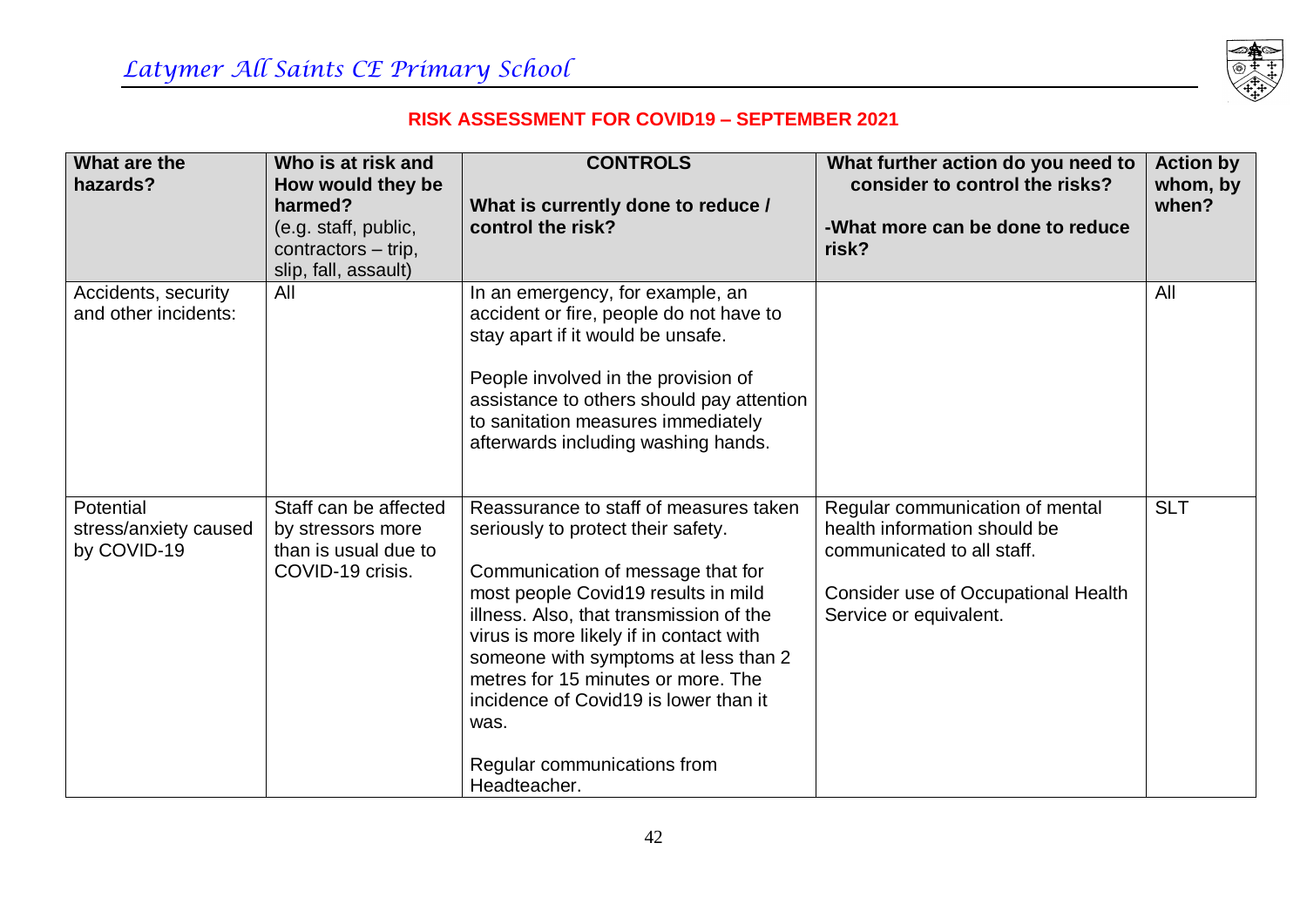

| What are the<br>hazards?                | Who is at risk and<br>How would they be<br>harmed?<br>(e.g. staff, public,<br>contractors - trip,<br>slip, fall, assault) | <b>CONTROLS</b><br>What is currently done to reduce /<br>control the risk?                                                                                                                                                                                                                                                                                                                                                                                     | What further action do you need to<br>consider to control the risks?<br>-What more can be done to reduce<br>risk? | <b>Action by</b><br>whom, by<br>when? |
|-----------------------------------------|---------------------------------------------------------------------------------------------------------------------------|----------------------------------------------------------------------------------------------------------------------------------------------------------------------------------------------------------------------------------------------------------------------------------------------------------------------------------------------------------------------------------------------------------------------------------------------------------------|-------------------------------------------------------------------------------------------------------------------|---------------------------------------|
|                                         |                                                                                                                           | <b>Mental Health</b><br>SLT will promote mental health &<br>wellbeing awareness to staff and will<br>offer whatever support they can to help.<br>Staff should can approach SLT if they<br>have any concerns in this regard and<br>action will be taken to mitigate their<br>concerns.<br>Regular contact with managers / YGLs<br>and colleagues<br>The Education Support Partnership<br>provides mental health & wellbeing<br>support to the Education sector. |                                                                                                                   |                                       |
| Face Coverings and<br>General spread or | Pupils and staff                                                                                                          | Face coverings are no longer advised for<br>pupils, staff and visitors either in                                                                                                                                                                                                                                                                                                                                                                               | If we have a substantial increase in<br>the number of positive cases in our                                       | <b>SLT</b>                            |
| transmission of<br>coronavirus from     | Contracting and<br>spreading virus                                                                                        | classrooms or in communal areas.                                                                                                                                                                                                                                                                                                                                                                                                                               | school<br>(see the section on "Stepping                                                                           |                                       |
| pupils and staff                        |                                                                                                                           | The government has removed the                                                                                                                                                                                                                                                                                                                                                                                                                                 | measures up and down in the link                                                                                  |                                       |
|                                         |                                                                                                                           | requirement to wear face coverings in                                                                                                                                                                                                                                                                                                                                                                                                                          | <b>Schools COVID-19 operational</b>                                                                               |                                       |
|                                         |                                                                                                                           | law but expects and recommends that                                                                                                                                                                                                                                                                                                                                                                                                                            | guidance - GOV.UK (www.gov.uk)                                                                                    |                                       |
|                                         |                                                                                                                           | they are worn in enclosed and crowded                                                                                                                                                                                                                                                                                                                                                                                                                          | For more information)                                                                                             |                                       |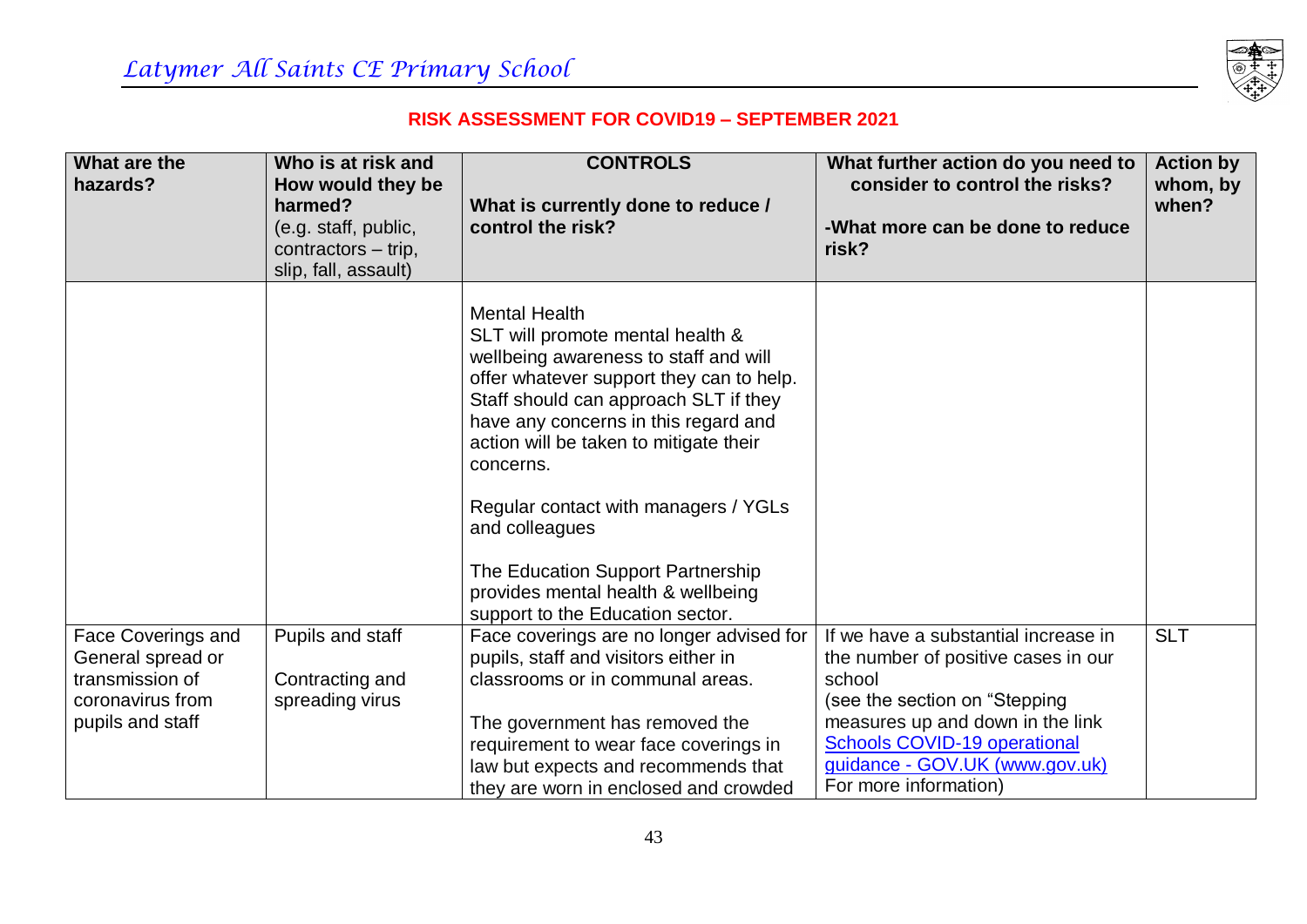

| What are the<br>hazards? | Who is at risk and<br>How would they be | <b>CONTROLS</b>                                                                                                                                                                                                                                                                                                                                                                                                                                                                                                                                                                                                                                                                                                                                                                              | What further action do you need to<br>consider to control the risks?                                                                                                                   | <b>Action by</b><br>whom, by |
|--------------------------|-----------------------------------------|----------------------------------------------------------------------------------------------------------------------------------------------------------------------------------------------------------------------------------------------------------------------------------------------------------------------------------------------------------------------------------------------------------------------------------------------------------------------------------------------------------------------------------------------------------------------------------------------------------------------------------------------------------------------------------------------------------------------------------------------------------------------------------------------|----------------------------------------------------------------------------------------------------------------------------------------------------------------------------------------|------------------------------|
|                          | harmed?                                 | What is currently done to reduce /                                                                                                                                                                                                                                                                                                                                                                                                                                                                                                                                                                                                                                                                                                                                                           |                                                                                                                                                                                        | when?                        |
|                          | (e.g. staff, public,                    | control the risk?                                                                                                                                                                                                                                                                                                                                                                                                                                                                                                                                                                                                                                                                                                                                                                            | -What more can be done to reduce                                                                                                                                                       |                              |
|                          | contractors – trip,                     |                                                                                                                                                                                                                                                                                                                                                                                                                                                                                                                                                                                                                                                                                                                                                                                              | risk?                                                                                                                                                                                  |                              |
|                          | slip, fall, assault)                    |                                                                                                                                                                                                                                                                                                                                                                                                                                                                                                                                                                                                                                                                                                                                                                                              |                                                                                                                                                                                        |                              |
|                          |                                         | spaces where you may come into<br>contact with people you don't normally<br>meet. This includes public transport and<br>dedicated transport to school or college.<br>You may assess that in some<br>circumstances that it would be better to<br>wear face coverings and in which case<br>you can decide to do so.<br>If it is decided that face coverings are<br>required face visors or shields should<br>not be worn as an alternative to face<br>coverings. They may protect against<br>droplet spread in specific circumstances<br>but are unlikely to be effective in<br>reducing aerosol transmission when<br>used without an additional face covering.<br>They should only be used after carrying<br>out a risk assessment for the specific<br>situation and should always be cleaned | a director of public health might<br>advise you that face coverings should<br>temporarily be worn in communal<br>areas or classrooms (by pupils staff<br>and visitors, unless exempt). |                              |
|                          |                                         | appropriately.                                                                                                                                                                                                                                                                                                                                                                                                                                                                                                                                                                                                                                                                                                                                                                               |                                                                                                                                                                                        |                              |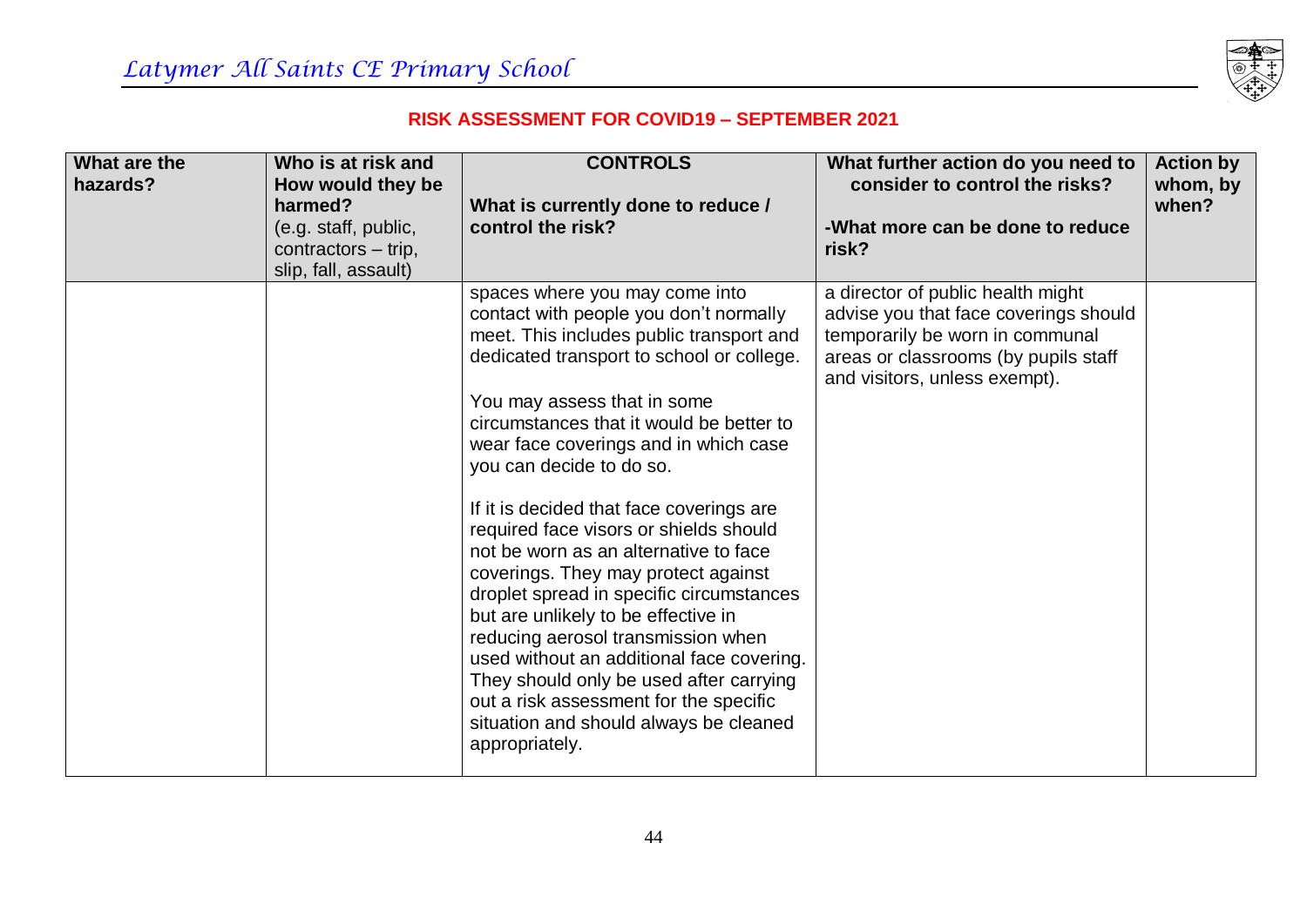

| What are the                     | Who is at risk and           | <b>CONTROLS</b>                                                          | What further action do you need to | <b>Action by</b> |
|----------------------------------|------------------------------|--------------------------------------------------------------------------|------------------------------------|------------------|
| hazards?                         | How would they be<br>harmed? |                                                                          | consider to control the risks?     | whom, by         |
|                                  | (e.g. staff, public,         | What is currently done to reduce /<br>control the risk?                  | -What more can be done to reduce   | when?            |
|                                  | contractors - trip,          |                                                                          | risk?                              |                  |
|                                  | slip, fall, assault)         |                                                                          |                                    |                  |
| Travel between                   | All travelling staff and     | Supply teachers, peripatetic teachers                                    |                                    | <b>SLT</b>       |
| schools or other travel          | pupils                       | and/or other temporary staff can move                                    |                                    |                  |
| whilst at school                 |                              | between schools. They should ensure                                      |                                    |                  |
|                                  |                              | they follow any school procedures and                                    |                                    |                  |
| Note: This practise              |                              | consider measures they may need to                                       |                                    |                  |
| may vary greatly or              |                              | take to minimise consider risk.                                          |                                    |                  |
| not apply to all                 |                              |                                                                          |                                    |                  |
| schools.                         |                              | The government has removed the                                           |                                    |                  |
|                                  |                              | requirement to wear face coverings in                                    |                                    |                  |
|                                  |                              | law but expects and recommends that                                      |                                    |                  |
|                                  |                              | they are worn in enclosed and crowded                                    |                                    |                  |
| Travelling to and from<br>school |                              | spaces where you may come into<br>contact with people you don't normally |                                    |                  |
|                                  |                              | meet. This includes public transport and                                 |                                    |                  |
|                                  |                              | dedicated transport to school or college.                                |                                    |                  |
|                                  |                              | Encourage greater use of walking,                                        |                                    |                  |
|                                  |                              | cycling or own car rather than public                                    |                                    |                  |
|                                  |                              | transport if possible                                                    |                                    |                  |
|                                  |                              | Families using public transport should                                   |                                    |                  |
|                                  |                              | refer to the                                                             |                                    |                  |
|                                  |                              | https://www.gov.uk/guidance/coronaviru                                   |                                    |                  |
|                                  |                              | s-covid-19-safer-travel-guidance-for-                                    |                                    |                  |
|                                  |                              | passengers                                                               |                                    |                  |
|                                  |                              |                                                                          |                                    |                  |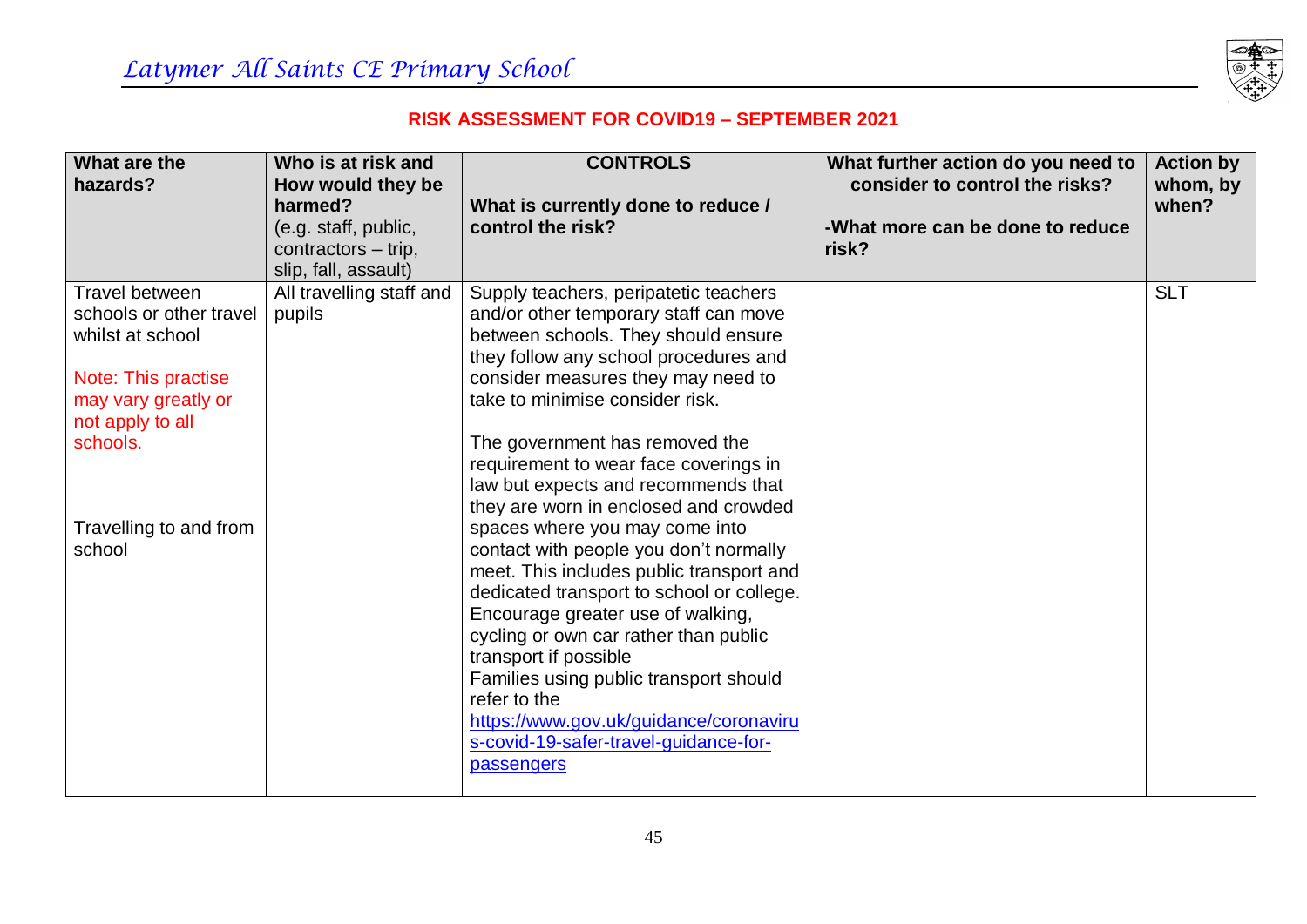

| What are the<br>hazards?                                             | Who is at risk and<br>How would they be<br>harmed?                                                                                                                  | <b>CONTROLS</b><br>What is currently done to reduce /                                                                                                                                                                                                                                                                                                                                                                                              | What further action do you need to<br>consider to control the risks?                                                                                                                                                                                                                                                                                                                                                                                        | <b>Action by</b><br>whom, by<br>when? |
|----------------------------------------------------------------------|---------------------------------------------------------------------------------------------------------------------------------------------------------------------|----------------------------------------------------------------------------------------------------------------------------------------------------------------------------------------------------------------------------------------------------------------------------------------------------------------------------------------------------------------------------------------------------------------------------------------------------|-------------------------------------------------------------------------------------------------------------------------------------------------------------------------------------------------------------------------------------------------------------------------------------------------------------------------------------------------------------------------------------------------------------------------------------------------------------|---------------------------------------|
|                                                                      | (e.g. staff, public,<br>contractors – trip,<br>slip, fall, assault)                                                                                                 | control the risk?                                                                                                                                                                                                                                                                                                                                                                                                                                  | -What more can be done to reduce<br>risk?                                                                                                                                                                                                                                                                                                                                                                                                                   |                                       |
| <b>Fire Evacuation</b><br>Procedures during the<br>COVID-19 Pandemic | All occupiers of<br>school buildings.<br><b>Evacuations require</b><br>movements of large<br>amounts of people<br>which may<br>compromise social<br>distancing etc. | Generally, review procedures consider<br>lower frequency of fire drills, zonal<br>evacuation for drills etc. For Schools<br>with access to Schools Health & Safety<br>Team Service, refer to the Schools Hub<br>advice sheets; "Fire Evacuation<br>Procedures" - COVID-19 - Sheet No. 5                                                                                                                                                            | Review procedures                                                                                                                                                                                                                                                                                                                                                                                                                                           | <b>SLT</b>                            |
| <b>Educational visits</b><br>during the COVID-19<br>Pandemic         | Pupils, staff and<br>others can pass on<br>or pick up infection                                                                                                     | <b>Educational day visits</b><br>Any educational day visits must be<br>conducted in line with relevant<br>coronavirus (COVID-19) secure<br>guidelines and regulations in place at<br>that time. This includes system of<br>controls, such as keeping children within<br>their consistent groups and the COVID-<br>secure measures in place at the<br>destination. Refer to Government<br>guidance on the link below as situations<br>might change. | Schools should undertake full and<br>thorough risk assessments in relation<br>to all educational visits to ensure they<br>can be undertaken safely. As part of<br>this risk assessment, schools will<br>need to consider what control<br>measures need to be used and follow<br>wider advice on visiting indoor and<br>outdoor venues. Schools should<br>consult the <b>health and safety</b><br>guidance on educational visits when<br>considering visits. | <b>SLT</b>                            |